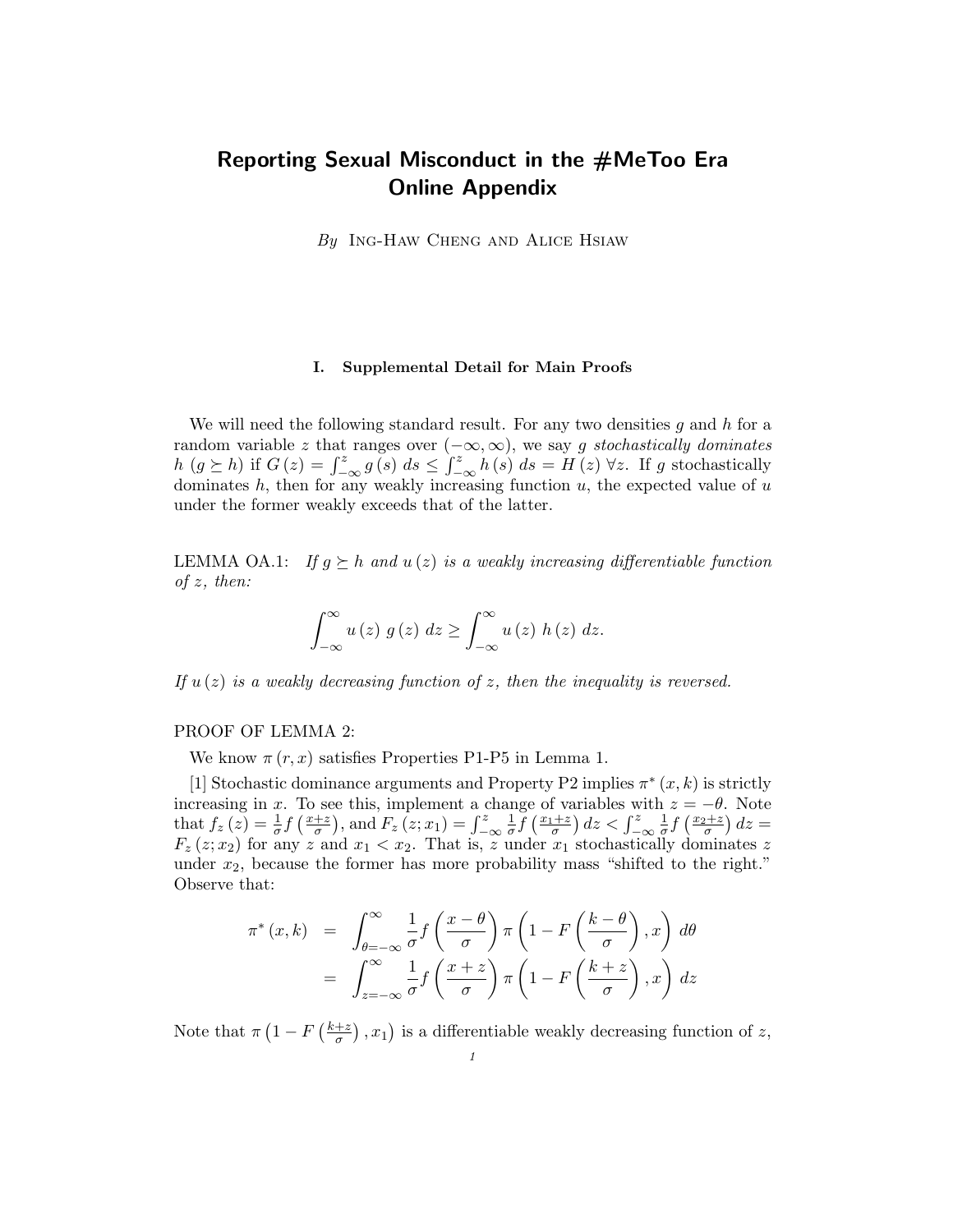and increasing function of x. Therefore, under Lemma OA.1, for  $x_1 < x_2$ ,

$$
\pi^*(x_1, k) = \int_{-\infty}^{\infty} \frac{1}{\sigma} f\left(\frac{x_1 + z}{\sigma}\right) \left[\pi \left(1 - F\left(\frac{k + z}{\sigma}\right), x_1\right)\right] dz
$$
  
\n
$$
\leq \int_{-\infty}^{\infty} \frac{1}{\sigma} f\left(\frac{x_2 + z}{\sigma}\right) \left[\pi \left(1 - F\left(\frac{k + z}{\sigma}\right), x_1\right)\right] dz
$$
  
\n
$$
< \int_{-\infty}^{\infty} \frac{1}{\sigma} f\left(\frac{x_2 + z}{\sigma}\right) \left[\pi \left(1 - F\left(\frac{k + z}{\sigma}\right), x_2\right)\right] dz
$$
  
\n
$$
= \pi^*(x_2, k).
$$

Property P1 implies  $\pi^*(x, k)$  is weakly decreasing in k, and Property P5 implies  $\pi^*(x, k)$  is continuous in x and k. Note that for  $x > 0$ ,  $\pi^*(x, k)$  is strictly decreasing in k for  $k > 0$ .

[2] We show that  $\{\xi^n\}$  and  $\{\bar{\xi}^n\}$  are well-defined increasing and decreasing sequences, respectively, through induction. From Property P4, we know that not reporting is dominant for  $x < x$ , so  $\pi^*(x, 0) < 0$  for all  $x < x$ . But we also know that  $\pi^*(x,0) > 0$  for all  $x > \overline{x}$ . Define  $\xi^0 \equiv 0$  and  $\overline{\xi}^0 \equiv \infty$ . By continuity in x, there exists at least one solution x with  $\pi^*(x,\xi^0) = 0$ , where  $x \in [\underline{x}, \overline{x}]$ . Call  $\xi^1$ the smallest such solution. Define  $\bar{\zeta}^1 \in [\underline{x}, \bar{x}]$  analogously to be the largest such solution with  $\pi^*(x,\bar{\xi}^0)=0$ . Note that  $\xi^0<\xi^1<\bar{\xi}^1<\bar{\xi}^0$ ; if the inside inequality did not hold, then  $0 = \pi^* (\xi^1, \xi^0) \ge \pi^* (\bar{\xi}^1, \xi^0) > \pi^* (\bar{\xi}^1, \bar{\xi}^0) = 0$ , a contradiction.

Our starting point for the induction is as follows. Given  $\xi^1$  and  $\bar{\xi}^1$  with  $\xi^0$  <  $\xi^1 < \bar{\xi}^1, \bar{\xi}^0, \pi^* (\xi^1, \xi^0) = 0$ , and  $\pi^* (\bar{\xi}^1, \bar{\xi}^0) = 0$ , we claim there exists a smallest solution  $\xi^2$  of  $\pi(\xi^2, \xi^1) = 0$  and a largest solution  $\bar{\xi}^2$  of  $\pi(\bar{\xi}^2, \bar{\xi}^1) = 0$ , and that  $\xi^1 < \xi^2 < \bar{\xi}^2 < \bar{\xi}^1$ . We know  $\pi^* (\xi^1, \xi^0) = 0 > \pi^* (\xi^1, \xi^1)$ , and  $\pi^* (\bar{\xi}^1, \bar{\xi}^0) =$  $0 < \pi^* \left( \bar{\xi}^1, \xi^1 \right)$ . Note for the latter inequality that  $\bar{\xi}^0 > \bar{\xi}^1 > \xi^1$ . By continuity, there exists a smallest solution  $\xi^2 \in (\xi^1, \overline{\xi}^1)$  with  $\pi^* (\xi^2, \xi^1) = 0$ . Analogously, we know  $\pi^* (\xi^1, \xi^0) = 0 > \pi^* (\xi^1, \overline{\xi}^1)$ , and  $\pi^* (\overline{\xi}^1, \overline{\xi}^0) = 0 < \pi^* (\overline{\xi}^1, \overline{\xi}^1)$ ; by continuity there exists a largest solution  $\bar{\xi}^2 \in (\xi^1, \bar{\xi}^1)$  with  $\pi^* (\bar{\xi}^2, \bar{\xi}^1) = 0$ . Note that  $\xi^1 < \xi^2 < \bar{\xi}^2 < \bar{\xi}^1$ ; if the inside inequality did not hold, then  $0 = \pi^*$   $(\xi^2, \xi^1) \ge$  $\pi^* (\bar{\xi}^2, \xi^1) > \pi^* (\bar{\xi}^2, \bar{\xi}^1) = 0$ , a contradiction.

The inductive hypothesis is that, given  $\xi^n$  and  $\bar{\xi}^n$  with  $\xi^{n-1} < \xi^n < \bar{\xi}^n < \bar{\xi}^{n-1}$ ,  $\pi^* (\xi^n, \xi^{n-1}) = 0$ , and  $\pi^* (\bar{\xi}^n, \bar{\xi}^{n-1}) = 0$ , there exists a smallest solution  $\xi^{n+1}$  of  $\pi(\tilde{\xi}^{n+1},\tilde{\xi}^n) = 0$  and a largest solution  $\bar{\xi}^{n+1}$  of  $\pi(\bar{\xi}^{n+1},\bar{\xi}^n) = 0$ , and that  $\xi^n$  $\xi^{n+1} < \bar{\xi}^{n+1} < \bar{\xi}^n$ . We know  $\pi^* (\xi^n, \xi^{n-1}) = 0 > \pi^* (\xi^n, \xi^n)$ , and  $\pi^* (\bar{\xi}^n, \bar{\xi}^{n-1}) = 0$  $0 < \pi^* (\bar{\xi}^n, \xi^n)$ . Note for the latter inequality that  $\bar{\xi}^{n-1} > \bar{\xi}^n > \xi^n$ . By continuity, there exists a smallest solution  $\xi^{n+1} \in (\xi^n, \bar{\xi}^n)$  with  $\pi^* (\xi^{n+1}, \xi^n) = 0$ . Similarly, we know  $\pi^* (\xi^n, \xi^{n-1}) = 0 > \pi^* (\xi^n, \bar{\xi}^n)$ , and  $\pi^* (\bar{\xi}^n, \bar{\xi}^{n-1}) = 0 < \pi^* (\bar{\xi}^n, \bar{\xi}^n)$ ; by continuity there exists a largest solution  $\bar{\xi}^{n+1} \in (\xi^n, \bar{\xi}^n)$  with  $\pi^* (\bar{\xi}^{n+1}, \bar{\xi}^n) = 0$ . Note that  $\xi^n < \xi^{n+1} < \overline{\xi}^{n+1} < \overline{\xi}^n$ ; if the inside inequality did not hold, then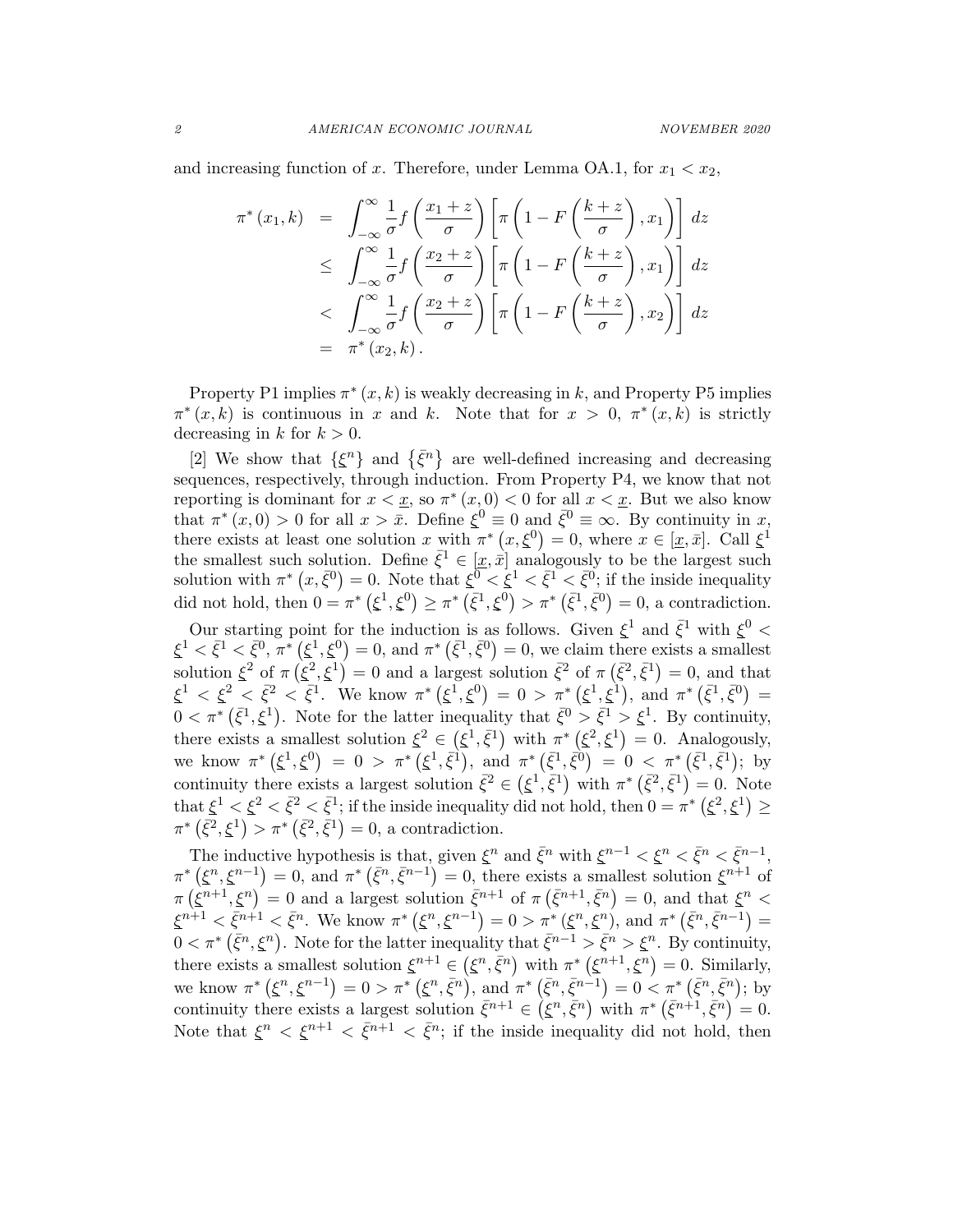$0 = \pi^* (\xi^{n+1}, \xi^n) \ge \pi^* (\bar{\xi}^{n+1}, \xi^n) > \pi^* (\bar{\xi}^{n+1}, \bar{\xi}^n) = 0$ , a contradiction.

Note that  $\{\xi^n\}$  is bounded from above by construction. Because it is also an increasing sequence, there exists a  $\xi$  with  $\lim_{n\to\infty} \xi^n = \xi$ . Note that  $\lim_{n\to\infty} \pi^* (\xi^{n+1}, \xi^n) =$ 0 so by construction and continuity of  $\pi^*$ , we must have  $\pi^*(\xi,\xi) = 0$  and that  $\xi$  is the smallest such solution to  $\pi^*(\xi,\xi) = 0$ . Analogously, there exists a  $\bar{\xi}$ with  $\lim_{n\to\infty} \xi^n = \xi$  and  $\pi^* (\bar{\xi}, \bar{\xi}) = 0$  and that  $\bar{\xi}$  is the smallest such solution to  $\pi^*(\xi,\xi) = 0$ . This shows, among other things, that there exists at least one threshold equilibrium  $\xi$ . One can see that any such solution  $\xi$  is an equilibrium because  $x_1 < \xi < x_2$  implies  $\pi^*(x_1, \xi) < \pi^*(\xi, \xi) = 0 < \pi^*(x_2, \xi)$ .

[3] Note that we can write:

$$
\pi^*(x,k) = \int_{-\infty}^{\infty} \psi(r;x,k) \pi(r,x) dr
$$

Given the agent's signal  $x$ , what is her assessment of the cumulative distribution function of r,  $\Psi(\tilde{r};x,k)$ ? For any  $\tilde{r}$ , the probability that  $r < \tilde{r}$  equals the probability that  $\theta < k - \sigma F^{-1} (1 - \tilde{r})$ . In words, the probability  $\Psi(\tilde{r}; x, k) \equiv \Pr(r < \tilde{r} \mid x)$ that the true proportion of players reporting is less than  $\tilde{r}$  equals the probability that the true  $\theta$  satisfies  $r(\theta; k) = 1 - F\left(\frac{k-\theta}{\sigma}\right)$  $\left(\frac{-\theta}{\sigma}\right) < \tilde{r}$ , or equivalently that  $\theta$  is such that fewer than  $\tilde{r}$  players observe a signal greater than  $k$ ; in turn, this equals the probability that the true  $\theta$  is less than  $k - \sigma F^{-1} (1 - \tilde{r})$ , integrated against the conditional density  $f(\theta | x)$ . With some slight abuse of notation, we thus have:

$$
\Psi(r; x, k) = \int_{-\infty}^{k-\sigma F^{-1}(1-r)} f(\theta | x) d\theta
$$
  
\n
$$
= \int_{-\infty}^{k-\sigma F^{-1}(1-r)} \frac{1}{\sigma} f(\frac{x-\theta}{\sigma}) d\theta
$$
  
\n
$$
= \int_{z=\frac{x-k}{\sigma}+F^{-1}(1-r)}^{\infty} f(z) dz \text{ for } z = \frac{x-\theta}{\sigma}, dz = -\frac{1}{\sigma} d\theta
$$
  
\n
$$
= 1 - F(\frac{x-k}{\sigma} + F^{-1}(1-r)).
$$

For the marginal agent,  $x = k$ , so  $\Psi(r; x, x) = r$ . The density function of r is then  $\psi(r; x, x) = 1$  over [0, 1].

But then  $\pi^*(x, x) = \int_0^1 \pi(r, x) dr$ . By Property P3, there is exactly one such solution ξ. From [2], it must be that  $\xi = \overline{\xi} = \overline{\xi}$  and that this is the unique threshold equilibrium.

# PROOF OF LEMMA 3:

Let  $\Sigma$  be the strategy profile used by all players other than i, and denote by  $\tilde{\pi}^i(\xi,\Sigma)$  the payoff gain of reporting for player *i*, conditional on  $\xi$  when other players play  $\Sigma$ . We proceed by induction.

If everyone with  $x > 0$  reports, player is payoff is the highest, and if no one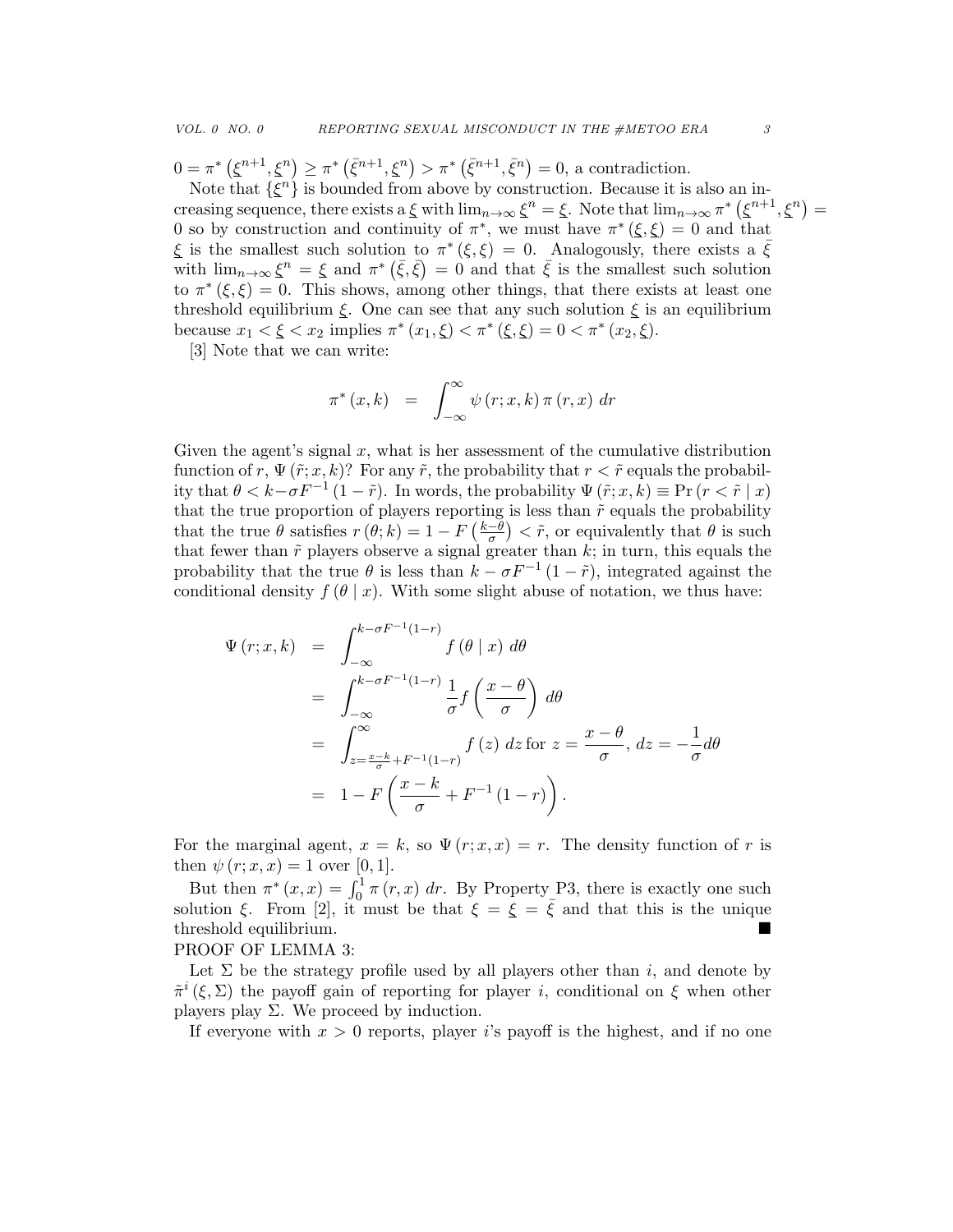reports, player i's payoff is the lowest. Therefore:

$$
\pi^*(\xi,\infty) \leq \tilde{\pi}^i(\xi,\Sigma) \leq \pi^*(\xi,0).
$$

From the definition of  $\xi^1$  and monotonicity of  $\pi^*(x, k)$  in x,

$$
\xi < \xi^1 \Rightarrow \text{for any } \Sigma, \, \tilde{\pi}^i_\sigma\left(\xi, \Sigma\right) \leq \pi^*\left(\xi, 0\right) < \pi^*\left(\xi^1, 0\right) = 0.
$$

In words, not-reporting strictly dominates reporting  $(\tilde{\pi}^i_{\sigma}(\xi, \Sigma) < 0)$  whenever  $\xi < \xi^1$ , irrespective of other players' strategies. Similarly, from the definition of  $\bar{\xi}^1$  and monotonicity,

$$
\xi > \bar{\xi}^1 \Rightarrow \text{for any } \Sigma, \, \tilde{\pi}^i_\sigma\left(\xi, \Sigma\right) \geq \pi^*\left(\xi, \infty\right) > \pi^*\left(\bar{\xi}^1, \infty\right) = 0.
$$

In words, reporting strictly dominates not reporting  $(\tilde{\pi}^i_{\sigma}(\xi,\Sigma) > 0)$  whenever  $\xi > \bar{\xi}^1$ , irrespective of other players' strategies. Thus, if  $s(\xi)$  survives the first round of deletion of dominated strategies, we must have:

$$
s(\xi) = \begin{cases} 0 \text{ [do not report]} & \text{if } \xi < \xi^1 \\ 1 \text{ [report]} & \text{if } \xi > \bar{\xi}^1 \end{cases}.
$$

The inductive hypothesis is that if  $s(\xi)$  survives the *n*-th round of deletion of dominated strategies, we must have:

$$
s(\xi) = \begin{cases} 0 \text{ [do not report]} & \text{if } \xi < \xi^n \\ 1 \text{ [report]} & \text{if } \xi > \bar{\xi}^n \end{cases}
$$

Let  $S<sup>n</sup>$  denote the set of strategies that survives this *n*-rounds of deletion. Our claim is that if player i faces a strategy profile  $\Sigma<sup>n</sup>$  consisting of those drawn from  $S<sup>n</sup>$ , then the set of strategies that survives the next round of deletion of dominated strategies  $S^{n+1}$  satisfies:

$$
s(\xi) = \begin{cases} 0 \text{ [do not report]} & \text{if } \xi < \xi^{n+1} \\ 1 \text{ [report]} & \text{if } \xi > \bar{\xi}^{n+1} \end{cases}.
$$

If everyone else is playing a  $\xi^n$ -threshold strategy (reporting for  $\xi > \xi^n$ ), player i's payoff is maximized. Therefore:

$$
\xi < \xi^{n+1} \Rightarrow \text{for any } \Sigma, \, \tilde{\pi}^i_{\sigma}(\xi, \Sigma^n) \le \pi^*(\xi, \xi^n) < \pi^*\left(\xi^{n+1}, \xi^n\right) = 0,
$$

so that not-reporting strictly dominates reporting  $(\tilde{\pi}^i_{\sigma}(\xi, \Sigma^n) < 0)$  whenever  $\xi < \xi^{n+1}$ , irrespective of other players' strategies. Conversely, if everyone else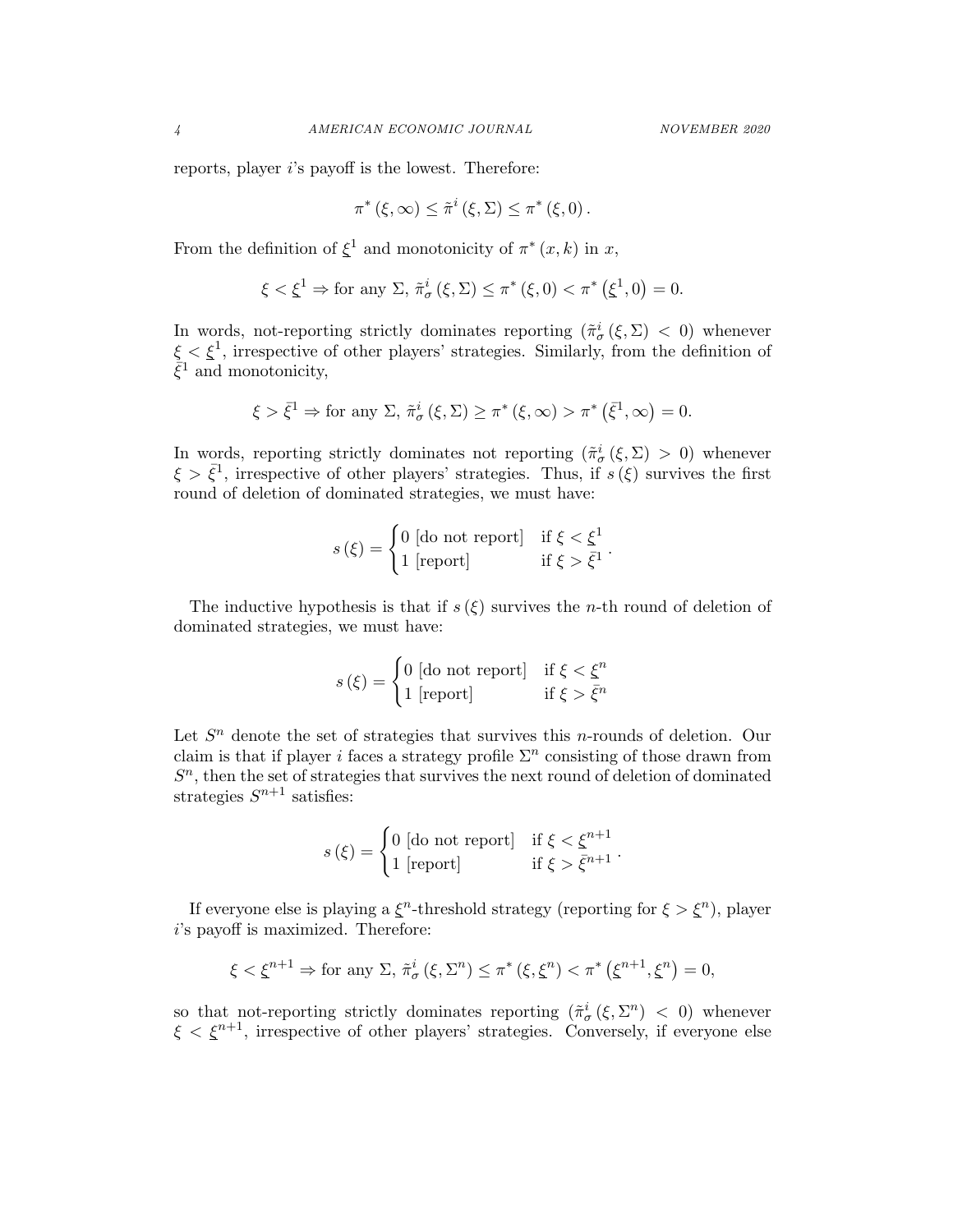is playing a  $\bar{\xi}^n$ -threshold strategy (reporting for  $\xi > \bar{\xi}^n$ ), player *i*'s payoff is minimized. Therefore:

$$
\xi > \bar{\xi}^{n+1} \Rightarrow \text{for any } \Sigma, \, \tilde{\pi}^i_{\sigma}(\xi, \Sigma^n) \ge \pi^*(\xi, \xi^n) > \pi^*\left(\xi^{n+1}, \xi^n\right) = 0,
$$

so that reporting strictly dominates not-reporting  $(\tilde{\pi}_{\sigma}^{i}(\xi, \Sigma^{n}) > 0)$  whenever  $\xi >$  $\xi^{n+1}$ , irrespective of other players' strategies, from which the claim follows.

#### II. Distributions with Bounded Support

The key result that needs revisiting with bounded support is Lemma 2. We consider the case where  $\epsilon$  has bounded support and is possibly asymmetric.

Suppose  $\epsilon$  has bounded support with cumulative distribution function (CDF) F and probability density function (PDF) f. In particular, suppose  $\epsilon$  has CDF representation:

$$
F_{\epsilon}(\epsilon) = \begin{cases} 0 & \epsilon < -\underline{l} \\ \tilde{F}_{\epsilon}(\epsilon) & \epsilon \in [-\underline{l}, \overline{l}] \\ 1 & \epsilon > \overline{l} \end{cases},
$$

where  $\tilde{F}_{\epsilon}(\epsilon)$  is weakly increasing and has  $\tilde{F}_{\epsilon}(-\underline{l}) = 0$  and  $\tilde{F}_{\epsilon}(\underline{l}) = 1$ , and  $\underline{l}, \overline{l} > 0$ . The PDF representation is:

$$
f_{\epsilon}(\epsilon) = \begin{cases} 0 & \epsilon < -\underline{l} \\ \tilde{f}_{\epsilon}(\epsilon) & \epsilon \in [-\underline{l}, \overline{l}] \\ 1 & \epsilon > \overline{l} \end{cases},
$$

for a density function  $\tilde{f}_{\epsilon}$  that is continuous, positive and integrates to 1 over  $[-\underline{l}, \overline{l}]$ . Other than requiring  $\epsilon$  to have zero mean, we place no other restrictions on  $\tilde{f}$ .

The PDF for  $x_i = \theta + \sigma \epsilon_i$  given  $\theta$  is then:

$$
f_x(x | \theta) = \begin{cases} 0 & x < \theta - \sigma \underline{l} \\ \tilde{f}_x(x | \theta) & x \in [\theta - \sigma \underline{l}, \theta + \sigma \overline{l}] \\ 0 & x > \theta + \sigma \overline{l} \end{cases},
$$

for:

$$
\tilde{f}_x(x \mid \theta) = \frac{1}{\sigma} \tilde{f}_{\epsilon} \left( \frac{x - \theta}{\sigma} \right).
$$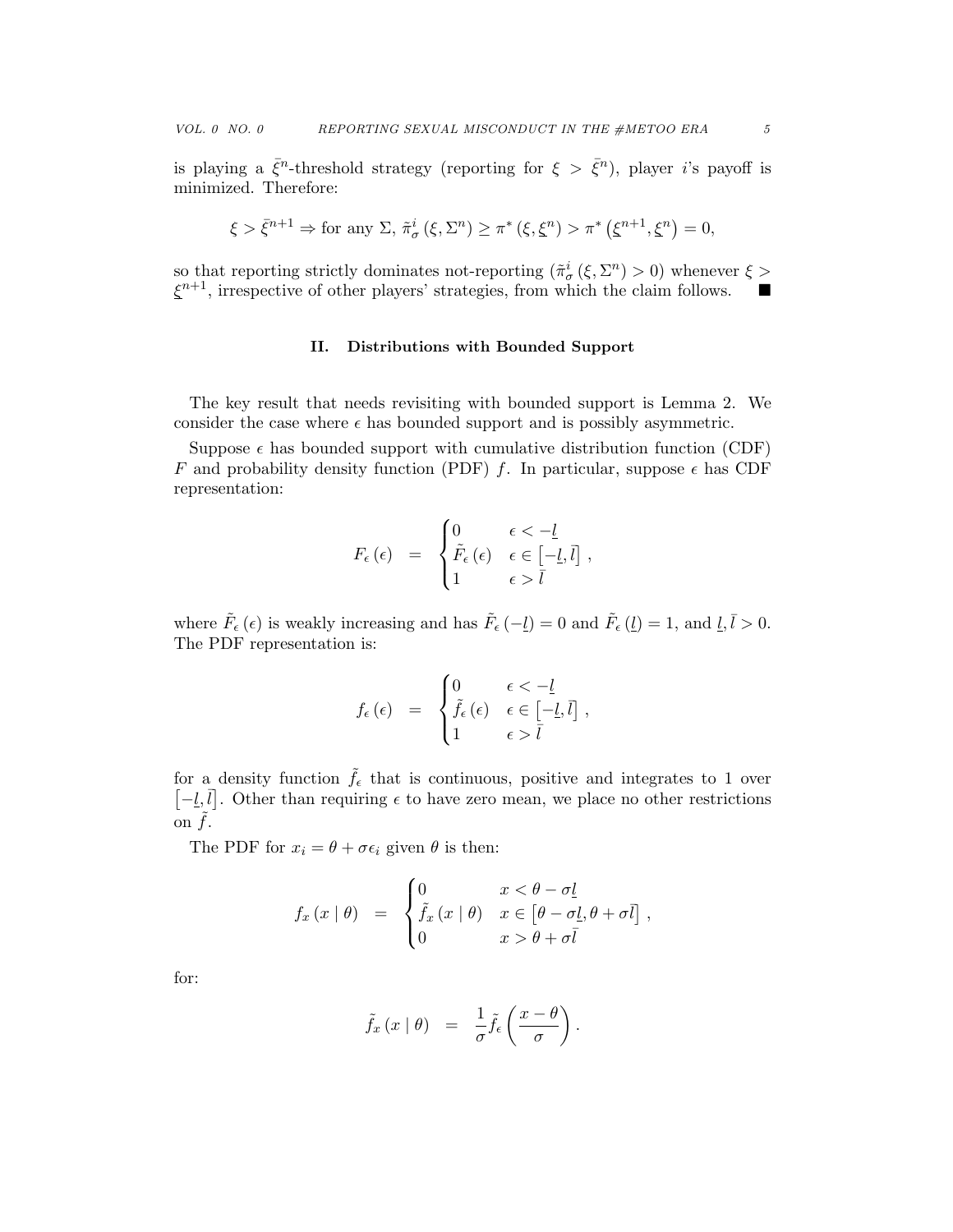The CDF for  $x_i$  is:

$$
F_x(x | \theta) = \begin{cases} 0 & x < \theta - \sigma \underline{l} \\ \tilde{F}_x(x | \theta) & x \in [\theta - \sigma \underline{l}, \theta + \sigma \overline{l}] \\ 1 & x > \theta + \sigma \overline{l} \end{cases}
$$

$$
= \begin{cases} 0 & x < \theta - \sigma \underline{l} \\ \tilde{F}_\epsilon \left( \frac{x - \theta}{\sigma} \right) & x \in [\theta - \sigma \underline{l}, \theta + \sigma \overline{l}], \\ 1 & x > \theta + \sigma \overline{l} \end{cases}
$$

for:

$$
\tilde{F}_x(x \mid \theta) = \int_{\theta - \sigma \underline{l}}^x \frac{1}{\sigma} \tilde{f}_{\epsilon} \left( \frac{s - \theta}{\sigma} \right) ds = \tilde{F}_{\epsilon} \left( \frac{x - \theta}{\sigma} \right).
$$

The posterior in  $\theta$  conditional on  $x$  equals:

$$
f_{\theta}(\theta | x) = \frac{f_x(x | \theta) f_{\theta}(\theta)}{\int_x f_x(x | \theta) f_{\theta}(\theta) d\theta}
$$
  
\n
$$
= f_x(x | \theta)
$$
  
\n
$$
= \begin{cases} 0 & \theta < x - \sigma\overline{l} \\ \tilde{f}_x(x | \theta) & \theta \in [x - \sigma\overline{l}, x + \sigma\underline{l}] \\ 0 & \theta > x + \sigma\underline{l} \end{cases}
$$
  
\n
$$
= \begin{cases} 0 & \theta < x - \sigma\overline{l} \\ \frac{1}{\sigma}\tilde{f}_\epsilon\left(\frac{x - \theta}{\sigma}\right) & \theta \in [x - \sigma\overline{l}, x + \sigma\underline{l}] \\ 0 & \theta > x + \sigma\underline{l} \end{cases}
$$

under the improper prior assumption. Thus:

$$
F_{\theta}(\theta \mid x) = \begin{cases} 0 & \theta < x - \sigma \bar{l} \\ \int_{x-\sigma \bar{l}}^{\theta} \tilde{f}_{x}(x \mid \theta) d\theta & \theta \in [x - \sigma \bar{l}, x + \sigma \underline{l}] \\ 1 & \theta > x + \sigma \underline{l} \end{cases}
$$

$$
= \begin{cases} 0 & \theta < x - \sigma \bar{l} \\ 1 - \tilde{F}_{\epsilon}(\frac{x-\theta}{\sigma}) & \theta \in [x - \sigma \bar{l}, x + \sigma \underline{l}] \\ 1 & \theta > x + \sigma \underline{l} \end{cases}.
$$

The mapping between  $r$  and  $\theta$  is then as follows. Let  $k$  be the cutoff that agents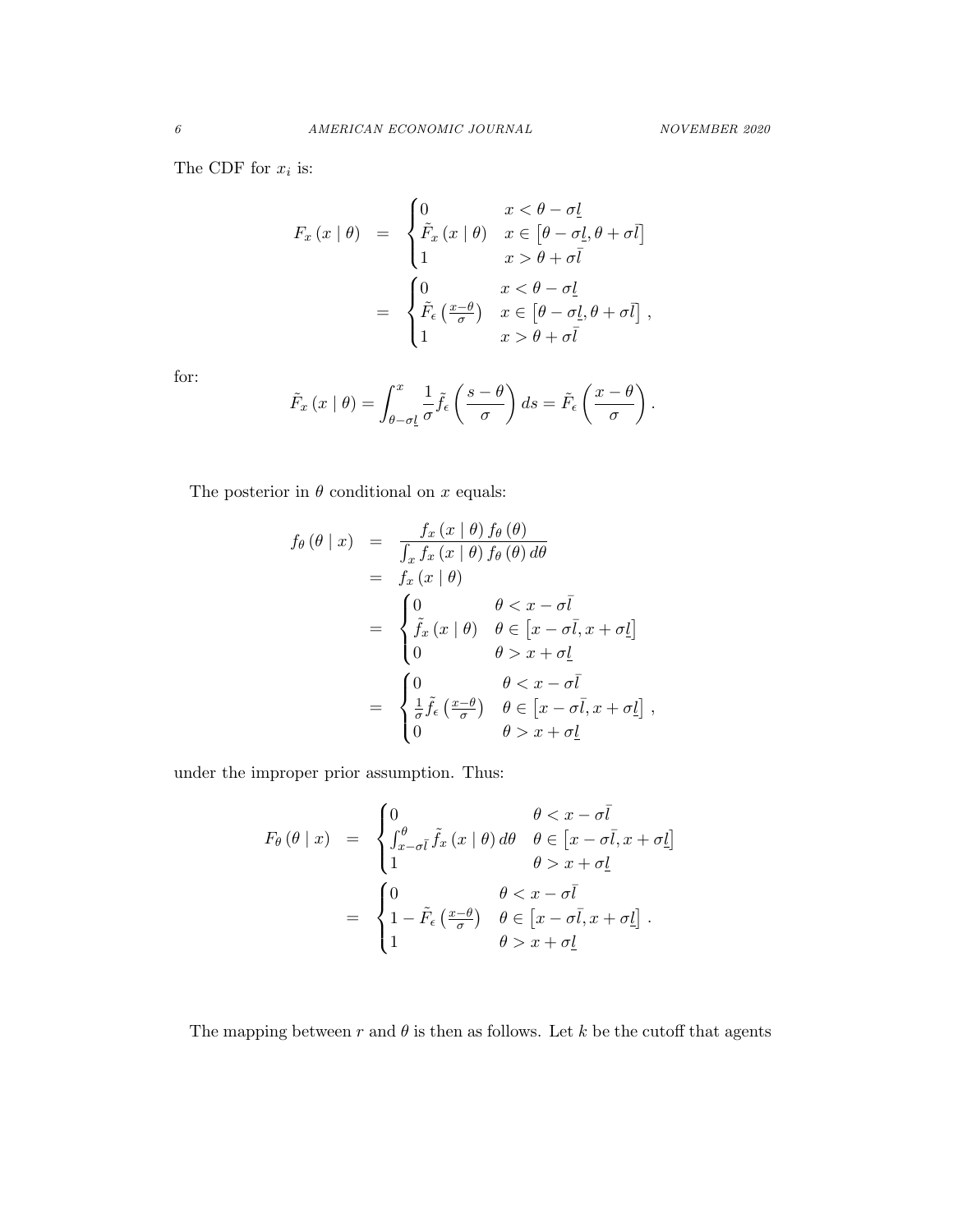play. Given k,  $r(\theta; k) = \int_k^{\infty} f_x(x | \theta) dx = 1 - F_x(k | \theta)$ . Then:

$$
r(\theta; k) = \begin{cases} 0 & \theta < k - \sigma \overline{l} \\ 1 - \tilde{F}_{\epsilon} \left( \frac{k - \theta}{\sigma} \right) & \theta \in \left[ k - \sigma \underline{l}, k + \sigma \overline{l} \right] \\ 1 & \theta > k + \sigma \underline{l} \end{cases}.
$$

It follows that:

$$
r(\theta; k) = 1 - \tilde{F}_{\epsilon} \left( \frac{k - \theta}{\sigma} \right) \iff \theta(r; k) = k - \sigma \tilde{F}_{\epsilon}^{-1} (1 - r)
$$

is a bijection for any  $r \in (0,1)$  to  $\theta \in (k - \sigma \underline{l}, k + \sigma \overline{l})$ , where the open intervals are important. The 1-1 map fails if  $r = 1$ , since then  $\theta \geq k + \sigma \underline{l}$  and if  $r = 0$ , since then  $\theta \leq k - \sigma l$ .

We are now prepared to revisit Lemma 2. The statement of the Lemma is unchanged with the exception of Part 1, which should now state that " $\pi^*$  weakly decreases in k (strictly decreases for  $x > 0$  and  $k > 0$  for  $k \in (x - \sigma(\underline{l} + \overline{l}), x + \sigma(\underline{l} + \overline{l})).$ "

## PROOF OF LEMMA 2 WITH BOUNDED SUPPORT:

The payoff gain  $\pi(r, x)$  continues to satisfy Properties P1-P5 in Lemma 1.

[1]:  $\pi^*(x, k)$  increases in x: As before, implement a change in variables  $z = -\theta$ . Then:

$$
\pi^*(x, k) = \int_{\theta=x-\sigma\bar{l}, \sigma}^{\theta=x+\sigma\bar{l}} \frac{1}{\sigma} f_{\epsilon} \left(\frac{x-\theta}{\sigma}\right) \pi \left(1 - F_{\epsilon} \left(\frac{k-\theta}{\sigma}\right), x\right) d\theta
$$

$$
= \int_{z=-x-\sigma\bar{l}, \sigma}^{z=-x+\sigma\bar{l}} \frac{1}{\sigma} f_{\epsilon} \left(\frac{x+z}{\sigma}\right) \pi \left(1 - F_{\epsilon} \left(\frac{k+z}{\sigma}\right), x\right) dz
$$

It is trivial to show that, for  $x_1 < x_2$ ,  $F_{\epsilon}(x_1 + \epsilon) \leq F_{\epsilon}(x_2 + \epsilon)$   $\forall \epsilon$ . Therefore z under  $x_1$  stochastically dominates z under  $x_2$ , and the original proof flows.

 $\pi^*(x, k)$  weakly decreases in k follows from Property P1 and that r weakly decreases in k. To obtain strictly decreasing over  $x > 0$  and  $k > 0$ , we also need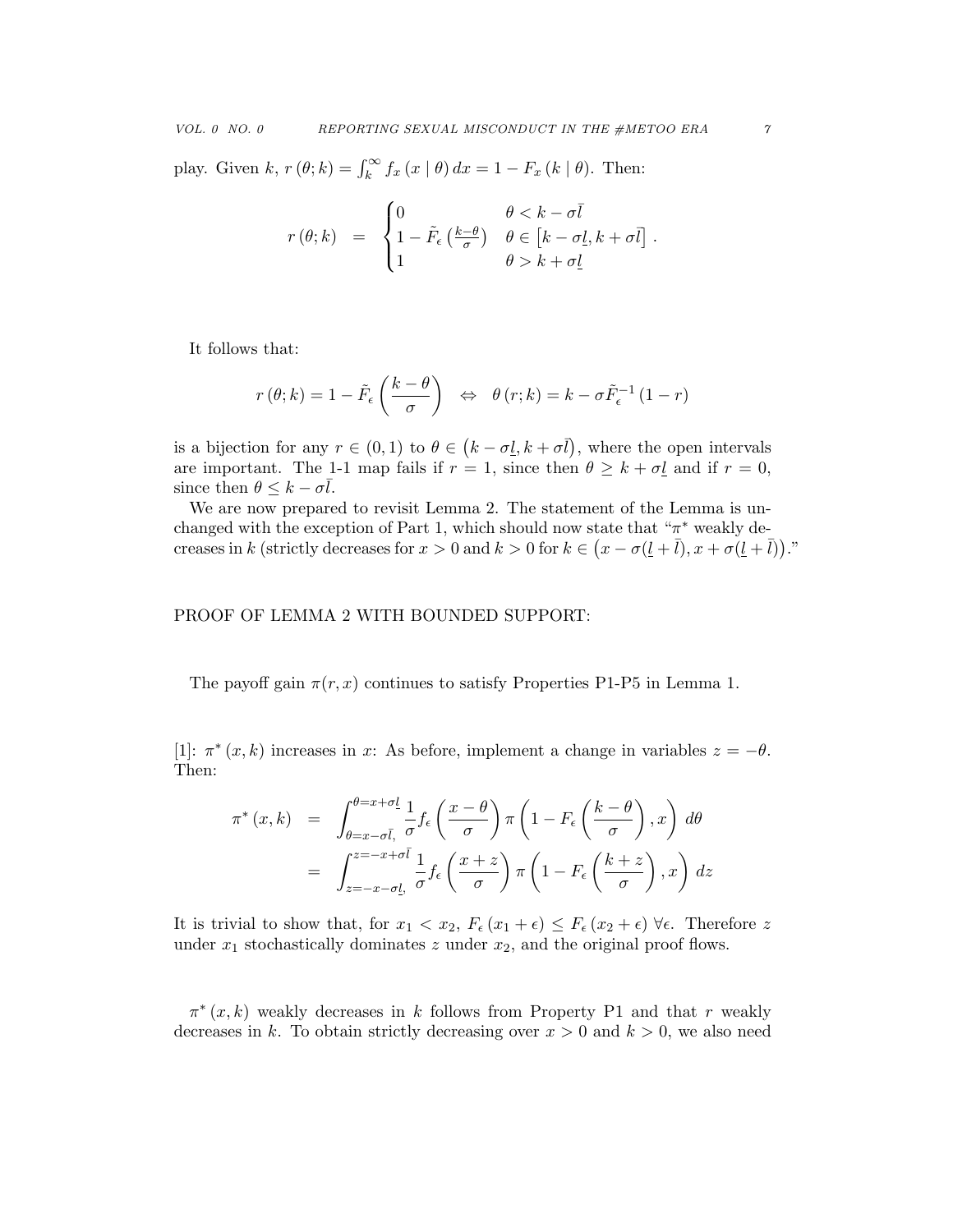$k \in (x - \sigma (l + \bar{l}), x + \sigma (l + \bar{l})).$  Observe:

$$
\pi^*(x,k) = \int_{\theta=x-\sigma\bar{l}}^{\theta=x+\sigma\underline{l}} f_{\theta}(\theta | x) \pi \left(1 - F_{\epsilon}\left(\frac{k-\theta}{\sigma}\right), x\right) d\theta
$$
\n
$$
= \begin{cases}\n\int_{\theta=x-\sigma\bar{l}}^{\theta=x+\sigma\underline{l}} f_{\theta}(\theta | x) \pi (0, x) d\theta = \pi (0, x) & x < k - \sigma (\underline{l}+\bar{l}) \\
\int_{\theta=x-\sigma\bar{l}}^{\theta=x+\sigma\underline{l}} f_{\theta}(\theta | x) \pi (0, x) d\theta \\
+ \int_{\theta=k-\sigma\bar{l}}^{\theta=x+\sigma\underline{l}} f_{\theta}(\theta | x) \pi (1 - F_{\epsilon}\left(\frac{k-\theta}{\sigma}\right), x) d\theta & x \in (k - \sigma (\underline{l}+\bar{l}), k) \\
\int_{\theta=x-\sigma\bar{l}}^{\theta=k+\sigma\underline{l}} f_{\theta}(\theta | x) \pi (1 - F_{\epsilon}\left(\frac{k-\theta}{\sigma}\right), x) d\theta & x \in (k, k + \sigma (\underline{l}+\bar{l})) \\
\int_{\theta=x+\sigma\underline{l}}^{\theta=x+\sigma\underline{l}} f_{\theta}(\theta | x) \pi (1, x) d\theta = \pi (1, x) & x > k + \sigma (\underline{l}+\bar{l})\n\end{cases}
$$

Let  $k_1 < k_2$  be given. Re-write as:

$$
\pi^*(x,k) = \int_{\theta=x-\sigma\bar{l}}^{\theta=x+\sigma\underline{l}} f_{\theta}(\theta | x) \pi \left(1 - F_{\epsilon} \left(\frac{k-\theta}{\sigma}\right), x\right) d\theta
$$
  
\n
$$
= \begin{cases}\nF_1(x,k) \equiv \int_{\theta=x-\sigma\bar{l}}^{\theta=x+\sigma\underline{l}} f_{\theta}(\theta | x) \pi (0, x) d\theta = \pi (0, x) & k > x + \sigma (\underline{l} + \overline{l}) \\
F_2(x,k) \equiv \int_{\theta=x-\sigma\bar{l}}^{\theta=k-\sigma\bar{l}} f_{\theta}(\theta | x) \pi (0, x) d\theta \\
+ \int_{\theta=k-\sigma\bar{l}}^{\theta=x+\sigma\underline{l}} f_{\theta}(\theta | x) \pi (1 - F_{\epsilon} \left(\frac{k-\theta}{\sigma}\right), x) d\theta & k \in (x, x + \sigma (\underline{l} + \overline{l})) \\
F_3(x,k) \equiv \int_{\theta=x-\sigma\bar{l}}^{\theta=k+\sigma\underline{l}} f_{\theta}(\theta | x) \pi (1 - F_{\epsilon} \left(\frac{k-\theta}{\sigma}\right), x) d\theta \\
+ \int_{\theta=k+\sigma\underline{l}}^{\theta=x+\sigma\underline{l}} f_{\theta}(\theta | x) \pi (1, x) d\theta & k \in (x - \sigma (\underline{l} + \overline{l}), x) \\
F_4(x,k) \equiv \int_{\theta=x-\sigma\bar{l}}^{\theta=x+\sigma\underline{l}} f_{\theta}(\theta | x) \pi (1, x) d\theta = \pi (1, x) & k < x - \sigma (\underline{l} + \overline{l})\n\end{cases}
$$

Notice that  $F_1(x, k^1) < F_2(x, k^2) < F_3(x, k^3) < F_4(x, k^4)$  for every x for any  $k^1 > k^2 > k^3 > k^4$  satisfying the conditions of k for each function. So if  $k_2 > k_1$ in any way that crosses these regions,  $\pi^*(x, k_2) < \pi^*(x, k_1)$ . If  $k_2 > k_1$  but each both lie within a single region, evidently  $\pi^*(x, k_2) = \pi^*(x, k_1)$  in regions 1 and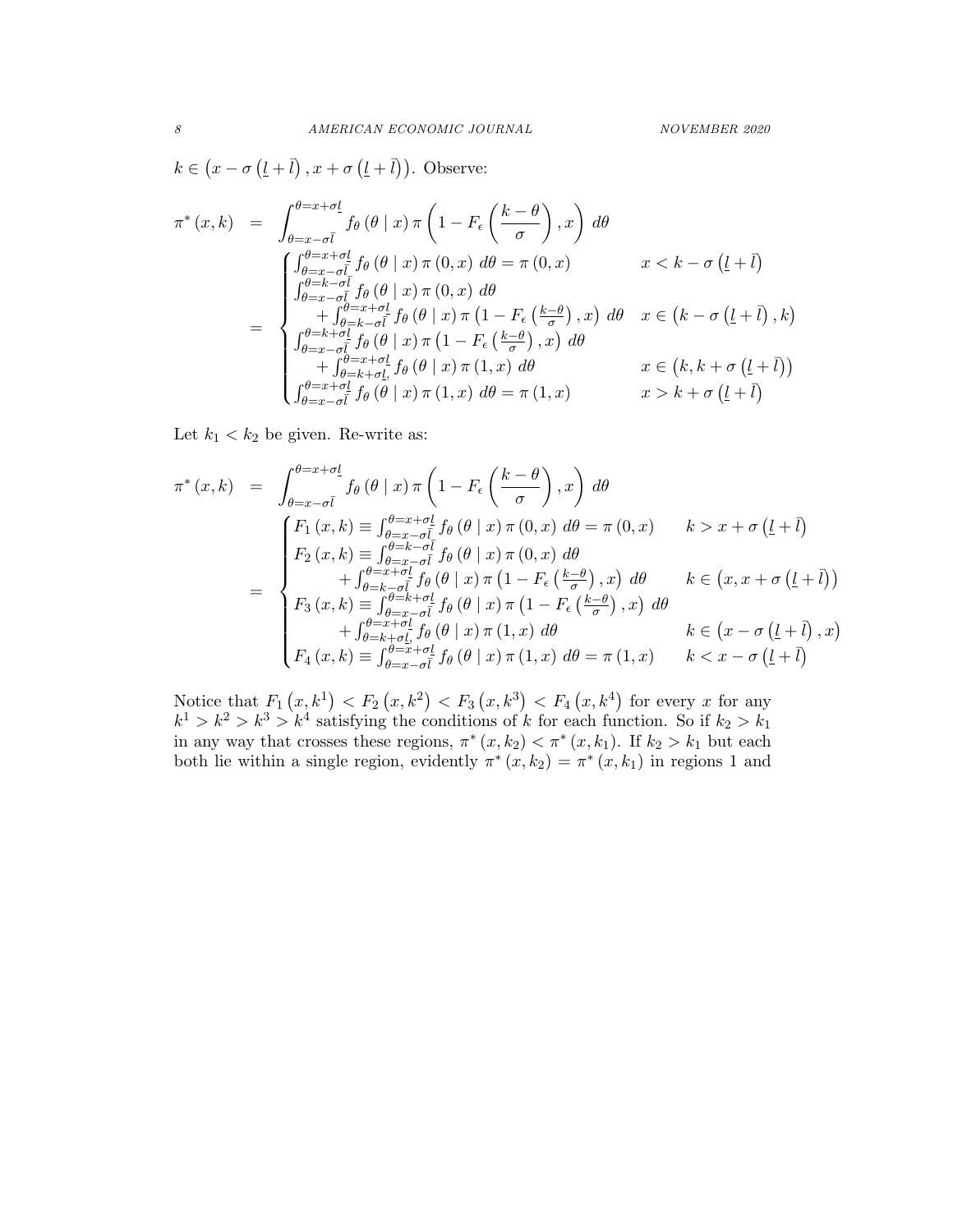4. In Region 2:

$$
F_2(x, k_2) - F_2(x, k_1) = \int_{\theta = x - \sigma \bar{l}}^{\theta = k_2 - \sigma \bar{l}} f_{\theta}(\theta | x) \pi (0, x) d\theta
$$
  
+ 
$$
\int_{\theta = k_2 - \sigma \bar{l}}^{\theta = x + \sigma l} f_{\theta}(\theta | x) \pi \left(1 - F_{\epsilon} \left(\frac{k_2 - \theta}{\sigma}\right), x\right) d\theta
$$
  
- 
$$
\int_{\theta = k_1 - \sigma \bar{l}}^{\theta = k_1 - \sigma \bar{l}} f_{\theta}(\theta | x) \pi (0, x) d\theta
$$
  
- 
$$
\int_{\theta = k_1 - \sigma \bar{l}}^{\theta = x + \sigma \bar{l}} f_{\theta}(\theta | x) \pi \left(1 - F_{\epsilon} \left(\frac{k_1 - \theta}{\sigma}\right), x\right) d\theta
$$
  
= 
$$
\int_{\theta = k_1 - \sigma \bar{l}}^{\theta = k_2 - \sigma \bar{l}} f_{\theta}(\theta | x) \pi (0, x) d\theta
$$
  
+ 
$$
\int_{\theta = k_2 - \sigma \bar{l}}^{\theta = x + \sigma \bar{l}} f_{\theta}(\theta | x) \pi \left(1 - F_{\epsilon} \left(\frac{k_2 - \theta}{\sigma}\right), x\right) d\theta
$$
  
- 
$$
\int_{\theta = k_1 - \sigma \bar{l}}^{\theta = k_2 - \sigma \bar{l}} f_{\theta}(\theta | x) \pi \left(1 - F_{\epsilon} \left(\frac{k_1 - \theta}{\sigma}\right), x\right) d\theta
$$
  

$$
\leq \int_{\theta = k_2 - \sigma \bar{l}}^{\theta = k_2 - \sigma \bar{l}} f_{\theta}(\theta | x) \pi (0, x) d\theta
$$
  
+ 
$$
\int_{\theta = k_2 - \sigma \bar{l}}^{\theta = k_2 - \sigma \bar{l}} f_{\theta}(\theta | x) \pi \left(1 - F_{\epsilon} \left(\frac{k_1 - \theta}{\sigma}\right), x\right) d\theta
$$
  
= 
$$
\int_{\theta = k_1 - \sigma \bar{l}}^{\theta = k_2 - \sigma \bar{l}} f_{\theta}(\theta | x) \pi (0, x) d\theta
$$
  
= 
$$
\int_{\theta = k_1 - \sigma \bar{l}}^{\theta = k_
$$

since  $\pi$  is an increasing function of r and  $1 - F_{\epsilon} \left( \frac{k_1 - \theta}{\sigma} \right) > 0$  for  $\theta > k_1 - \sigma \overline{l}$ . In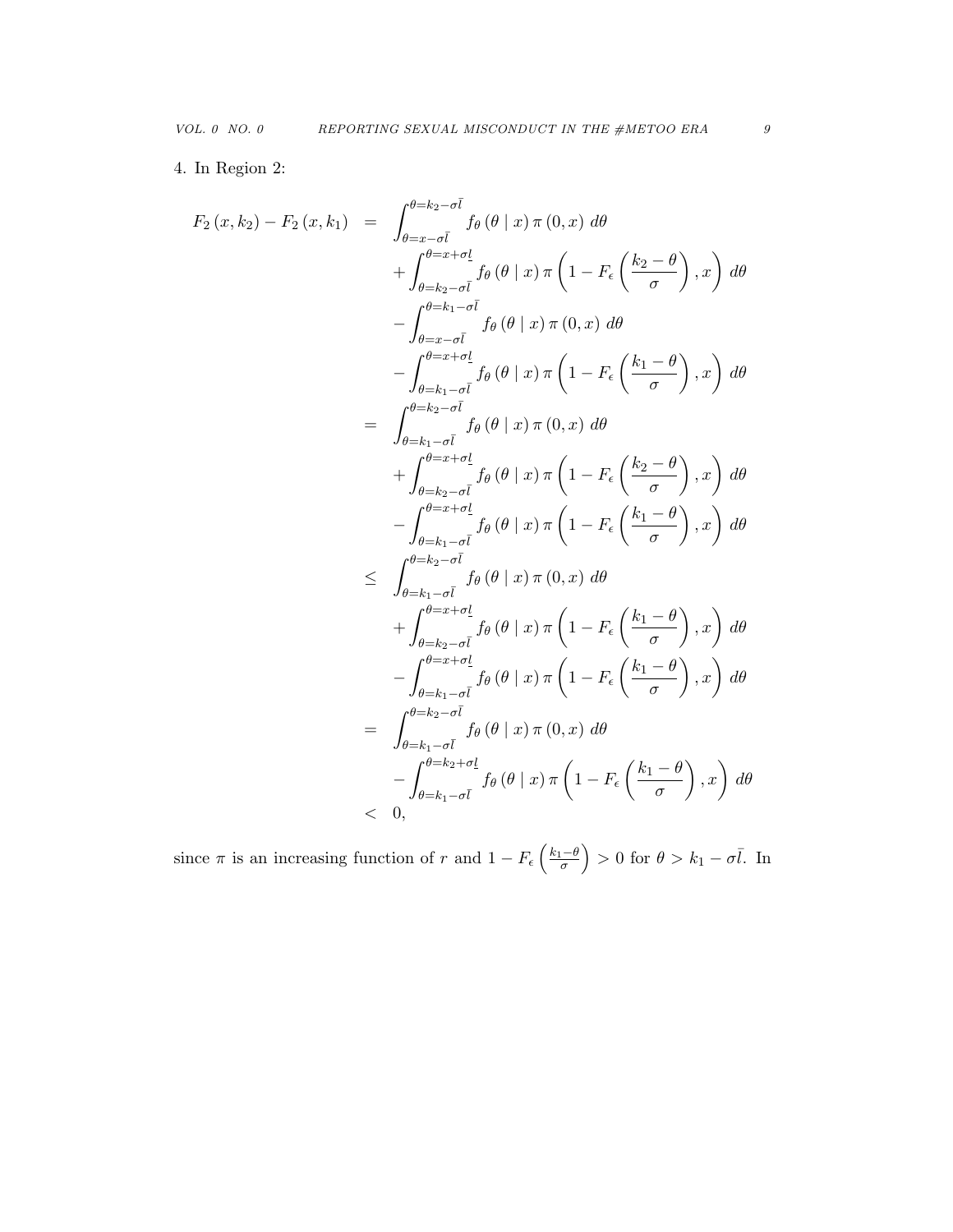Region 3:

$$
F_3(x, k_2) - F_3(x, k_1) = \int_{\theta = x - \sigma \bar{l}}^{\theta = k_2 + \sigma \bar{l}} f_{\theta}(\theta | x) \pi \left(1 - F_{\epsilon} \left(\frac{k_2 - \theta}{\sigma}\right), x\right) d\theta
$$
  
+ 
$$
\int_{\theta = k_2 + \sigma \bar{l}}^{\theta = x + \sigma \bar{l}} f_{\theta}(\theta | x) \pi (1, x) d\theta
$$
  
- 
$$
\int_{\theta = x - \sigma \bar{l}}^{\theta = k_1 + \sigma \bar{l}} f_{\theta}(\theta | x) \pi \left(1 - F_{\epsilon} \left(\frac{k_1 - \theta}{\sigma}\right), x\right) d\theta
$$
  
- 
$$
\int_{\theta = k_1 + \sigma \bar{l}}^{\theta = k_2 + \sigma \bar{l}} f_{\theta}(\theta | x) \pi (1, x) d\theta
$$
  
= 
$$
- \int_{\theta = k_2 + \sigma \bar{l}}^{\theta = k_2 + \sigma \bar{l}} f_{\theta}(\theta | x) \pi (1, x) d\theta
$$
  
+ 
$$
\int_{\theta = x - \sigma \bar{l}}^{\theta = k_2 + \sigma \bar{l}} f_{\theta}(\theta | x) \pi \left(1 - F_{\epsilon} \left(\frac{k_2 - \theta}{\sigma}\right), x\right) d\theta
$$
  
- 
$$
\int_{\theta = k_2 + \sigma \bar{l}}^{\theta = k_2 + \sigma \bar{l}} f_{\theta}(\theta | x) \pi (1, x) d\theta
$$
  

$$
\leq - \int_{\theta = k_2 + \sigma \bar{l}}^{\theta = k_2 + \sigma \bar{l}} f_{\theta}(\theta | x) \pi (1, x) d\theta
$$
  
+ 
$$
\int_{\theta = x - \sigma \bar{l}}^{\theta = k_2 + \sigma \bar{l}} f_{\theta}(\theta | x) \pi \left(1 - F_{\epsilon} \left(\frac{k_2 - \theta}{\sigma}\right), x\right) d\theta
$$
  
= 
$$
\int_{\theta = k_1 + \sigma \bar{l}}^{\theta = k_2 + \sigma \bar{l}} f_{\theta}(\theta | x) \pi \left(1 - F_{\epsilon} \left(\frac{k_2 - \theta}{\sigma}\right), x\right) d\theta
$$
  
= 
$$
\int_{\theta = k_1 + \sigma \bar{l}}^{\theta
$$

since  $\pi$  is an increasing function of r and  $1 - F_{\epsilon} \left( \frac{k_2 - \theta}{\sigma} \right) < 1$  for  $\theta < k_2 + \sigma \underline{l}$ .

Continuity in  $x$  and  $k$  should follow from Property P5, which is unchanged.

[2] This portion of the proof follows very similarly from before, with a few additional arguments to account for the fact that  $\pi^*(x, k)$  strictly decreases in k only locally when  $k$  is close to  $x$ .

We show that  $\{\xi^n\}$  and  $\{\bar{\xi}^n\}$  are well-defined increasing and decreasing sequences, respectively, through induction. From Property P4, we know that not reporting is dominant for  $x < \underline{x}$ , so  $\pi^*(x, 0) < 0$  for all  $x < \underline{x}$ . But we also know that  $\pi^*(x,0) > 0$  for all  $x > \overline{x}$ . Define  $\xi^0 \equiv 0$  and  $\overline{\xi}^0 \equiv \infty$ . By continuity in x,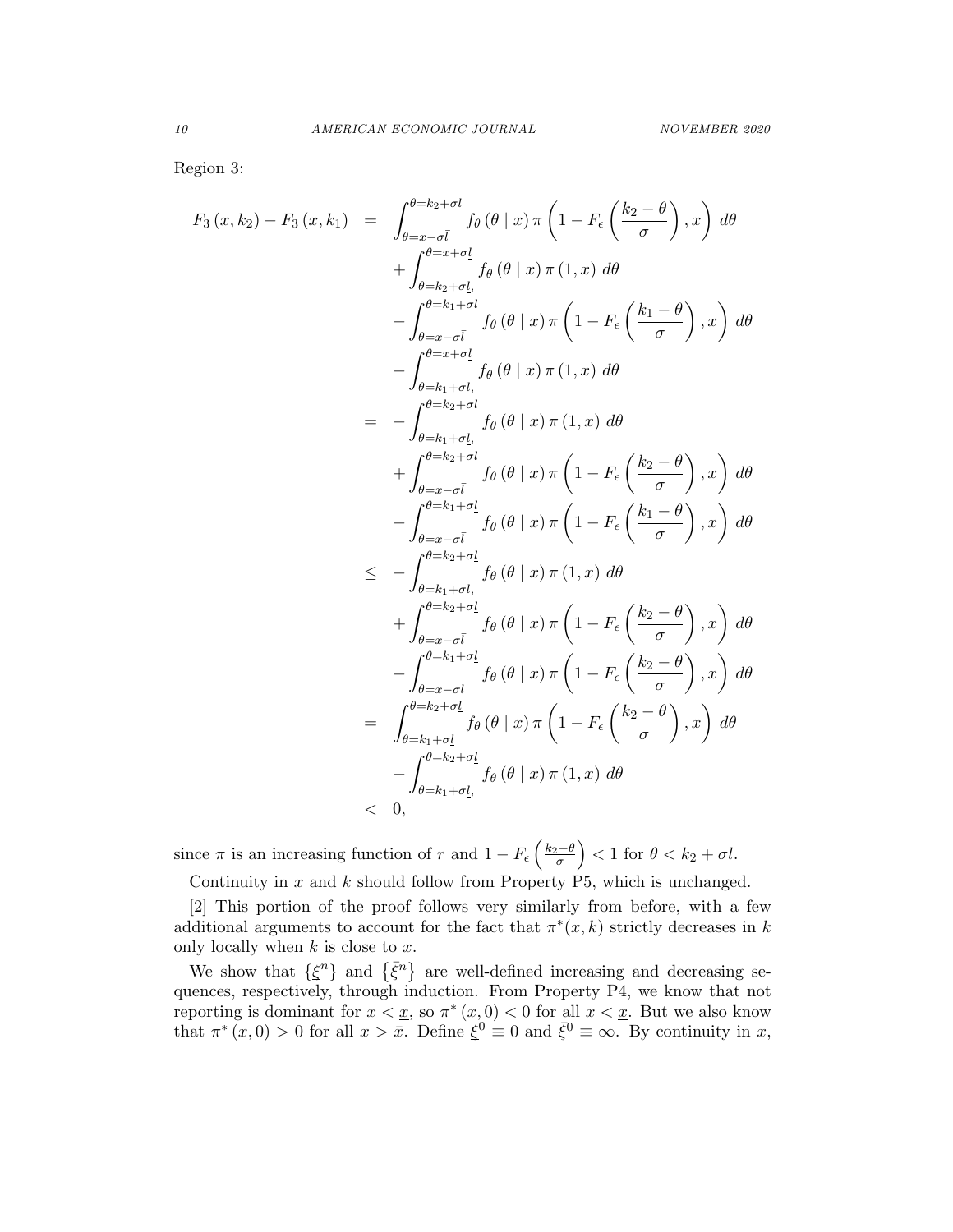there exists at least one solution x with  $\pi^*(x,\xi^0) = 0$ , where  $x \in [\underline{x}, \overline{x}]$ . Call  $\xi^1$  the smallest such solution. Define  $\bar{\xi}^1$  analogously to be the largest such solution with  $\pi^*(x,\bar{\xi}^0)=0$ . Note that  $\xi^0<\bar{\xi}^1<\bar{\xi}^0$ ; if the inside inequality did not hold and  $\xi^1 \geq \bar{\xi}^1$ , then  $0 = \pi^* (\xi^1, \xi^0) > \pi^* (\xi^1, \xi^1) \geq \pi^* (\bar{\xi}^1, \xi^1) \geq \pi^* (\bar{\xi}^1, \bar{\xi}^0) = 0$ , a contradiction. The inequalities are because  $\pi^* (\xi^1, \xi^1)$  strictly decreases in k locally, the contradiction assumption with  $\pi^*$  strictly increasing in x, and that  $\pi^*$ is globally weakly decreasing with  $\xi^1 < \bar{\xi}^0 = \infty$ , respectively.

Our starting point for the induction is as follows. Given  $\xi^1$  and  $\bar{\xi}^1$  with  $\xi^0$  <  $\xi^1 \leq \bar{\xi}^1 \leq \bar{\xi}^0$ ,  $\pi^* (\xi^1, \xi^0) = 0$ , and  $\pi^* (\bar{\xi}^1, \bar{\xi}^0) = 0$ , we claim there exists a smallest solution  $\xi^2$  of  $\pi(\xi^2, \xi^1) = 0$  and a largest solution  $\bar{\xi}^2$  of  $\pi(\bar{\xi}^2, \bar{\xi}^1) =$ 0, and that  $\xi^1 < \xi^2 < \bar{\xi}^2 < \bar{\xi}^1$ . We know  $\pi^* (\xi^1, \xi^0) = 0 > \pi^* (\xi^1, \xi^1)$ , and  $\pi^* (\bar{\xi}^1, \bar{\xi}^0) = 0 < \pi^* (\bar{\xi}^1, \bar{\xi}^1) \leq \pi^* (\bar{\xi}^1, \xi^1)$ , where the first inequality is strict because  $\pi^*$   $(\bar{\xi}^1, \bar{\xi}^1)$  is strictly decreasing in k. By continuity, there exists a smallest solution  $\xi^2 \in (\xi^1, \bar{\xi}^1)$  with  $\pi^* (\xi^2, \xi^1) = 0$ . Analogously, we know  $\pi^* (\xi^1, \xi^0) =$  $0 > \pi^* (\xi^1, \xi^1) \geq \pi^* (\xi^1, \bar{\xi}^1)$ , and  $\pi^* (\bar{\xi}^1, \bar{\xi}^0) = 0 < \pi^* (\bar{\xi}^1, \bar{\xi}^1)$ ; by continuity there exists a largest solution  $\bar{\xi}^2 \in (\xi^1, \bar{\xi}^1)$  with  $\pi^* (\bar{\xi}^2, \bar{\xi}^1) = 0$ . Note that  $\xi^1 < \xi^2 <$  $\bar{\xi}^2 < \bar{\xi}^1$ ; if the inside inequality did not hold and  $\xi^2 \geq \bar{\xi}^2$ , then  $0 = \pi^* (\xi^2, \xi^1) >$  $\pi^* (\xi^2, \xi^2) \geq \pi^* (\bar{\xi}^2, \xi^2) \geq \pi^* (\bar{\xi}^2, \bar{\xi}^1) = 0$ , a contradiction. The inequalities are because  $\pi^*$  ( $\xi^2$ , $\xi^2$ ) strictly decreases in k locally, the contradiction assumption with  $\pi^*$  strictly increasing in x, and that  $\pi^*$  is globally weakly decreasing with  $\xi^2 \in (\xi^1, \bar{\xi}^1)$ , respectively.

The inductive hypothesis is that, given  $\xi^n$  and  $\bar{\xi}^n$  with  $\xi^{n-1} < \xi^n < \bar{\xi}^n < \bar{\xi}^{n-1}$ ,  $\pi^*\left(\xi^n,\xi^{n-1}\right)=0$ , and  $\pi^*\left(\bar{\xi}^n,\bar{\xi}^{n-1}\right)=0$ , there exists a smallest solution  $\xi^{n+1}$  of  $\pi(\tilde{\xi}^{n+1},\tilde{\xi}^n) = 0$  and a largest solution  $\bar{\xi}^{n+1}$  of  $\pi(\bar{\xi}^{n+1},\bar{\xi}^n) = 0$ , and that  $\xi^n$  $\xi^{n+1} < \bar{\xi}^{n+1} < \bar{\xi}^n$ . We know  $\pi^* (\xi^n, \xi^{n-1}) = 0 > \pi^* (\xi^n, \xi^n)$ , and  $\pi^* (\bar{\xi}^n, \bar{\xi}^{n-1}) = 0$  $0 < \pi^* (\bar{\xi}^n, \bar{\xi}^n) \leq \pi^* (\bar{\xi}^n, \xi^n)$ . By continuity, there exists a smallest solution  $\xi^{n+1} \in (\xi^n, \bar{\xi}^n)$  with  $\pi^*(\xi^{n+1}, \xi^n) = 0$ . Similarly, we know  $\pi^*(\xi^n, \xi^{n-1}) =$  $0 > \pi^* (\xi^n, \xi^n) \geq \pi^* (\xi^n, \bar{\xi}^n)$ , and  $\pi^* (\bar{\xi}^n, \bar{\xi}^{n-1}) = 0 < \pi^* (\bar{\xi}^n, \bar{\xi}^n)$ ; by continuity there exists a largest solution  $\bar{\xi}^{n+1} \in (\xi^n, \bar{\xi}^n)$  with  $\pi^* (\bar{\xi}^{n+1}, \bar{\xi}^n) = 0$ . Note that  $\xi^n < \xi^{n+1} < \bar{\xi}^{n+1} < \bar{\xi}^n$ ; if the inside inequality did not hold and  $\xi^{n+1} \geq \bar{\xi}^{n+1}$ , then  $0 = \pi^* (\xi^{n+1}, \xi^n) > \pi^* (\xi^{n+1}, \xi^{n+1}) \geq \pi^* (\bar{\xi}^{n+1}, \xi^{n+1}) \geq \pi^* (\bar{\xi}^{n+1}, \bar{\xi}^n) = 0,$ a contradiction. The inequalities are because  $\pi^*$   $(\xi^{n+1}, \xi^{n+1})$  strictly decreases in k locally, the contradiction assumption with  $\pi^*$  strictly increasing in x, and that  $\pi^*$  is globally weakly decreasing with  $\xi^{n+1} \in (\xi^n, \bar{\xi}^n)$ , respectively.

Note that  $\{\xi^n\}$  is bounded from above by construction. Because it is also an increasing sequence, there exists a  $\xi$  with  $\lim_{n\to\infty} \xi^n = \xi$ . Note that  $\lim_{n\to\infty} \pi^* (\xi^{n+1}, \xi^n) =$ 0 so by construction and continuity of  $\pi^*$ , we must have  $\pi^*(\xi,\xi) = 0$  and that  $\xi$  is the smallest such solution to  $\pi^*(\xi,\xi) = 0$ . Analogously, there exists a  $\bar{\xi}$ with  $\lim_{n\to\infty} \xi^n = \xi$  and  $\pi^* (\bar{\xi}, \bar{\xi}) = 0$  and that  $\bar{\xi}$  is the smallest such solution to  $\pi^*(\xi,\xi) = 0$ . This shows, among other things, that there exists at least one threshold equilibrium  $\xi$ . One can see that any such solution  $\xi$  is an equilibrium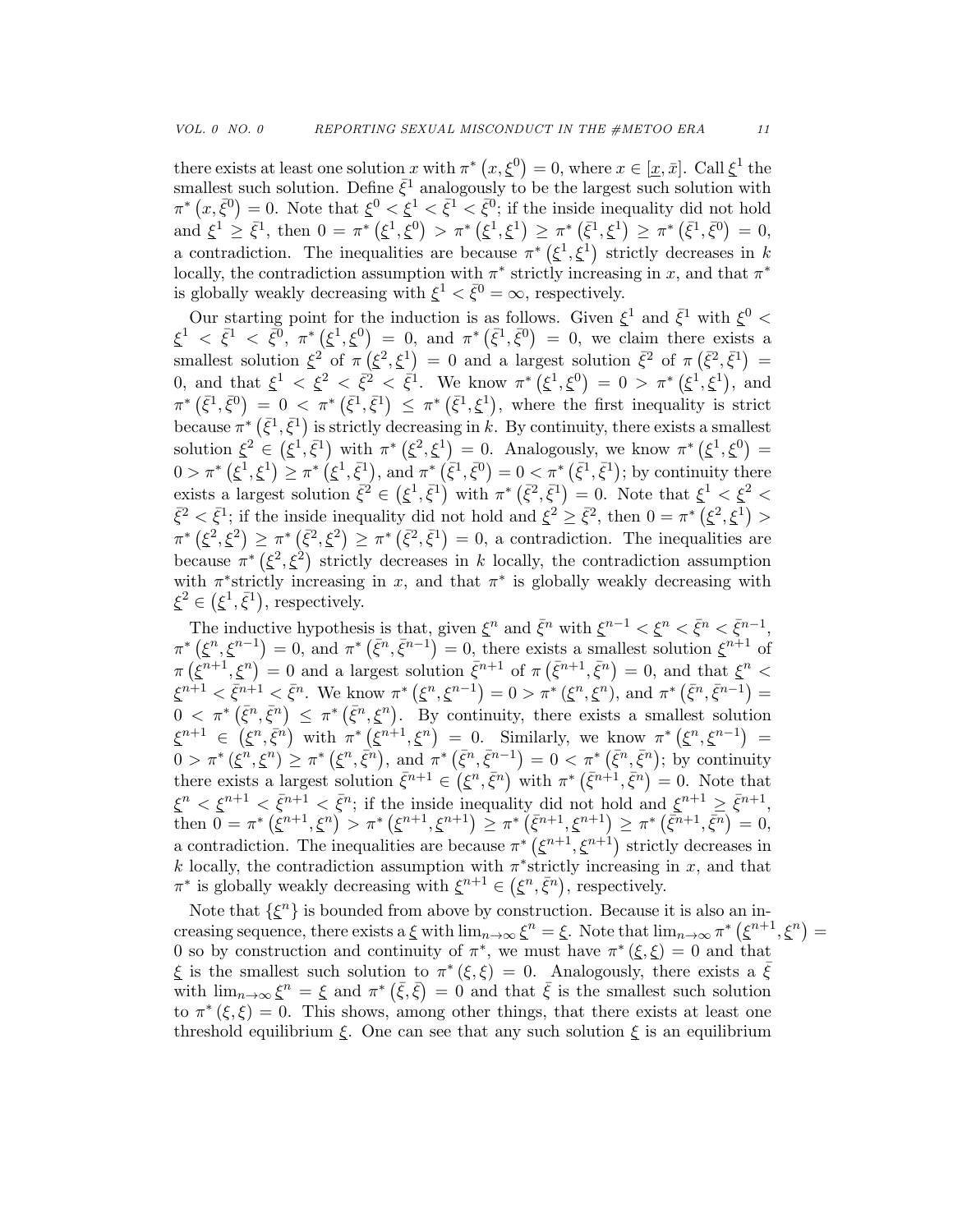because  $x_1 < \xi < x_2$  implies  $\pi^*(x_1, \xi) < \pi^*(\xi, \xi) = 0 < \pi^*(x_2, \xi)$ .

[3] Given the agent's signal  $x$ , what is her assessment of the cumulative distribution function of r,  $\Psi(\tilde{r};x,k)$ ? For  $\tilde{r} \in (0,1)$ , the argument follows from before, which we restate here. The probability that  $r < \tilde{r}$  equals the probability that  $\theta < k - \sigma F_{\epsilon}^{-1} (1 - \tilde{r})$ . In words, the probability  $\Psi(\tilde{r}; x, k) \equiv \Pr (r < \tilde{r} | x)$  that  $\sigma < \kappa - \sigma r_{\epsilon}$  (1-7). In words, the probability  $\Psi(r; x, \kappa) = \text{FT}(r < r | x)$  that the true proportion of players reporting is less than  $\tilde{r}$  equals the probability that the true  $\theta$  satisfies  $r(\theta; k) = 1 - F_{\epsilon} \left( \frac{k-\theta}{\sigma} \right)$  $\left(\frac{-\theta}{\sigma}\right) < \tilde{r}$ , or equivalently that  $\theta$  is such that fewer than  $\tilde{r}$  players observe a signal greater than  $k$ ; in turn, this equals the probability that the true  $\theta$  is less than  $k - \sigma F_{\epsilon}^{-1} (1 - \tilde{r})$ , integrated against the conditional density  $f_{\theta}(\theta | x)$ .

Importantly, conditional on x, we must have  $\theta \in [x - \sigma \overline{l}, x + \sigma \underline{l}]$ .

Given x, what is the agent's probability assessment that  $r = 0$ ? This must equal the posterior probability that  $\theta < k - \sigma \overline{l}$  given x. If  $k - \sigma \overline{l} \in [x - \sigma \overline{l}, x + \sigma \underline{l}]$ , then  $x \in [k - \sigma (\bar{l} + \underline{l})], k]$  then:

$$
\Psi(r; x, k) = \int_{x-\sigma\bar{l}}^{k-\sigma\bar{l}} f_{\theta}(\theta | x) d\theta
$$
  
\n
$$
= \int_{x-\sigma\bar{l}}^{k-\sigma\bar{l}} \frac{1}{\sigma} f_{\epsilon} \left( \frac{x-\theta}{\sigma} \right) d\theta
$$
  
\n
$$
= \int_{z=\frac{x-k}{\sigma}+\bar{l}}^{z=\bar{l}} f_{z}(z) dz \text{ for } z = \frac{x-\theta}{\sigma}, dz = -\frac{1}{\sigma} d\theta
$$
  
\n
$$
= 1 - F_{\epsilon} \left( \frac{x-k}{\sigma} + \bar{l} \right).
$$

If  $k - \sigma \bar{l} < x - \sigma \bar{l}$  then  $x > k$  and the probability is zero by the definition of  $f_{\theta}(\theta)$ . If  $k - \sigma \bar{l} > x + \sigma \underline{l}$  or equivalently if  $\frac{\hat{k}-x}{\sigma} > \bar{l} + \underline{l}$  then the probability is 1. So:

$$
\Psi(0; x, k) = \begin{cases} 0 & x \geq k \\ 1 - F_{\epsilon} \left( \frac{x - k}{\sigma} + \bar{l} \right) & x \in \left( k - \sigma \left( \bar{l} + \underline{l} \right), k \right) . \\ 1 & x \leq k - \sigma \left( \bar{l} + \underline{l} \right) \end{cases}
$$

Given x, what is the agent's probability assessment that  $r \leq 1$ ? Trivially, this must be 1, since this equals the probability that  $r < 1$ , which is the probability that  $\theta < k + \sigma \ell$ , plus the probability that  $r = 1$ , which is the probability that  $\theta \geq k + \sigma L$ . Thus,  $\Psi(1) = 1$ .

Given  $\tilde{r} \in (0, 1)$ , what is the agent's probability assessment that  $r < \tilde{r}$ ? Given k, we know  $\theta(r; k) = k - \sigma \tilde{F}_{\epsilon}^{-1} (1 - r) \in (k - \sigma \tilde{I}, k + \sigma \tilde{I}).$  We also must have  $\theta \in$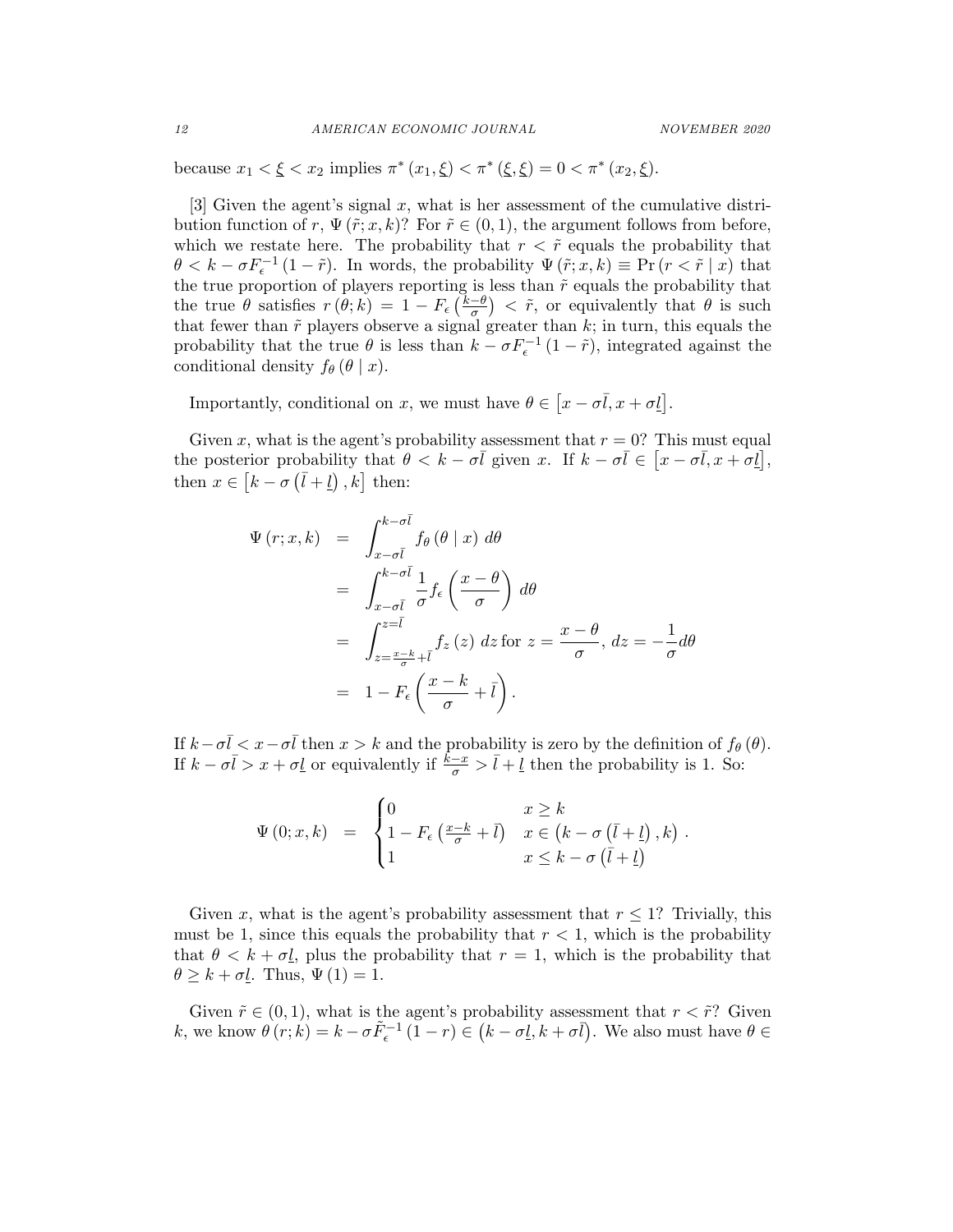$[x - \sigma \bar{l}, x + \sigma \underline{l}]$  in the posterior distribution of  $\theta$ . Some useful facts to reference:

$$
k - \sigma \tilde{F}_{\epsilon}^{-1} (1 - r) > x - \sigma \bar{l} \quad \Leftrightarrow \quad r > 1 - \tilde{F}_{\epsilon} \left( \frac{k - x}{\sigma} + \bar{l} \right)
$$
\n
$$
x \geq k + \sigma \left( \bar{l} + \underline{l} \right) \quad \Rightarrow \quad 1 - \tilde{F}_{\epsilon} \left( \frac{k - x}{\sigma} + \bar{l} \right) = 1
$$
\n
$$
x < k + \sigma \left( \bar{l} + \underline{l} \right) \quad \Rightarrow \quad 1 - \tilde{F}_{\epsilon} \left( \frac{k - x}{\sigma} + \bar{l} \right) < 1
$$
\n
$$
x < k \quad \Rightarrow \quad 1 - \tilde{F}_{\epsilon} \left( \frac{k - x}{\sigma} + \bar{l} \right) = 0,
$$
\n
$$
k - \sigma \tilde{F}_{\epsilon}^{-1} (1 - r) < x + \sigma \underline{l} \quad \Leftrightarrow \quad r < 1 - \tilde{F}_{\epsilon}^{-1} \left( \frac{k - x}{\sigma} - \underline{l} \right)
$$
\n
$$
x \leq k - \sigma \left( \bar{l} + \underline{l} \right) \quad \Rightarrow \quad 1 - \tilde{F}_{\epsilon} \left( \frac{k - x}{\sigma} - \underline{l} \right) = 0
$$
\n
$$
x > k - \sigma \left( \bar{l} + \underline{l} \right) \quad \Rightarrow \quad 1 - \tilde{F}_{\epsilon} \left( \frac{k - x}{\sigma} - \underline{l} \right) > 0
$$
\n
$$
x > k \quad \Rightarrow \quad 1 - \tilde{F}_{\epsilon} \left( \frac{k - x}{\sigma} - \underline{l} \right) = 1.
$$

Suppose first  $x \in (k - \sigma (\bar{l} + \underline{l}), k + \sigma (\bar{l} + \underline{l})).$  Then  $1 - \tilde{F}_{\epsilon} (\frac{k - x}{\sigma} - \underline{l}) > 0$  and  $1 - \tilde{F}_{\epsilon} \left( \frac{k - x}{\sigma} + \bar{l} \right) < 1$ . Several cases can occur:

$$
k - \sigma \tilde{F}_{\epsilon}^{-1} (1 - r) > x + \sigma \underline{l} \quad \Rightarrow \quad r \in \left( 1 - \tilde{F}_{\epsilon}^{-1} \left( \frac{k - x}{\sigma} - \underline{l} \right), 1 \right)
$$
\n
$$
k - \sigma \tilde{F}_{\epsilon}^{-1} (1 - r) \in \left( x - \sigma \overline{l}, x + \sigma \underline{l} \right) \quad \Rightarrow \quad r \in \left( 1 - \tilde{F}_{\epsilon} \left( \frac{k - x}{\sigma} + \overline{l} \right), 1 - \tilde{F}_{\epsilon}^{-1} \left( \frac{k - x}{\sigma} - \underline{l} \right) \right)
$$
\n
$$
k - \sigma \tilde{F}_{\epsilon}^{-1} (1 - r) < x - \sigma \overline{l} \quad \Rightarrow \quad r \in \left( 0, 1 - \tilde{F}_{\epsilon} \left( \frac{k - x}{\sigma} + \overline{l} \right) \right)
$$

If  $k - \sigma \tilde{F}_{\epsilon}^{-1} (1 - r) > x - \sigma \bar{l}$ , then  $r \in \left(1 - \tilde{F}_{\epsilon} \left(\frac{k - x}{\sigma} + \bar{l}\right), 1\right)$ , and furthermore:

$$
\Psi(r; x, k) = \int_{x-\sigma \bar{l}}^{k-\sigma \tilde{F}_{\epsilon}^{-1}(1-r)} f_{\theta}(\theta | x) d\theta
$$

$$
= \int_{x-\sigma \bar{l}}^{k-\sigma \tilde{F}_{\epsilon}^{-1}(1-r)} \frac{1}{\sigma} \tilde{f}_{\epsilon}(\frac{x-\theta}{\sigma}) d\theta
$$

$$
= 1 - \tilde{F}_{\epsilon}(\frac{x-k}{\sigma} + \tilde{F}_{\epsilon}^{-1}(1-r)).
$$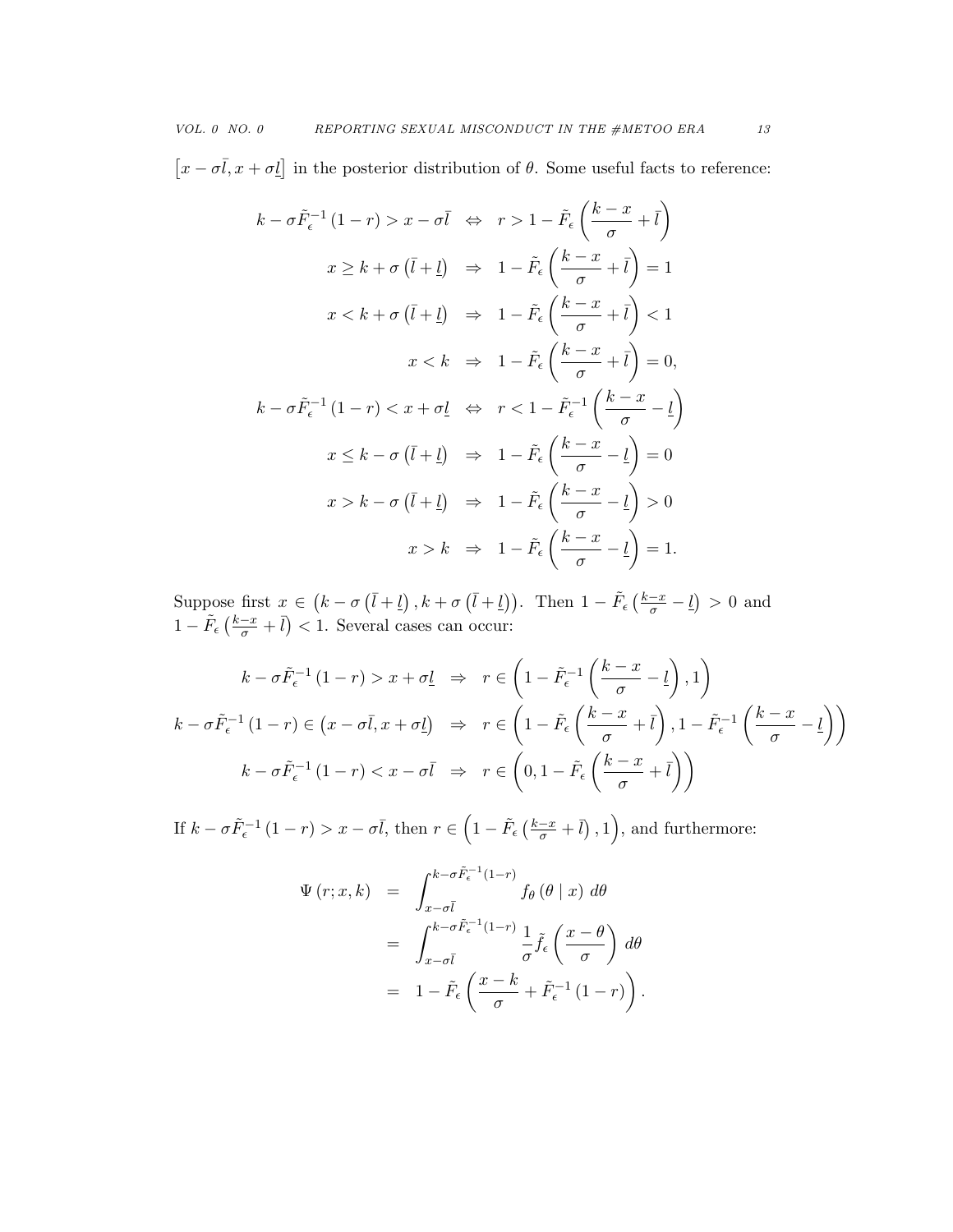If  $k - \sigma \tilde{F}_{\epsilon}^{-1} (1 - r) < x - \sigma \bar{l}$ , then  $r \in (0, 1 - \tilde{F}_{\epsilon} (\frac{k - x}{\sigma} + \bar{l}))$  and furthermore by the definition of  $f_{\theta}$ :

$$
\Psi(r;x,k) = -\int_{k-\sigma F_{\epsilon}^{-1}(1-r)}^{x-\sigma \bar{l}} f_{\theta}(\theta | x) d\theta = 0.
$$

Suppose next  $x \geq k + \sigma \left(\bar{l} + \underline{l}\right)$ . Then  $1 - \tilde{F}_{\epsilon} \left(\frac{k - x}{\sigma} + \bar{l}\right) = 1$  and  $1 - \tilde{F}_{\epsilon} \left(\frac{k - x}{\sigma} - \underline{l}\right) >$ 0. From before,  $1 - \tilde{F}_{\epsilon} \left( \frac{k - x}{\sigma} + \bar{l} \right) = 1$  implies  $k - \sigma \tilde{F}_{\epsilon}^{-1} (1 - r) < x - \sigma \bar{l}$  since  $r < 1$ . But then, following a similar argument,

$$
\Psi(r;x,k) = -\int_{k-\sigma F_{\epsilon}^{-1}(1-r)}^{x-\sigma \bar{l}} f_{\theta}(\theta | x) d\theta = 0.
$$

Suppose finally  $x \leq k-\sigma(\bar{l}+l)$ . Then  $1-\tilde{F}_{\epsilon}(\frac{k-x}{\sigma_{\epsilon}}-l)=0$  and  $1-\tilde{F}_{\epsilon}(\frac{k-x}{\sigma}+l)<$ 1. From before,  $1 - \tilde{F}_{\epsilon} \left( \frac{k - x}{\sigma} - \underline{l} \right) = 0$  implies  $k - \sigma \tilde{F}_{\epsilon}^{-1} (1 - r) > x + \sigma \underline{l}$  since  $r > 0$ . But then:

$$
\Psi(r;x,k) = \int_{x-\sigma\bar{l}}^{x+\sigma\underline{l}} f_{\theta}(\theta \mid x) d\theta = 1.
$$

To summarize:

$$
\Psi(r; x \ge k + \sigma(\bar{l} + \underline{l})) = \begin{cases}\n0 & r = 0 \\
0 & r \in (0, 1) \\
1 & r = 1,\n\end{cases}
$$
\n
$$
\Psi(r; x \in (k, k + \sigma(\bar{l} + \underline{l}))) = \begin{cases}\n0 & r = 0 \\
0 & r \in (0, 1 - \tilde{F}_{\epsilon}(\frac{k - x}{\sigma} + \bar{l})) \\
1 - \tilde{F}_{\epsilon}(\frac{x - k}{\sigma} + \tilde{F}_{\epsilon}^{-1}(1 - r)) & r \in (1 - \tilde{F}_{\epsilon}(\frac{k - x}{\sigma} + \bar{l}), 1) \\
1 & r = 1,\n\end{cases}
$$
\n
$$
\Psi(r; x \in (k - \sigma(\bar{l} + \underline{l}), k)) = \begin{cases}\n1 - F_{\epsilon}(\frac{x - k}{\sigma} + \bar{l}) & r = 0 \\
1 - \tilde{F}_{\epsilon}(\frac{x - k}{\sigma} + \tilde{F}_{\epsilon}^{-1}(1 - r)) & r \in (0, 1) \\
1 & r = 1,\n\end{cases}
$$
\n
$$
\Psi(r; x \le k - \sigma(\bar{l} + \underline{l})) = \begin{cases}\n1 & r = 0 \\
1 & r \in (0, 1) \\
1 & r = 1,\n\end{cases}
$$
\n
$$
\Psi(r; x = k) = \begin{cases}\n0 & r = 0 \\
r & r \in (0, 1) \\
r = 1.\n\end{cases}
$$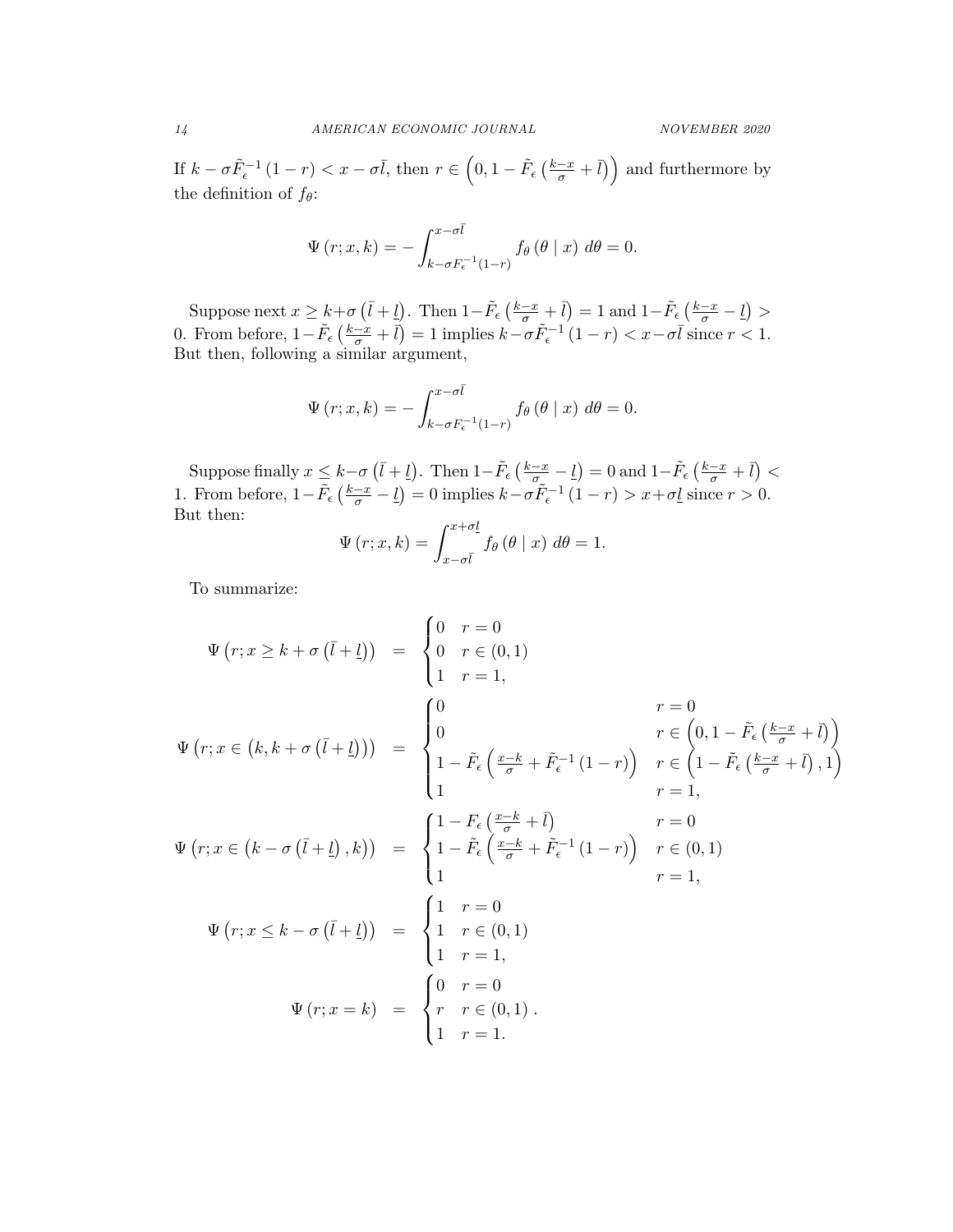Therefore, the marginal agent has a uniform belief over r.

Given this belief, we can solve for the threshold  $x^*$ . Recall the expected payoff gain equals:

$$
\pi^*(x,k) = \int_{\theta=x-\sigma\bar{l},}^{\theta=x+\sigma\underline{l}} \frac{1}{\sigma} f\left(\frac{x-\theta}{\sigma}\right) \pi\left(1 - F\left(\frac{k-\theta}{\sigma}\right), x\right) d\theta.
$$

For the marginal agent with  $x = k$ , this payoff equals:

$$
\pi^*(x,x) = \int_{x-\sigma\bar{l},\sigma}^{x+\sigma\underline{l}} \frac{1}{\sigma} f\left(\frac{x-\theta}{\sigma}\right) \pi\left(1 - F\left(\frac{x-\theta}{\sigma}\right), x\right) d\theta.
$$

Given the marginal agent's posterior belief over  $\theta$  translates into a uniform belief over  $r$ , we can write:

$$
\pi^*(x,x) = \int_0^1 \pi(r,x) dr.
$$

■

# III. Finite Number of Agents

We show that the equilibrium solution and overall conclusions are virtually identical to that of a finite N-agent version of the game.

The manager employs  $N$  agents. This is common knowledge. Each agent who reports increments the probability of sanction by  $\frac{1}{N}\gamma$  for  $\gamma \leq 1$ . If n agents report, probability of sanction is  $\frac{n}{N}\gamma$ .

If  $n$  other agents report, the payoff gain for any individual agent from reporting equals:

$$
E\left(\text{Report} - \text{NoReport} \mid x_i, n \text{ other agents report}\right)
$$

$$
= \begin{cases} x\left(\omega - \left(1 - \frac{n+1}{N}\gamma\right)\beta\right) - c & \text{if } x \ge 0\\ x\omega - c & \text{if } x < 0. \end{cases}
$$

This payoff function implies that there are dominance regions in  $x_i$ . Agent i reports as a dominant strategy if  $x_i > \overline{x} = \frac{c}{\omega - (1 - \frac{1}{N}\gamma)\beta}$ . Similarly, agent i does not report as a dominant strategy if  $x_i < \underline{x} = \frac{c}{\omega - 1}$ .  $\frac{c}{\omega-(1-\gamma)\beta}$ .

The payoff function is also monotonic in x and n, since  $\beta < \omega$  and  $\gamma > 0$ .

Conditional on experience  $x_i$ , agent i's posterior beliefs about other agents' experiences are determined by Bayes' Rule. Specifically, her posterior belief about any agent j's experience  $x_j = \theta + \varepsilon_j$  is normal with:

1)  $E[x_j | x_i] = E[\theta | x_i] = x_i$ .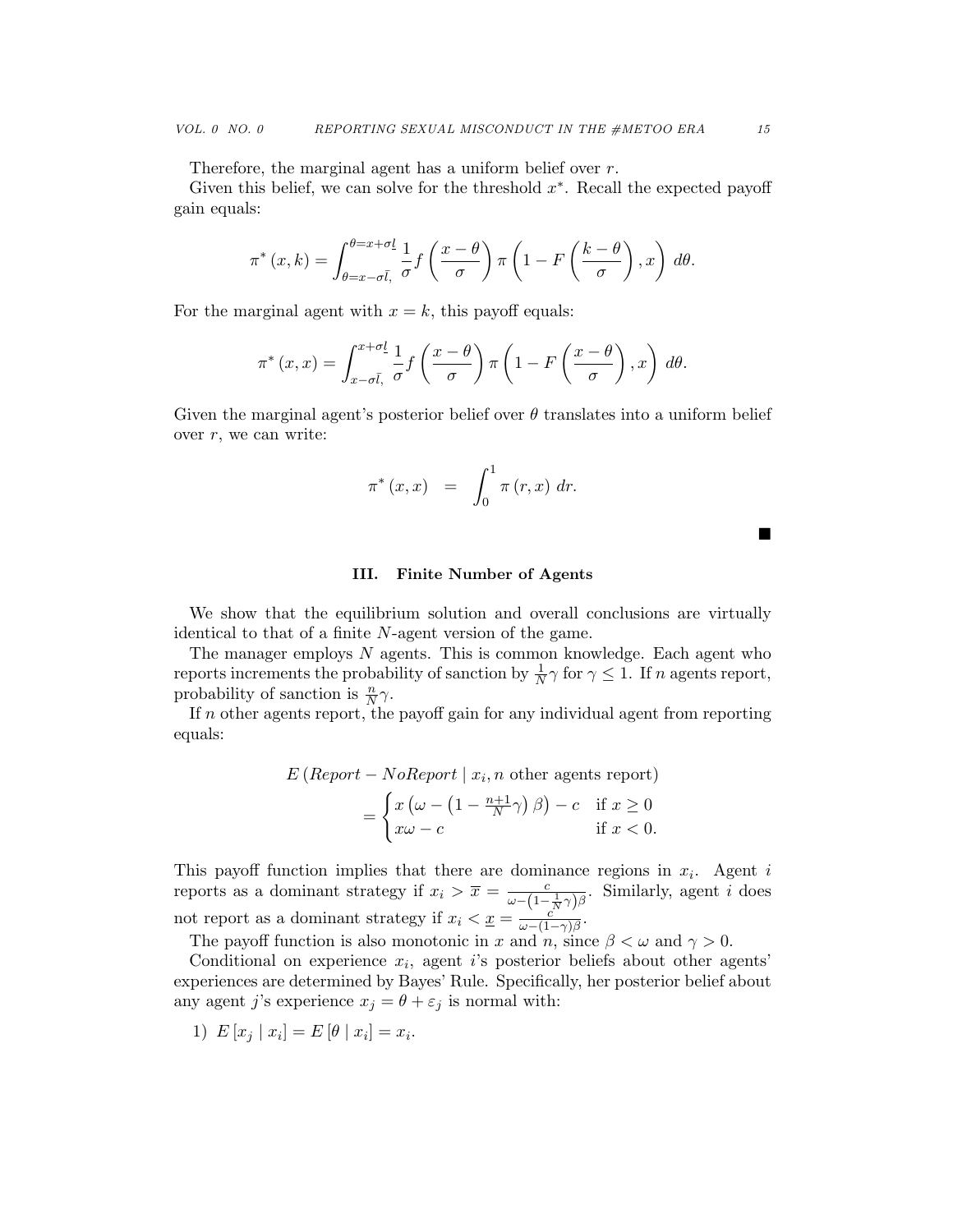2)  $Var[x_j | x_i] = Var[\theta | x_i] + \sigma^2 = 2\sigma^2 \Rightarrow SD[x_j | x_i] = \sqrt{2}\sigma.$ 

This derivation uses the fact that  $x_j$  and  $x_i$  are i.i.d. jointly normal. Given joint normality,  $1/Var[\theta | x_i] = 1/Var_0[\theta] + 1/\sigma^2$ ; given the agent's improper prior over  $\theta$ ,  $Var[\theta | x_i] = \sigma^2$ .

Conjecture a symmetric strategy equilibrium where agents report if and only if  $x > k$ . In agent i's beliefs,

- 1) The probability agent j does not report equals:  $Pr(x_j < k | x_i) = \Phi\left(\frac{k x_i}{\sqrt{2}\sigma}\right)$ .
- 2) The probability agent j reports equals:  $Pr(x_j > k | x_i) = 1 \Phi\left(\frac{k x_i}{\sqrt{2}\sigma}\right)$  . Let  $p(x,k) \equiv 1 - \Phi\left(\frac{k-x}{\sqrt{2}}\right)$  $2\sigma$ .
- 3) The probability of  $m$  other agents reporting equals:

$$
Pr (n = m | x_i; k) = {N-1 \choose m} p(x, k)^m (1 - p(x, k))^{N-1-m}.
$$

The expected payoff gain for any agent conditional on experience  $x$  equals:

$$
\pi^*(x,k) = \sum_{m=0}^{N-1} {N-1 \choose m} p(x,k)^m (1-p(x,k))^{N-1-m} \left[ x \left( \omega - \left( 1 - \frac{m+1}{N} \gamma \right) \beta \right) - c \right]
$$

The indifference condition and cutoff threshold  $x^*$  satisfies  $\pi^*(x^*, x^*) = 0$ . Note that  $p(x^*, x^*) = 1/2$ . An agent who draws  $x = x^*$  assigns  $1/2$  probability to each other agent when agents play threshold strategies around  $x^*$ . Thus, the indifference condition satisfies:

$$
0 = \sum_{m=0}^{N-1} {N-1 \choose m} \left(\frac{1}{2}\right)^{N-1} \left[ x \left(\omega - \left(1 - \frac{m+1}{N}\right)\right) \beta \right] - c \right]
$$
  
=  $\left(\frac{1}{2}\right)^{N-1} x \left(2^{N-1} (\omega - \beta) + \frac{1}{N} \sum_{m=0}^{N-1} {N-1 \choose m} (m+1) \gamma \beta \right) - \left(\frac{1}{2}\right)^{N-1} 2^{N-1} c$   
=  $x \left( (\omega - \beta) + \left(\frac{1}{2}\right)^{N-1} \frac{1}{N} ((N-1) 2^{N-2} + 2^{N-1}) \gamma \beta \right) - c$   
=  $x \left( (\omega - \beta) + \frac{N+1}{N} \frac{1}{2} \gamma \beta \right) - c$ ,

where we use the fact that  $\sum_{m=0}^{n} \begin{pmatrix} n \\ m \end{pmatrix}$ m  $= 2^n$  and  $\sum_{m=0}^n m \binom{n}{m}$ m  $\Big) = n2^{n-1}.$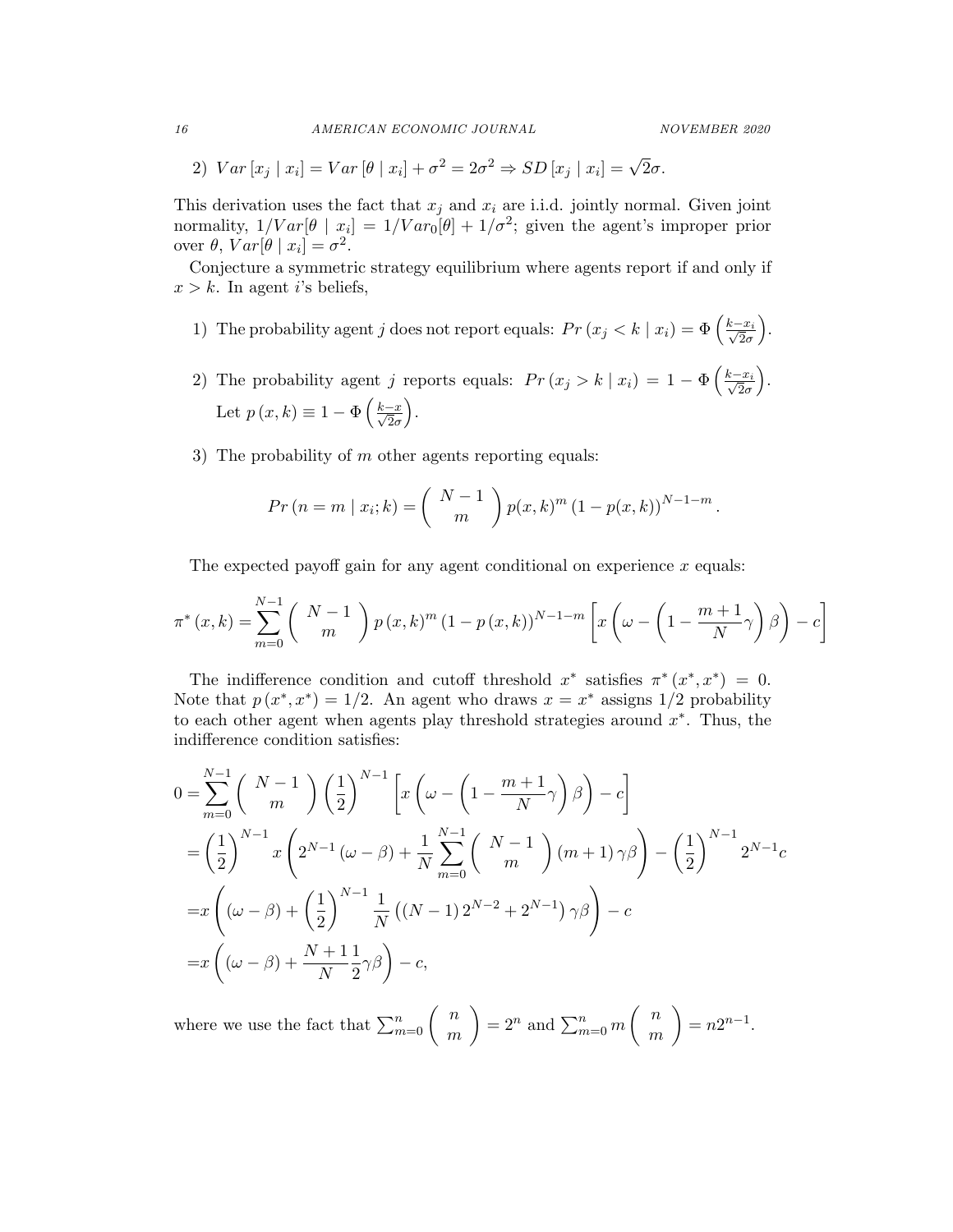The above analysis implies that a candidate equilibrium cutoff is given by:

$$
x^* = \frac{c}{(\omega - \beta) + \frac{N+1}{N} \frac{1}{2} \gamma \beta}.
$$

Existence and uniqueness of the equilibrium follow from the fact that  $\pi^*$  increases in x and decreases in k. Since  $\pi^*$  increases in x,  $\pi^*(x, x^*) > 0$  for  $x > x^*$ and  $\pi^*(x, x^*)$  < 0 for  $x < x^*$ . Thus,  $x^*$  is an equilibrium. Observing that  $\pi^*(x, k)$ also decreases in  $k$ , the usual global games argument shows that this is the unique equilibrium due to the iterated deletion of strictly dominated strategies (Morris and Shin, 2003).

The claim that  $\pi^*(x, k)$  increases in x follows because  $p(x, k)$  increases in x. Stochastic dominance arguments then show that  $\pi^*(x, k)$  increases in x, just as in the proof of Lemma A2. To see this, note that  $p(x, k)$  increases in x. This implies that, for any  $x_1 < x_2$ , the binomial distribution of the number of reports out of  $N-1$  agents under  $p(x<sub>2</sub>, k)$  stochastically dominates the distribution under  $p(x_1, k)$ . Since  $x(\omega - (1 - \frac{i+1}{N})$  $(\frac{+1}{N}\gamma)\beta$  – c is itself an increasing function of x, then stochastic dominance also implies that  $\pi^*(x, k)$  increases under x.

The claim that  $\pi^*(x, k)$  decreases in k follows because  $x (\omega - (1 - \frac{m+1}{N})$  $\frac{n+1}{N}\gamma$   $\left(\beta\right)$  – c is invariant to k. By the same stochastic dominance argument, we have  $\pi^*(x, k)$ decreases in k.

We summarize with:

**PROPOSITION OA.1** (Baseline Equilibrium with N agents): Suppose agents have improper uniform priors over  $\theta$ . There exists a globally unique symmetric threshold strategy equilibrium where all agents play a threshold strategy and report  $(s(x_i) = 1)$  if and only if  $x_i \geq x^*$ , where

$$
x_N^* = \frac{c}{(\omega - \beta) + \frac{N+1}{N} \frac{1}{2} \gamma \beta}.
$$

and  $x^* > x > 0$ . The threshold strategy is the unique strategy that survives the iterated deletion of strictly dominated strategies. In equilibrium, the belief of the marginal agent who draws  $x_i = x^*$  over the number of agents reporting r is uniformly distributed over  $[0, 1]$ .

Proposition OA.1 is a close analog of Proposition 1 in the text. Notice that for N large,  $x_N^*$  from Proposition OA.1 converges to  $x^* = \frac{c}{(\omega - \beta) + \frac{1}{2}\gamma\beta}$  from Proposition 1. The slight difference in the equilibrium cutoff occurs because agents are atomistic in the continuum agent game but not in the finite agent game. In the finite agent game, each agent's report increments the probability of sanction by a discrete amount,  $1/N$ . All else equal, greater N results in a greater equilibrium reporting threshold because the effect of each agent's own report on the probability of sanction diminishes. As the number of agents approaches infinity, the effect of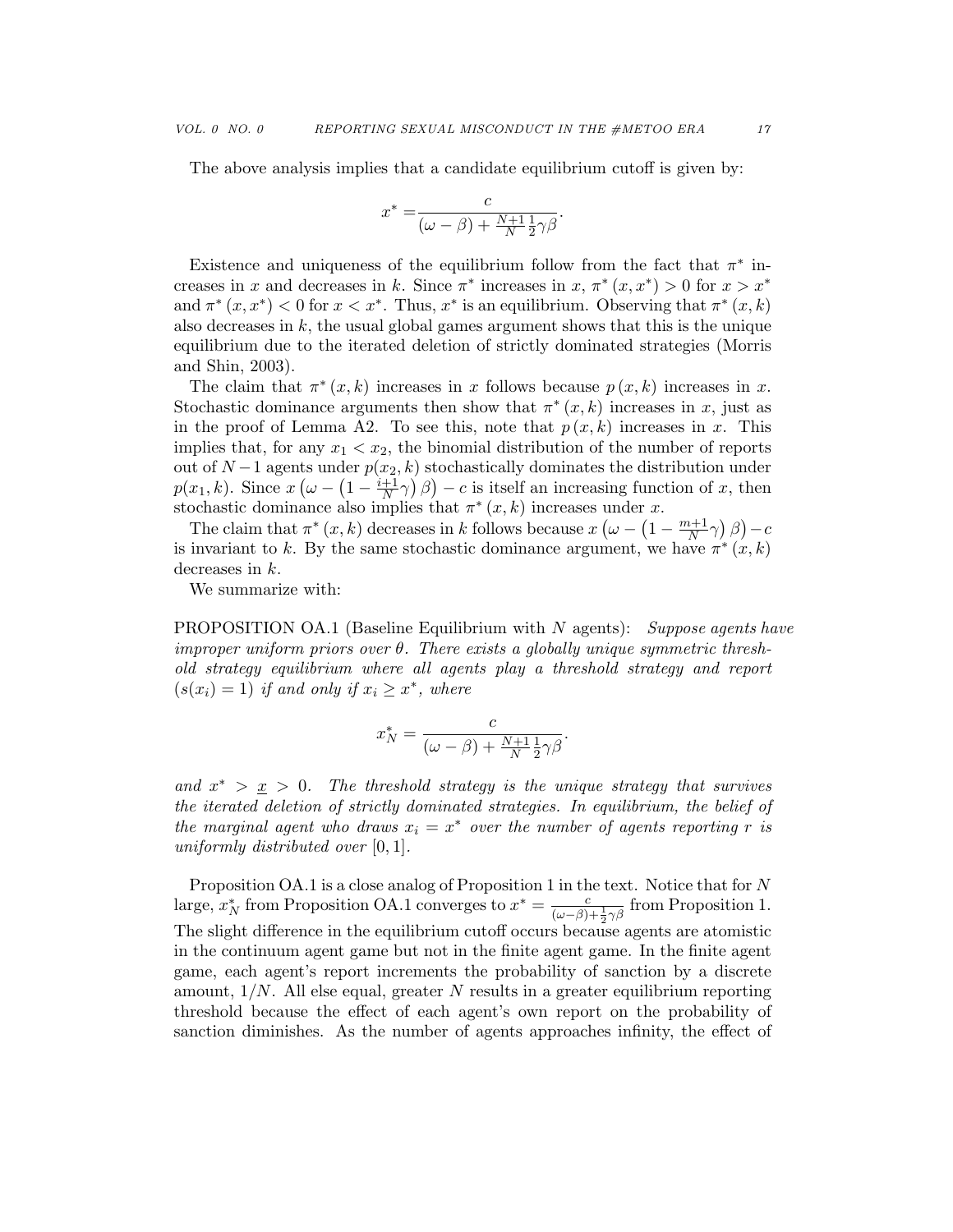each agent's own report on the probability of sanction becomes vanishingly small, and the cutoff converges to the solution with a continuum of agents.

#### IV. Endogenous Sanction Functions

We provide a few stylized models that describe channels through which the outside party's objective function can generate a coordination problem among agents and show that the results still hold qualitatively when  $\Gamma(r)$  is endogenous.

In each of these models, the agents receive their  $x_i$ 's and decide whether or not to report. Then the outside party (the firm) observes  $r$  and decides whether or not to sanction the manager. For simplicity, there is no uncertainty in the sanction process.

1) Model 1: Suppose the firm values the manager's productivity but that its payoff decreases in r.

Here, the firm doesn't mind how the manager treats his subordinates, but does find it costly to deal with reports of misconduct. This payoff function generates an endogenous  $\Gamma(r)$  where the firm sanctions the manager if reports r exceed an equilibrium sanction threshold  $r'$  that depends only on the manager's productivity parameters. Because the endogenous  $\Gamma(r)$  does not depend on agents' payoff parameters, all results from the exogenous  $\Gamma(r)$  model described in the paper apply.

The manager's value (productivity) to the firm is  $v > 0$ . If the firm does not sanction the manager, then it keeps the manager but there is a  $c_I(r)$  (due to the possibility of employee turnover, violation of federal law, reputational risks, etc). Let  $c_I(r)$  strictly increase in r with  $c_I(0) = 0$ . If the firm sanctions the manager, he is replaced by another manager with productivity  $v'.$ 

Given r, the firm's payoff is  $v - c_I(r)$  if it does not sanction, and v' if it sanctions. Note that if  $v - c_I(1) > v'$ , then the firm would never sanction. If  $v < v'$ , then the firm would always want to sanction/fire the manager regardless. Thus we focus on the case of interest,  $v - c_I(1) < v' < v$ .

Thus, the firm would sanction for any  $r \geq r'$  where  $v - c_I(r') = v'$  and not sanction for any  $r < r'$ . Since  $c_I(r)$  is strictly increasing in r and  $v - c_I(1)$  $v' < v$ , then there exists a unique  $r' \in (0,1)$  such that  $v - c_I(r') = v'$ . Note that  $r'$  decreases in  $v'$  and increases in  $v$ .

This implies that when deciding whether or not to report, agents take the sanction function  $\Gamma(r)$  as

$$
\Gamma(r) = \begin{cases} 0 & \text{if } r < r' \\ 1 & \text{if } r \ge r'. \end{cases}
$$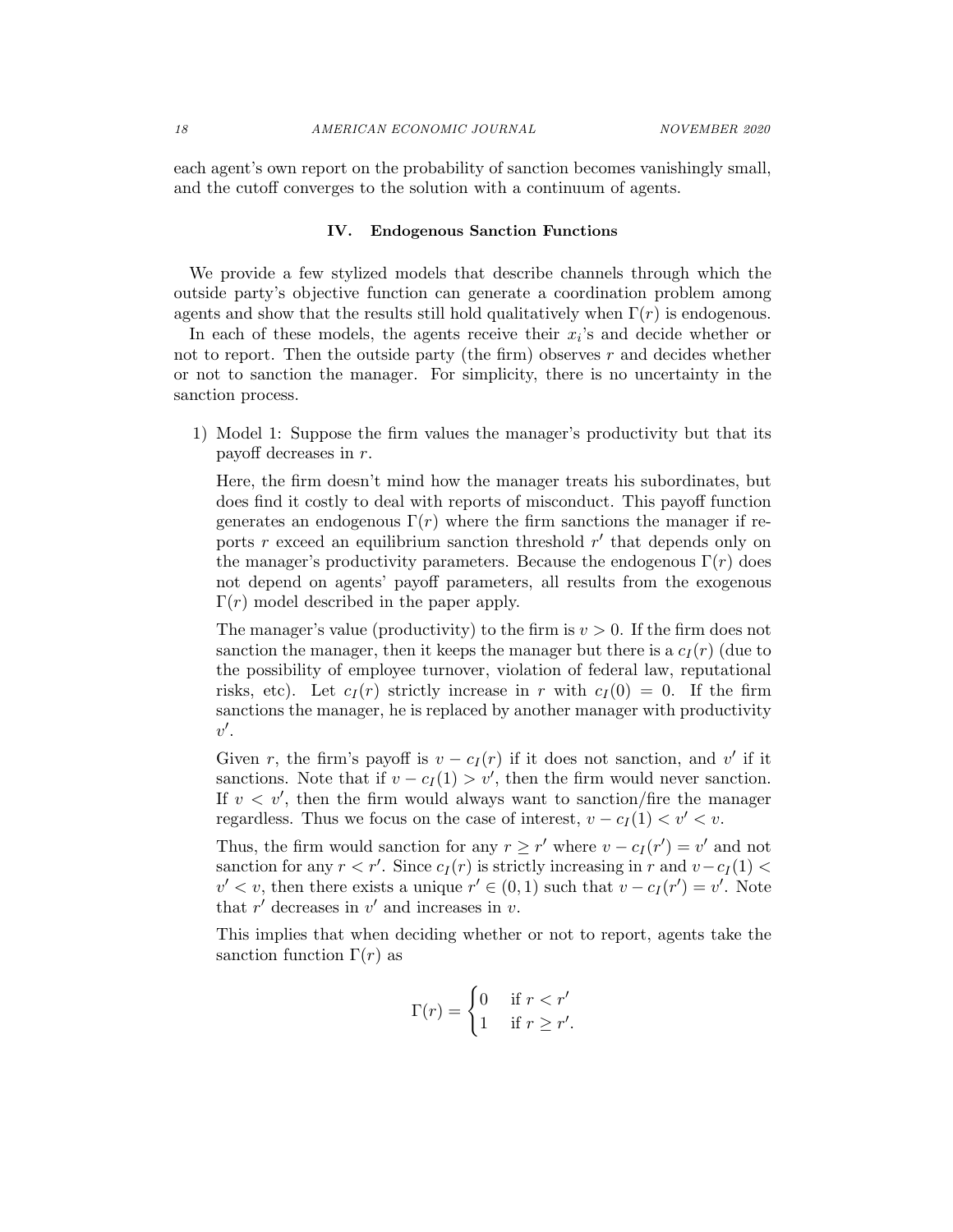Since we have shown in the manuscript that  $x^* = \frac{c}{\sqrt{c^2 + 4ac}}$  $\frac{c}{\omega - \beta + \beta \left( \int_0^1 \Gamma(r) dr \right)}$ , then the solution to the equilibrium is

$$
x^* = \frac{c}{\omega - \beta r'}
$$

$$
v - c_I(r') = v'.
$$

Because the threshold  $r'$  does not depend on agents' payoff parameters, all results from the exogenous  $\Gamma(r)$  model described in the manuscript follow.

2) Model 2: Suppose the firm values the manager's productivity but that its payoff decreases in  $\theta$ .

Here, the firm does not want to employ a manager that treats his subordinates poorly, irrespective of the number of reports. This generates an endogenous  $\Gamma(r)$  with an equilibrium sanction threshold r' that depends on agents' payoff parameters through their equilibrium reporting threshold  $x^*$ . As such, changing agents' payoff parameters affects  $x^*$  both directly and indirectly through its effect on  $r'$ . Nevertheless, we show that the comparative statics of this game for  $x^*$  qualitatively match the comparative statics of the paper where  $\Gamma(r)$  is exogenous.

The manager's value to the firm (productivity) is  $v > 0$ . The firm dislikes bad apples (i.e., high- $\theta$  type). If the firm sanctions the manager, he is replaced by another manager with productivity  $v'$ . The firm's payoff is  $v - f(\theta)$  if it does not sanction the manager, where  $f(\theta)$  is non-negative and weakly increasing in  $\theta$ . The firm's payoff is  $v'$  if it sanctions the manager. Assume that  $v > v'$  so the firm does not want to fire the manager ex ante.

Conjecture an equilibrium in which agents use threshold strategies. Given a realized r, in equilibrium the firm learns  $\theta$ . Since  $f(\theta)$  is non-negative and weakly increasing in  $\theta$ , then the firm will sanction for any  $\theta \geq \overline{\theta}$  where  $v - v' - f(\overline{\theta}) = 0$  and not sanction for any  $\theta < \overline{\theta}$ .

Since the use of threshold strategies generates a one-to-one mapping between r and  $\theta$  where  $r = 1 - \Phi\left(\frac{x^* - \theta}{\sigma}\right)$  $\left(\frac{\overline{\theta}-\theta}{\sigma}\right) = \Phi\left(\frac{\theta-x^*}{\sigma}\right)$  $\left(\frac{-x^*}{\sigma}\right)$ , then in equilibrium the firm sanctions for any  $r \geq r'$  where  $r' = \Phi\left(\frac{\bar{\theta}-x^*}{\sigma}\right)$  $\left(\frac{-x^*}{\sigma}\right)$  and does not sanction if  $r < r'.$ 

This implies that when deciding whether or not to report, agents take the sanction function  $\Gamma(r)$  as

$$
\Gamma(r) = \begin{cases} 0 & \text{if } r < r' \\ 1 & \text{if } r \ge r'. \end{cases}
$$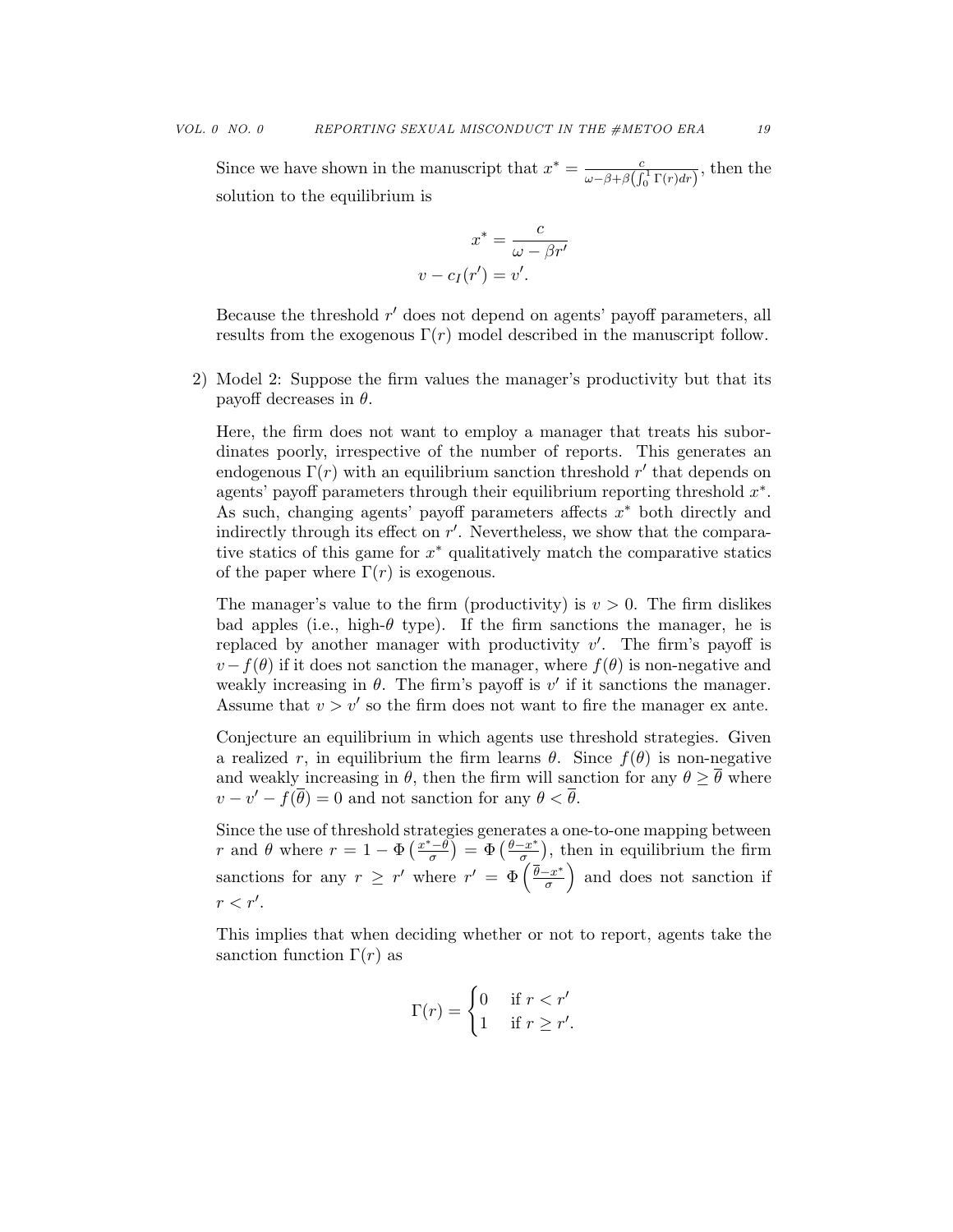Thus the solution to the equilibrium is  $(\bar{\theta}, r', x^*)$  such that

$$
(1) \t\t x^* = \frac{c}{\omega - \beta r'}
$$

(2) 
$$
r' = \Phi\left(\frac{\overline{\theta} - x^*}{\sigma}\right)
$$

(3) 
$$
v - v' - f(\overline{\theta}) = 0.
$$

Note that  $r'$  is the solution to

(4) 
$$
r' - \Phi\left(\frac{f^{-1}(v - v') - \frac{c}{\omega - \beta r'}}{\sigma}\right) = 0,
$$

and

(5) 
$$
\overline{\theta} = f^{-1}(v - v').
$$

Let  $G(r) = r - \Phi\left(\frac{f^{-1}(v-v') - \frac{c}{\omega-\beta r}}{\sigma}\right)$ ). Since  $G(r=1) > 0$  and  $G(r=0)$ , then there exists an  $r' \in (0,1)$  that satisfies Equation 4. Moreover,

$$
\frac{\partial G}{\partial r} = 1 - \Phi' \left( \frac{f^{-1}(v - v') - \frac{c}{\omega - \beta r}}{\sigma} \right) (-\frac{\beta c}{\sigma})(\omega - \beta r)^{-2}
$$

$$
= 1 + \phi \left( \frac{f^{-1}(v - v') - \frac{c}{\omega - \beta r}}{\sigma} \right) (\frac{\beta c}{\sigma})(\omega - \beta r)^{-2} > 0.
$$

Thus this  $r'$  is unique.

Here, note that the threshold  $r'$  depends on agents' payoff parameters. Intuitively, as agents become more reluctant to report  $(x^*$  increases), then a lower r reveals  $\theta$  in equilibrium so a lower threshold r' is required to generate sanction for a given  $\theta$ .

Consider the total effect on  $x^*$  when  $\beta$  increases  $(\frac{\partial x^*}{\partial \beta})$ .

Applying the implicit function theorem, we have

(6) 
$$
\frac{\partial r'}{\partial \beta} = -\frac{\frac{\partial G}{\partial \beta}}{\frac{\partial G}{\partial r'}}.
$$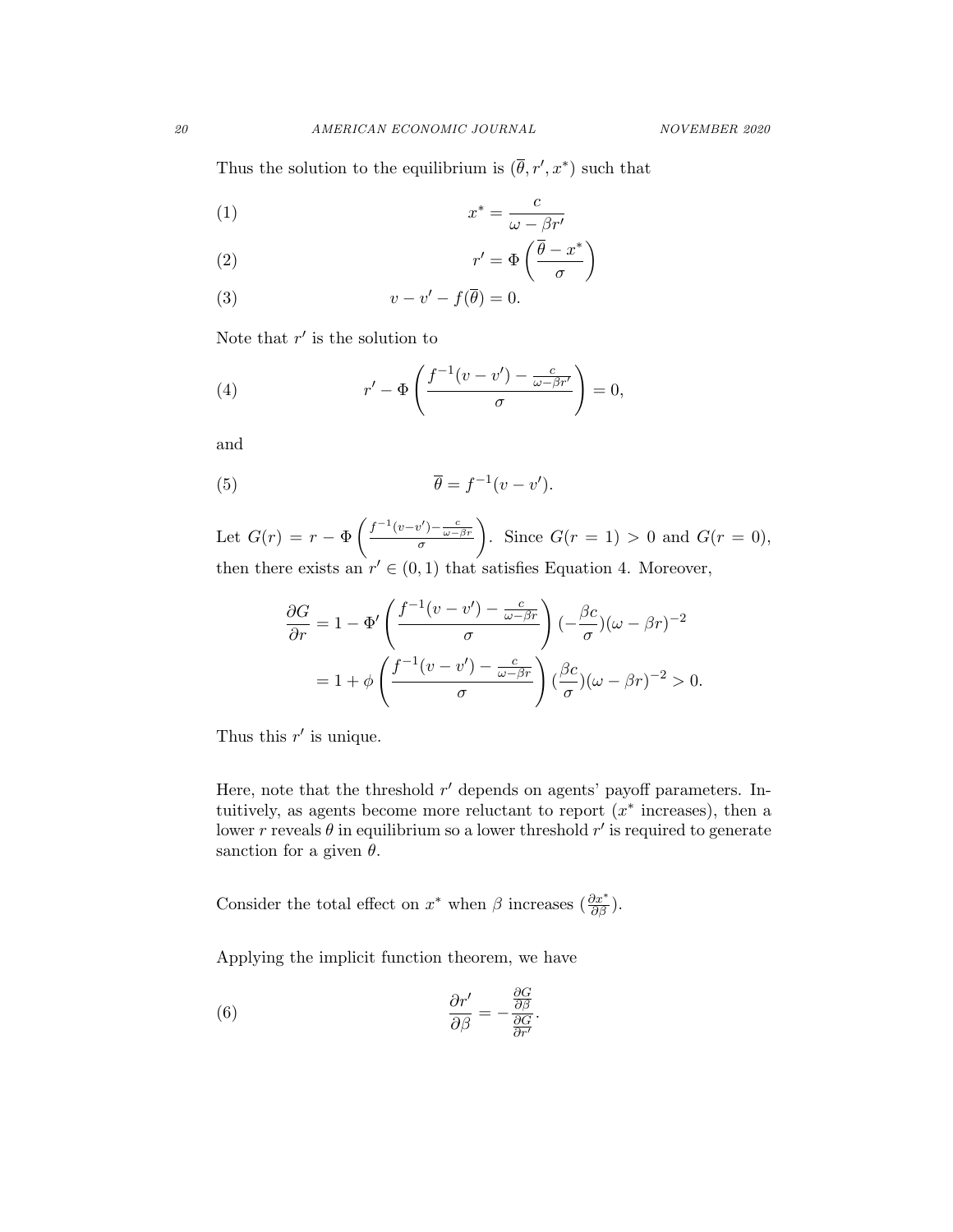We have already shown that  $\frac{\partial G}{\partial r'} > 0$ .

$$
\frac{\partial G}{\partial \beta} = -\Phi' \left( \frac{f^{-1}(v - v') - \frac{c}{\omega - \beta r}}{\sigma} \right) (-\frac{rc}{\sigma})(\omega - \beta r)^{-2}
$$

$$
= \phi \left( \frac{f^{-1}(v - v') - \frac{c}{\omega - \beta r}}{\sigma} \right) (\frac{rc}{\sigma})(\omega - \beta r)^{-2} > 0.
$$

Thus, consistent with the above intuition  $\frac{\partial r'}{\partial \beta} < 0$ .

Since  $x^* = \frac{c}{\omega - \beta r'}$ , then the effect of  $\frac{\partial x^*}{\partial \beta}$  is determined by  $\frac{\partial}{\partial \beta}(\beta r')$ :

$$
\frac{\partial}{\partial \beta}(\beta r') = r' + \beta \left(\frac{\partial r'}{\partial \beta}\right)
$$

$$
= r' - \beta \left(\frac{\phi \left(\frac{f^{-1}(v-v') - \frac{c}{\omega - \beta r}}{\sigma}\right) \left(\frac{r_c}{\sigma}\right)(\omega - \beta r)^{-2}}{1 + \phi \left(\frac{f^{-1}(v-v') - \frac{c}{\omega - \beta r}}{\sigma}\right) \left(\frac{\beta c}{\sigma}\right)(\omega - \beta r)^{-2}}\right).
$$

Note that

$$
\frac{\phi\left(\frac{f^{-1}(v-v')-\frac{c}{\omega-\beta r}}{\sigma}\right)\left(\frac{rc}{\sigma}\right)(\omega-\beta r)^{-2}}{1+\phi\left(\frac{f^{-1}(v-v')-\frac{c}{\omega-\beta r}}{\sigma}\right)\left(\frac{\beta c}{\sigma}\right)(\omega-\beta r)^{-2}} < \frac{\phi\left(\frac{f^{-1}(v-v')-\frac{c}{\omega-\beta r}}{\sigma}\right)\left(\frac{rc}{\sigma}\right)(\omega-\beta r)^{-2}}{\phi\left(\frac{f^{-1}(v-v')-\frac{c}{\omega-\beta r}}{\sigma}\right)\left(\frac{\beta c}{\sigma}\right)(\omega-\beta r)^{-2}} = \frac{r}{\beta}.
$$

Thus,

$$
\frac{\partial}{\partial \beta}(\beta r') = r' + \beta \left(\frac{\partial r'}{\partial \beta}\right)
$$

$$
= r' - \beta \left(\frac{\phi \left(\frac{f^{-1}(v-v') - \frac{c}{\omega - \beta r}}{\sigma}\right) \left(\frac{rc}{\sigma}\right)(\omega - \beta r)^{-2}}{1 + \phi \left(\frac{f^{-1}(v-v') - \frac{c}{\omega - \beta r}}{\sigma}\right) \left(\frac{\beta c}{\sigma}\right)(\omega - \beta r)^{-2}}\right)
$$

$$
> r' - \beta \left(\frac{r'}{\beta}\right) = 0.
$$

Thus,  $\frac{\partial}{\partial \beta}(\beta r') > 0$ , so  $\frac{\partial x^*}{\partial \beta} > 0$ . That is, the indirect effect of increasing  $\beta$ through lowering  $r'$  is weaker than the direct effect of increasing  $\beta$ .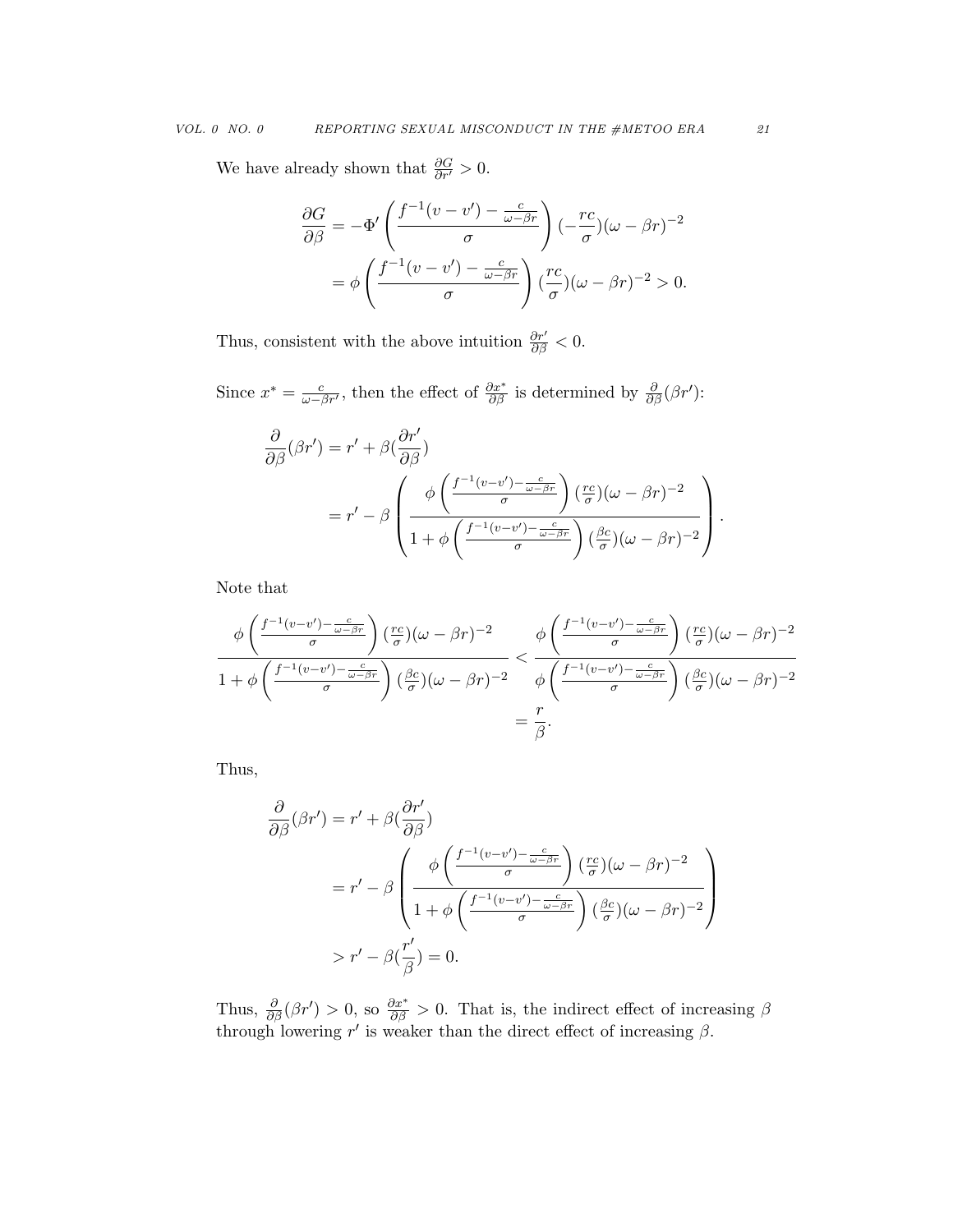A similar exercise shows that  $\frac{\partial x^*}{\partial c} > 0$ .

Finally, note that, for example, if  $v$  increases (the manager becomes more valuable to the firm), this clearly increases  $r'$  and therefore increases  $x^*$ . Increasing v is akin to increasing  $\gamma$  in the model described in the manuscript.

3) Model 3: Suppose the firm values the manager's productivity, that its payoff decreases  $\theta$ , and faces a constraint whereby it must have  $r \geq r$  reports to sanction the manager.

Here, the firm may not want to employ a manager that treats his subordinates poorly but is required to provide "just cause" in the form of a sufficient number of reports to sanction the manager. Depending on the parameters, this case generates endogenous  $\Gamma(r)$  that is akin to either Model 1 or Model 2. Thus, the results still hold qualitatively.

The manager's value to the firm (productivity) is  $v > 0$ . The firm dislikes high- $\theta$  types. However, it is constrained to provide "just cause" for sanctioning the manager, which means that it must also provide  $r \geq r$  to sanction (take  $r$  as an exogenous constraint, like a legal requirement). If the firm sanctions the manager, he is replaced by another manager with productivity v'. The firm's payoff is  $v - f(\theta)$  if it does not sanction the manager, where  $f(\theta)$  is non-negative and weakly increasing in  $\theta$ . The firm's payoff is  $v'$  if it sanctions the manager. Assume that  $v > v'$  so the firm does not want to fire the manager ex ante.

To derive the solution, there are two relevant cases based on whether the "just cause" constraint binds in equilibrium:

a) The "just cause" constraint does not bind in equilibrium. In this case, the solution must satisfy Equations 1, 4, and 5. Thus, the solution is the same as in Model 2.

When does this case occur? The requirement that  $r \geq r$  does not bind if the solution r' to Equations 1, 4, and 5 satisfies  $r' \geq r$ . Intuitively, this must be where  $\bar{\theta}$  is sufficiently high (we solve for it explicitly after analyzing the second case).

b) The "just cause" constraint binds in equilibrium. That is, the solution r' to Equations 1, 4, and 5 fails  $r' \geq r$ .

In this case, agents know that  $r$  binds as the minimal reporting at which the firm sanctions. Thus, agents take  $\Gamma(r)$  as

$$
\Gamma(r) = \begin{cases} 0 & \text{if } r < \underline{r} \\ 1 & \text{if } r \ge \underline{r} \end{cases}
$$

Thus, the solution is analogous to that of Model 1 and the equilibrium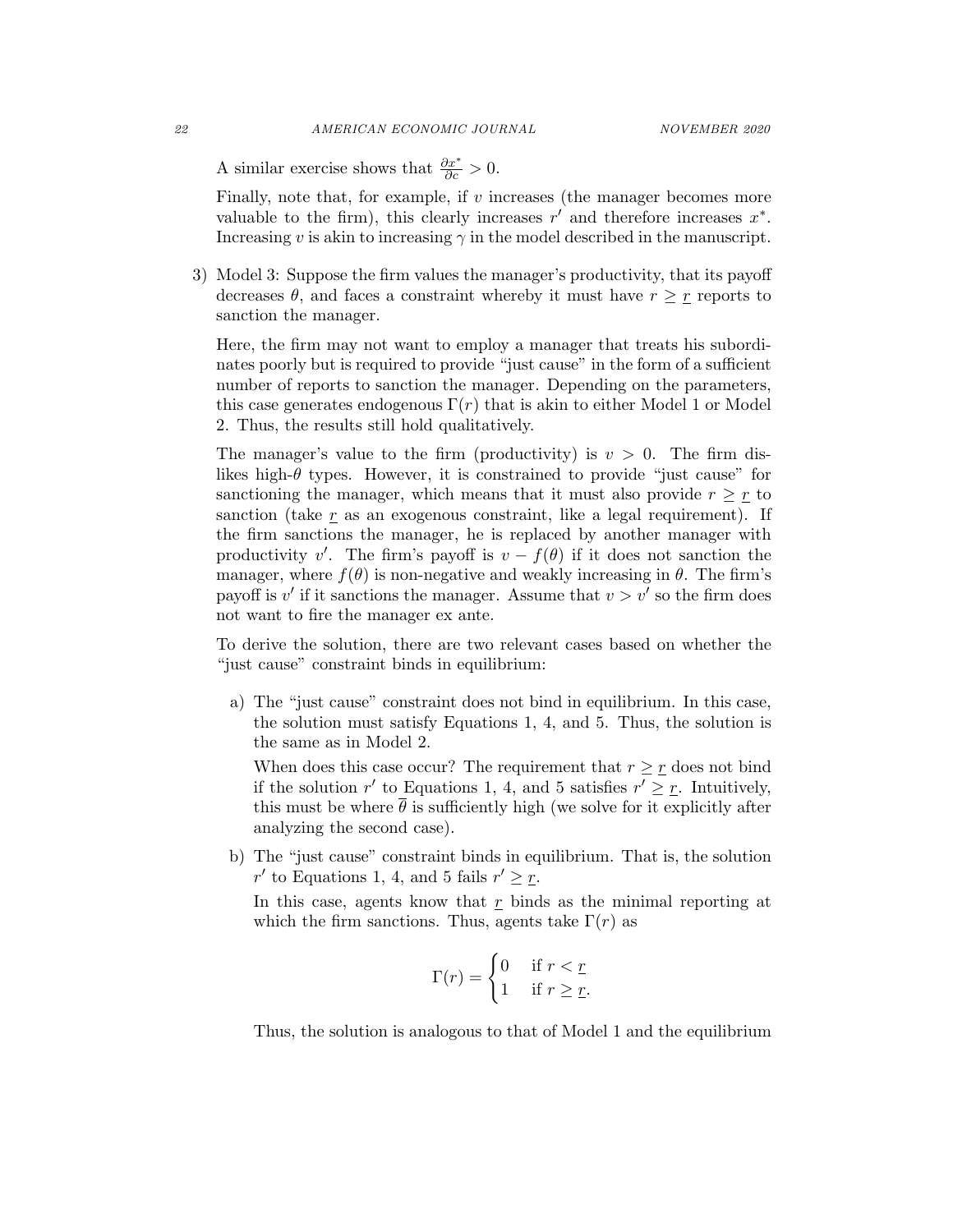Table OA.1—Agent payoffs when she earns a payoff in (No Report, Sanction)

|           | Sanction | No Sanction                                             |
|-----------|----------|---------------------------------------------------------|
| Report    |          | $x_i\omega-c$ $x_i(\omega-\mathbf{1}_{[x_i>0}\beta])-c$ |
| No Report | $ax_i$   |                                                         |

reporting threshold is

(7) 
$$
x^* = \frac{c}{\omega - \beta \underline{r}}.
$$

Let  $\theta$  be the minimal manager type such that the firm sanctions managers if and only if  $\theta \geq \theta$ . Then we must have:

(8) 
$$
\underline{r} = \Phi\left(\frac{\underline{\theta} - x^*}{\sigma}\right)
$$

$$
\underline{\theta} = x^* + \sigma \Phi^{-1}(\underline{r})
$$

$$
\underline{\theta} = \frac{c}{\omega - \beta \underline{r}} + \sigma \Phi^{-1}(\underline{r}).
$$

Thus, the solution must satisfy Equations 7 and 8. Note that it must be that  $v-v'-f(\underline{\theta}) < 0$ , i.e.,  $\underline{\theta} > \overline{\theta}$ . That is, if the "just cause" constraint binds, then the firm would prefer to sanction managers with  $\theta \in [\bar{\theta}, \theta)$ , but cannot do so because there is not enough reporting for the firm to legally do so.

Thus  $\bar{\theta}$  is pinned down by Equation 5 and  $\theta$  is pinned down by Equation 8. When  $\bar{\theta} \geq \theta$ , the solution satisfies Equations 1, 4, and 5 (akin to Model 2) because the "just cause" constraint does not bind in equilibrium. When  $\overline{\theta} < \underline{\theta}$ , the solution satisfies Equations 7 and 8 (akin to Model 1) because the "just cause" constraint binds in equilibrium.

#### V. Alternative Payoffs From Not Reporting

We derive a variation of the model that is identical to that of Section 1 in the manuscript except that the agent's payoff from not reporting equals  $ax_i$ , where  $a \geq 0$ , instead of zero when the manager is sanctioned. The baseline model in Section 1 corresponds to  $a = 0$ . We show that all qualitative insights remain as long as  $a < \beta$  (i.e., the payoff function is monotone in r).

Table OA.1 describes agent payoffs.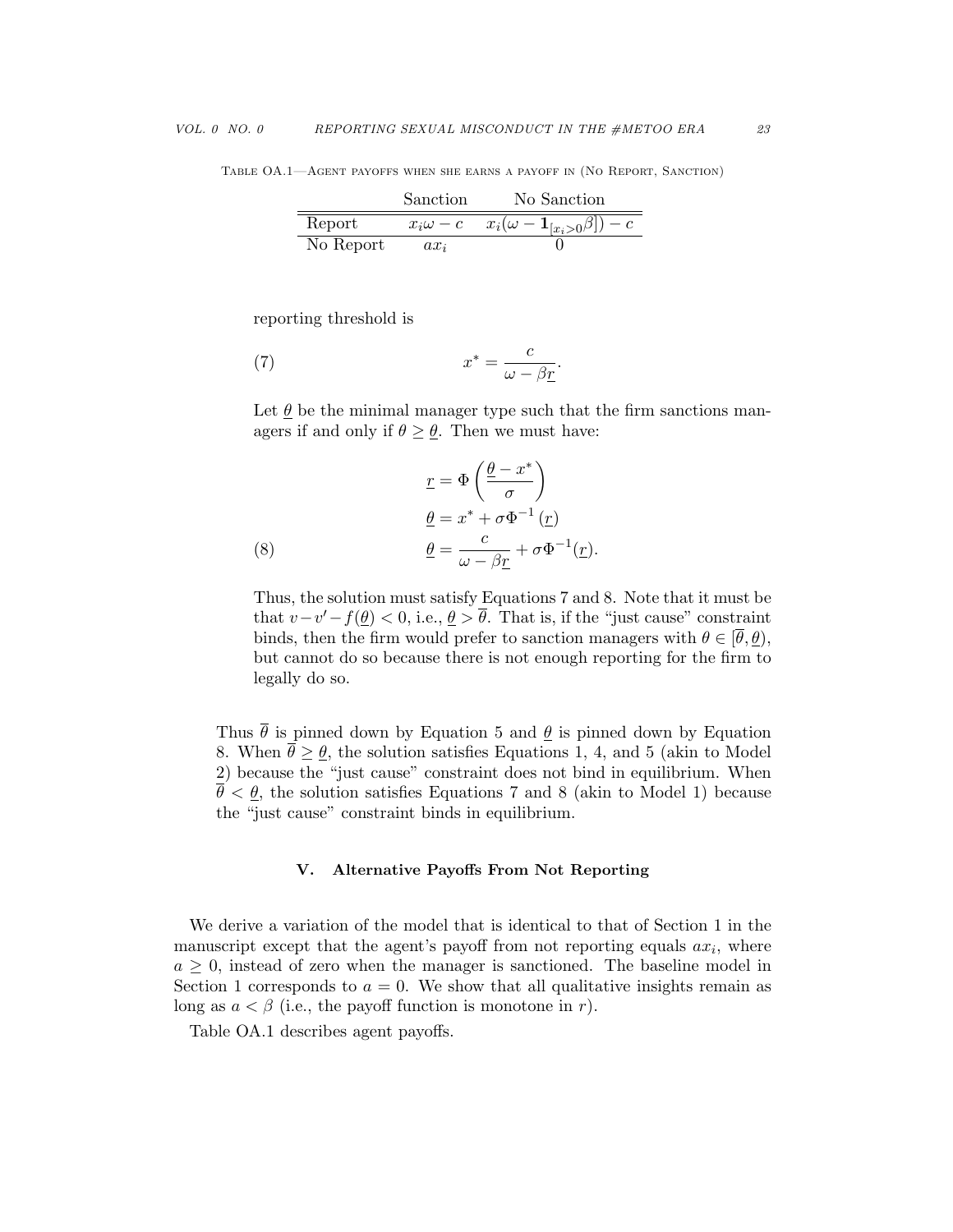The payoff gain  $\pi(r, x_i)$  is monotone in r and  $x_i$  if  $a < \beta$ :

$$
\pi(r, x_i) = \begin{cases} x_i(\omega - \beta + \gamma r(\beta - a)) - c & \text{if } x_i > 0, \\ x_i(\omega - \gamma r a) - c & \text{if } x_i \le 0. \end{cases}
$$

The new dominance regions are delimited by  $\underline{x}$  and  $\overline{x}$ :

(9) 
$$
\underline{x} = \frac{c}{\omega - \beta + \gamma(\beta - a)}
$$

(10) 
$$
\overline{x} = \frac{c}{\omega - \beta}.
$$

As expected,  $\frac{\partial x}{\partial a} > 0$  and  $\frac{\partial \overline{x}}{\partial a} = 0$ . Finally,  $x^* = \frac{c}{\omega - \beta(1 - \frac{1}{2}\gamma) - \frac{1}{\gamma}a}$  where  $\frac{\partial x^*}{\partial a} > 0$ :

(11) 
$$
\int_0^1 \pi(r, x^*) dr = 0
$$

(12) 
$$
x^*(\omega - \frac{1}{2}\gamma a - (1 - \frac{1}{2}\gamma)\beta) - c = 0
$$

(13) 
$$
x^* = \frac{c}{\omega - \beta(1 - \frac{1}{2}\gamma) - \frac{1}{2}\gamma a}.
$$

Thus, the main differences are that  $\underline{x}$  and  $x^*$  are higher when  $a > 0$  than when  $a = 0$ . That is, the reporting threshold is higher when agents can free-ride off other agents' reports. Proposition 2 (and Corollary 1.1) still applies, using in the proof the new <u>x</u>, x<sup>\*</sup>, and  $H(x) \equiv x(\omega - \beta + \gamma \Phi(\frac{\theta - x}{\sigma})(\beta - a)) - c$ , which is the new expected payoff of the marginal agent given that all agents use reporting threshold x and given the true  $\theta$ .

Note that if instead the agent receives  $ax_i$  only if  $x_i > 0$  and zero otherwise, then we would have the same results above because  $a < \beta$  implies that reporting negative  $x_i$  is a dominated strategy.

#### VI. General Sanction Function

The outside party observes  $\mathbb{X} \equiv \{(n(x),x)| \forall x \in \mathbb{R}\},\$  the frequency and value of each reported x. Let  $\Xi(\mathbb{X}|\mathbb{X}): \mathbb{R}^{\mathfrak{c}} \times \mathbb{R}^{\mathfrak{c}} \to [0,1]$  represent the sanction probability given the set of all reports and the value of those reports. Consider a class of sanction functions  $\Xi(\mathbb{X}) = B(\int_x \varphi(x) n(x) dx)$ , where  $\varphi(x)$  is a weight for each reported x and  $n(x) \geq 0$  is the frequency of reports for each x. Let  $\varphi(x)$  be weakly monotone increasing and differentiable, where  $\varphi(x) = 0$  if  $x < 0$  and  $\varphi(x) > 0$ for some  $x > 0$ . Let  $B(s) : [0, \infty) \to [0, 1]$  be weakly monotone increasing, and strictly increasing at some s. Note that  $B(s)$  does not have to be continuous. This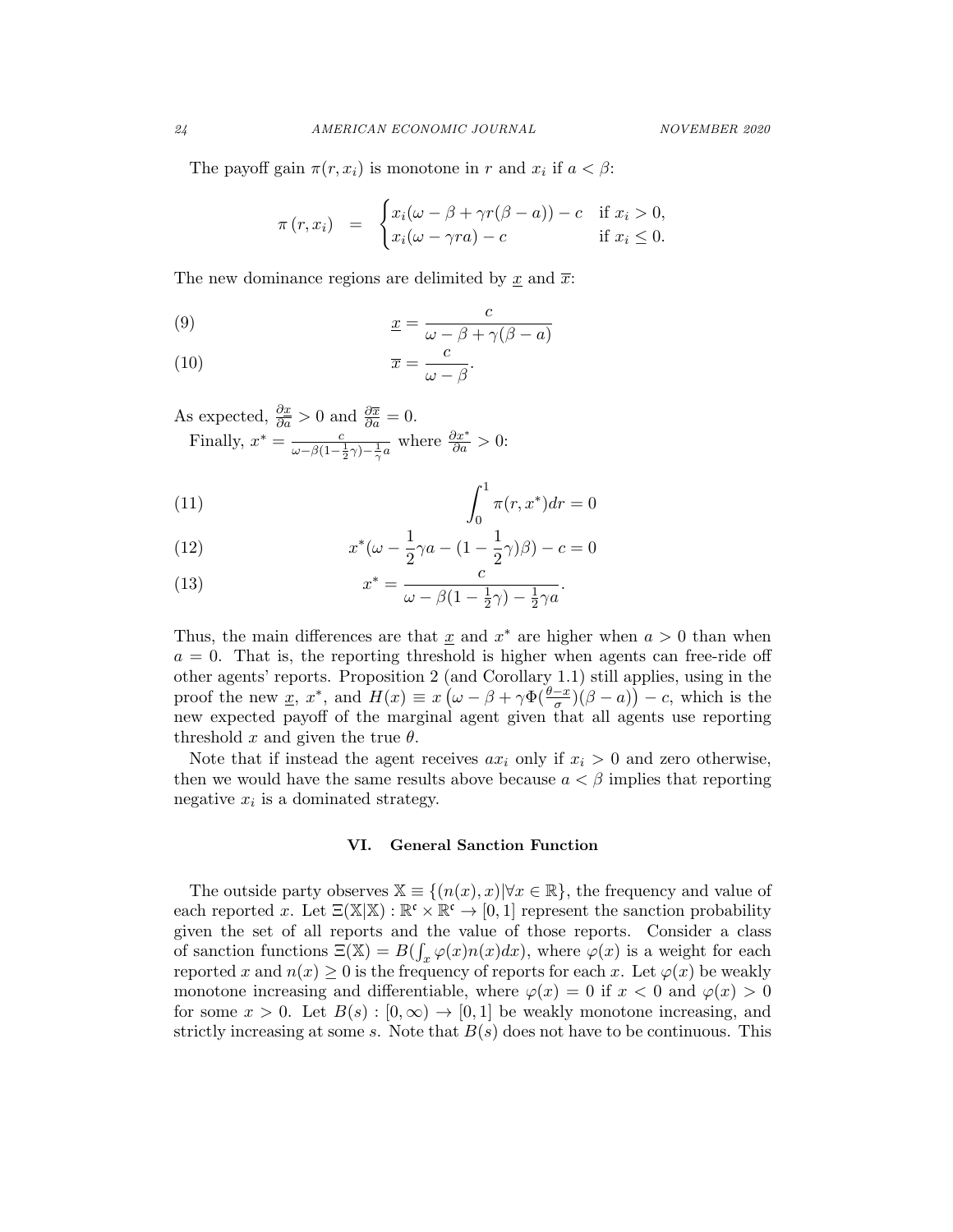describes a natural class of sanction functions in which the sanction probability weakly increases in the number of reports and in the severity of misconduct.

[1] We can show that when  $\varphi(x) = 1$  for all  $x > 0$ , then  $\Xi(\mathbb{X}) = B(r) = \Gamma(r)$ . Thus, the sanction probability is a weakly increasing function of  $r$  alone. PROOF:

By Lemma 4, all agents use the same strategy in equilibrium. Suppose agents use threshold strategy x<sup>\*</sup>. Then  $n(x) = \mathbf{1}_{[x > x^*]} \frac{1}{\sigma}$  $rac{1}{\sigma}\phi\left(\frac{x-\theta}{\sigma}\right)$  $\frac{-\theta}{\sigma}$ ), giving

$$
\Xi(\mathbb{X}) = B\left(\int_x \varphi(x)n(x)dx\right)
$$
  
= 
$$
B\left(\int_{x^*}^{\infty} \frac{1}{\sigma} \varphi(x)\phi\left(\frac{x-\theta}{\sigma}\right)dx\right).
$$

The outside party observes  $\hat{r}(\theta) = \int_{x^*}^{\infty} \frac{1}{\sigma}$  $\frac{1}{\sigma}\phi\left(x\mid\theta\right)dx = \Phi\left(\frac{\theta-x^*}{\sigma}\right)$  $\frac{-x^*}{\sigma}$ ), so  $\theta = x^* +$  $\sigma \Phi^{-1}(r)$ . Suppose  $\varphi(x) = 1$ . Then

$$
\begin{aligned} \Xi(\mathbb{X}) &= B\left(\int_{x^*}^{\infty} \frac{1}{\sigma} \phi\left(\frac{x-\theta}{\sigma}\right) dx\right) \\ &= B\left(1 - \Phi\left(\frac{x^* - \theta}{\sigma}\right)\right) \\ &= B\left(1 - \Phi\left(\frac{x^* - \left[x^* + \sigma \Phi^{-1}\left(r\right)\right]}{\sigma}\right)\right) \\ &= B\left(1 - \Phi\left(-\Phi^{-1}\left(r\right)\right)\right) \\ &= B\left(1 - \Phi\left(\Phi^{-1}\left(1 - r\right)\right)\right) \\ &= B\left(r\right). \end{aligned}
$$

Thus,  $\Xi(\mathbb{X}) = B(r) = \Gamma(r)$ . Thus, the sanction probability is a weakly increasing function of r alone.

Notable special cases: If  $B(s) = \gamma s$ , then  $\Xi(\mathbb{X}) = \gamma r$ . If  $B(s) = \begin{cases} 0 \text{ if } s \in [0, \overline{r}) \\ 1 \text{ if } s \in [\overline{r}, 1] \end{cases}$ , then  $\Xi(\mathbb{X}) = \begin{cases} 0 \text{ if } s \in [0, \overline{r}) \\ 1 \text{ if } s \in [\overline{r}, 1] \end{cases}$  where  $\overline{r} \in [0, 1]$  is a constant.

[2] For more general  $\varphi(x)$ , the sanction function can be reformulated as  $\Xi(\mathbb{X}) =$  $\Gamma(x^*, r)$  (though there may be multiple equilibria in which agents use threshold strategies).

By Lemma 4, all agents use the same strategy in equilibrium. Suppose agents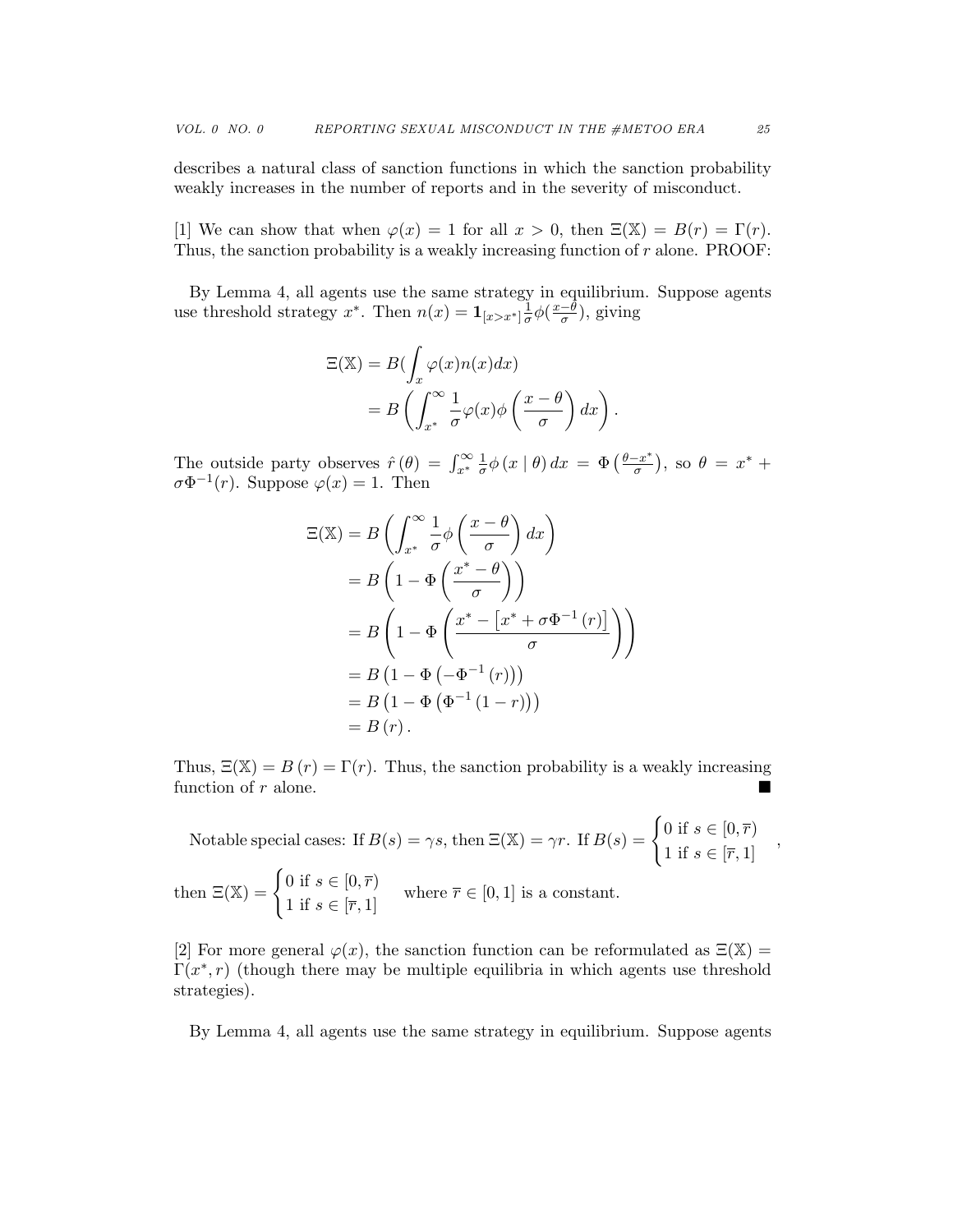use threshold strategy  $x^*$ . Then

$$
\begin{aligned} \Xi(\mathbb{X}) &= B\left(\int_{x^*}^{\infty} \frac{\varphi(x)}{\sigma} \phi\left(\frac{x-\theta}{\sigma}\right) dx\right) \\ &= B\left(\int_{x^*}^{\infty} \frac{\varphi(x)}{\sigma} \phi\left(\frac{x-x^*}{\sigma} - \Phi^{-1}(r)\right) dx\right) \\ &= \Gamma(x^*, r), \end{aligned}
$$

since  $\theta = x^* + \sigma \Phi^{-1}(r)$  when agents use threshold  $x^*$ . Since each agent, including the marginal agent, takes  $x^*$  as given, then the marginal agent solves:

$$
\int_0^1 \pi(r, x^*) dr = 0,
$$

which has the implicit solution

(14) 
$$
x^* = \frac{c}{\omega - \beta + \left(\int_0^1 \Gamma(x^*, r) dr\right) (\alpha + \beta)}.
$$

To show the existence of such an  $x^*$ , note that we can still define the dominance regions in which the agent never reports if  $x \leq \underline{x}$  (i.e., even if everyone reports and the manager is definitely sanctioned) and always reports if  $x \geq \overline{x}$  (i.e., even if no one reports so the manager is definitely not sanctioned), where

$$
\underline{x} = \frac{c}{\omega + \alpha}
$$

$$
\overline{x} = \frac{c}{\omega - \beta}.
$$

Let  $G(x) = x \left( \omega - \beta + \left( \int_0^1 \Gamma(x, r) dr \right) (\alpha + \beta) \right) - c$ , so  $x^*$  satisfies  $G(x^*) = 0$ . Note that  $G(\overline{x}) > 0$  if and only if  $\int_0^1 \Gamma(x^*, r) dr > 0$ . Given that  $f(x)$  is weakly monotone increasing where  $f(x) = 0$  if  $x < 0$  and  $f(x) > 0$  for some  $x > 0$ , and  $B(s) : [0, \infty) \to [0, 1]$  is weakly monotone increasing (and strictly increasing at some *s*), then  $\int_0^1 \Gamma(x^*, r) dr > 0$ . Note that  $G(\underline{x}) < 0$  if and only if  $\int_0^1 \Gamma(x^*, r) dr <$ 1. Since  $\int_0^1 \Gamma(x^*, r) dr = 1$  if and only if  $B(s) = 1$  for all s, then  $\int_0^1 \Gamma(x^*, r) dr <$ 1 because  $B(s) : [0, \infty) \to [0, 1]$  is weakly monotone increasing, and strictly increasing at some s. Thus, such an  $x^*$  exists, and  $x^* \in (\underline{x}, \overline{x})$ . Given such an  $x^*$ , it is straightforward to verify that agents with  $x_i < x^*$  do not report and agents with  $x_i > x^*$ , since  $x_i \left( \omega - \beta + \left( \int_0^1 \Gamma(x^*, r) dr \right) (\alpha + \beta) \right)$  monotonically increases in  $x_i$  when agents use threshold  $x^*$ . Thus, all agents using threshold  $x^*$  is an equilibrium.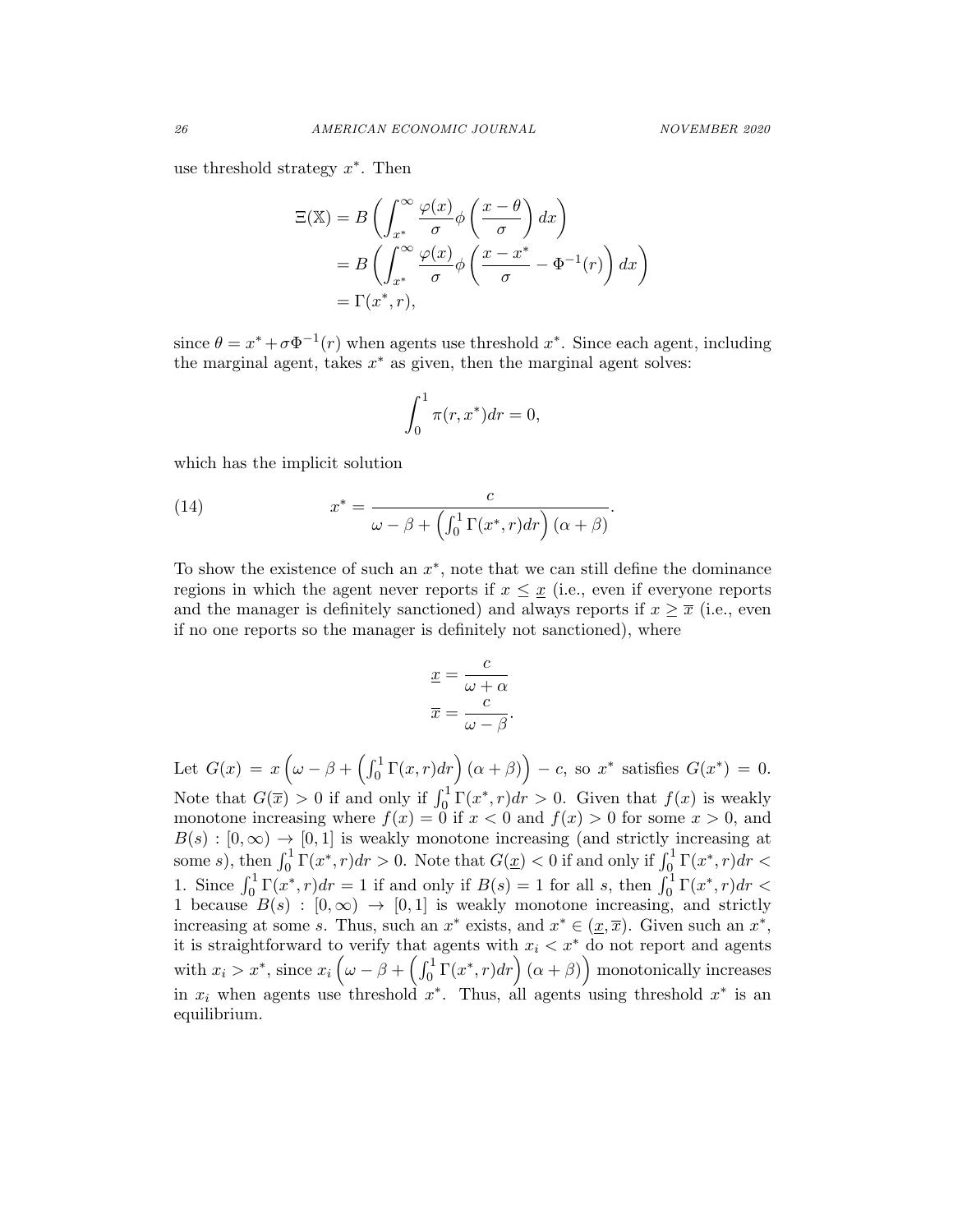Although we have established the existence of an equilibrium in which agents use threshold  $x^*$ , which must satisfy Equation 14, multiplicity of equilibria is entirely possible. Nonetheless, in any such equilibrium, the existence of an "open secret" in which there is under-reporting, as described by Corollary 1.1, still holds. This is because when,  $\sigma \to 0$ , for any  $\theta \in (\underline{x}, x^*)$  we still have  $\pi(1, x)$  $0 > \pi(0, x)$ . Since  $x^* \in (\underline{x}, \overline{x})$ , this implies there will be under-reporting for any  $\theta \in (\underline{x}, x^*).$ 

[3] Even when the sanction function includes a general  $\varphi(x)$ , we show that underreporting occurs in any equilibrium that involves threshold strategies, under qualitatively similar conditions as Proposition 2. When  $\theta$  is sufficiently high, there always exists some  $\hat{x} < x^*$  such that there is a Pareto improvement in agent payoffs. When  $\theta$  is intermediate, there exists some  $\hat{x} < x^*$  such that there is a Pareto improvement in agent payoffs if  $\sigma$  is sufficiently small.

LEMMA OA.2: Let g and h be density functions, where  $g \succeq h$  if  $\int_{-\infty}^{z} g(s)ds \leq$  $\int_{-\infty}^{z} h(s)ds$ . If  $g \succeq h$  and  $u(z)$  is a weakly increasing and weakly positive, differentiable function of z, then  $\int_a^{\infty} u(z)g(z)dz \geq \int_a^{\infty} u(z)h(z)dz$ .

## PROOF:

Define  $G(z) = \int_{-\infty}^{z} g(s)ds$  and  $H(z) = \int_{-\infty}^{z} h(s)ds$ . Note that if  $g \succeq h$ , then  $G(z) \leq H(z)$ .

Using integration by parts,

$$
\int_{a}^{\infty} u(z)g(z)dz = \int_{a}^{\infty} u(z)G'(z)dz
$$

$$
= u(z)G(z)|_{a}^{\infty} - \int_{a}^{\infty} G(z)u'(z)dz
$$

$$
\int_{a}^{\infty} u(z)h(z)dz = \int_{a}^{\infty} u(z)H'(z)dz
$$

$$
= u(z)H(z)|_{a}^{\infty} - \int_{a}^{\infty} H(z)u'(z)dz.
$$

Since  $G(\infty) = H(\infty) = 1$ , then

$$
\int_a^{\infty} u(z)g(z)dz - \int_a^{\infty} u(z)h(z)dz = u(a)[H(a) - G(z)] + \int_a^{\infty} u'(z)[H(z) - G(z)]dz \ge 0.
$$

Let  $\theta'$  be the minimum value of  $\theta$  such that the marginal agent's expected probability of sanction is less than or equal to the realized probability of sanction:

$$
\theta' = \min\{\theta : \int_0^1 B\left(\int_{x^*}^{\infty} \frac{\varphi(x)}{\sigma} \phi\left(\frac{x - x^*}{\sigma} - \Phi^{-1}(r)\right) dx\right) dr \leq B\left(\int_{x^*}^{\infty} \frac{\varphi(x)}{\sigma} \phi\left(\frac{x - \theta'}{\sigma}\right)\right)\}
$$

 $\blacksquare$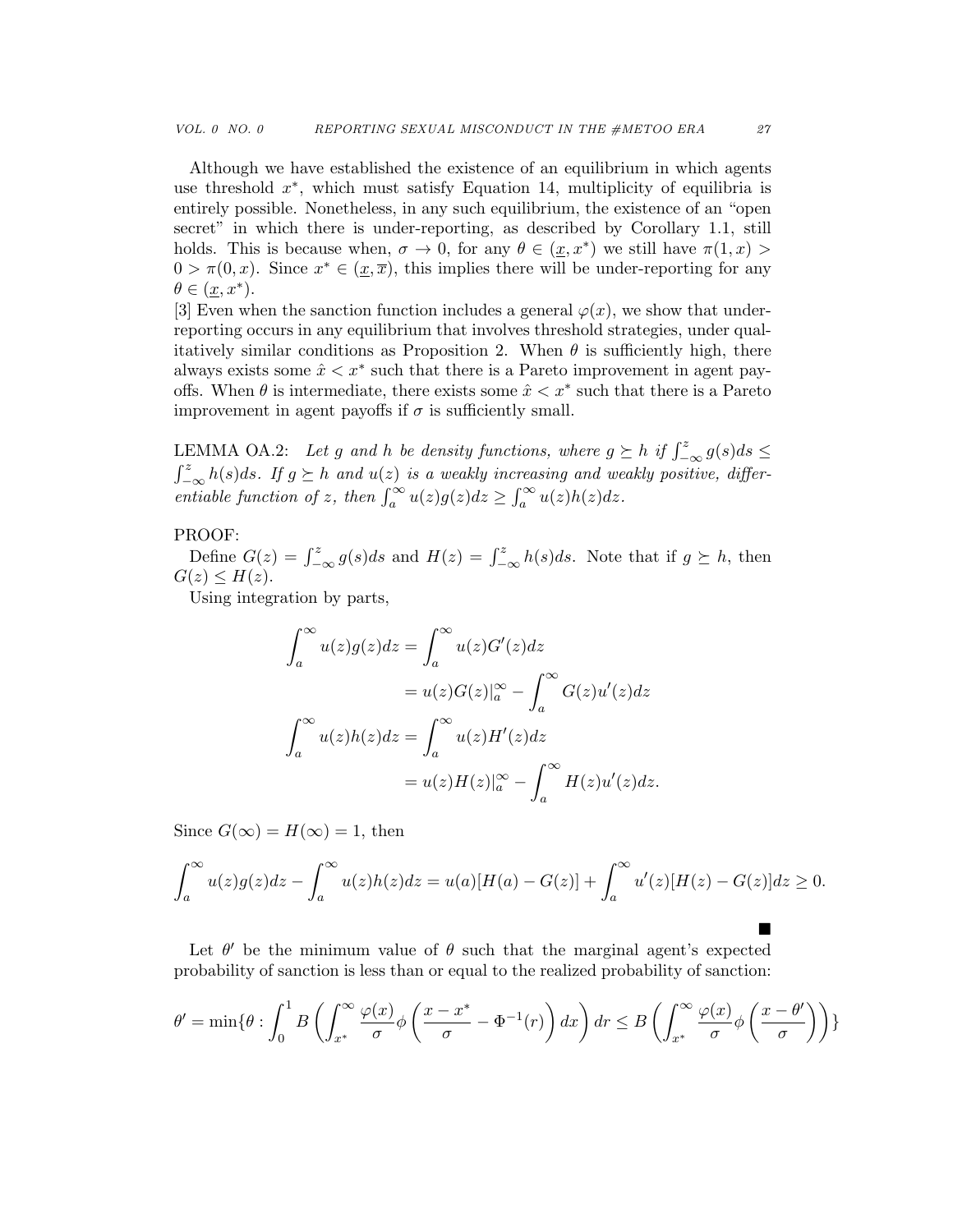Recall that  $\Xi(\mathbb{X}|\theta, x^*) = B\left(\int_{x^*}^{\infty} \frac{1}{\sigma}\right)$  $\frac{1}{\sigma}\varphi(x) \phi\left(\frac{x-\theta}{\sigma}\right)$  $\left(\frac{-\theta}{\sigma}\right)dx$ ). By Lemma OA.2, we know that  $\Xi(\mathbb{X}|\theta,\hat{x})$  is weakly increasing in  $\theta$ , so clearly such a  $\theta'$  exists.

[a] Suppose  $\theta > \theta'$ . There exists some  $\hat{x} < x^*$  such that total welfare is higher due to a Pareto improvement.

Recall that  $\Xi(\mathbb{X}|\theta, x^*) = B\left(\int_{x^*}^{\infty} \frac{1}{\sigma}\right)$  $\frac{1}{\sigma}\varphi(x)\phi\left(\frac{x-\theta}{\sigma}\right)$  $\frac{(-\theta)}{\sigma}$  dx). For any  $\hat{x} < x^*$ , total agent payoffs equal:

$$
W(\theta | \hat{x}) = \int_{x^*}^{\infty} [x (\omega - \beta + \Xi(\mathbb{X}|\theta, \hat{x}) (\alpha + \beta)) - c] f(x | \theta) dx
$$

$$
+ \int_{\hat{x}}^{x^*} [x (\omega - \beta + \Xi(\mathbb{X}|\theta, \hat{x}) (\alpha + \beta)) - c] f(x | \theta) dx.
$$

We know that equilibrium total payoffs are such that:

$$
W(\theta \mid x^*) = \int_{x^*}^{\infty} \left[ x(\omega - \beta + \Xi(\mathbb{X}|\theta, x^*)(\alpha + \beta)) - c \right] f(x \mid \theta) dx
$$
  
< 
$$
\int_{x^*}^{\infty} \left[ x(\omega - \beta + \Xi(\mathbb{X}|\theta, \hat{x})(\alpha + \beta)) - c \right] f(x \mid \theta) dx,
$$

for any  $\hat{x} < x^*$ .

The remaining claim is that there exists a  $\hat{x} < x^*$  such that:

$$
K \equiv \int_{\hat{x}}^{x^*} \left[ x \left( \omega - \beta + \Xi(\mathbb{X}|\theta) \left( \alpha + \beta \right) \right) - c \right] f \left( x \mid \theta \right) dx > 0.
$$

By Lemma OA.2, we know that  $E(X|\theta, \hat{x})$  is weakly increasing in  $\theta$ , which implies that when  $\theta > \theta'$ :

(15) 
$$
0 = x^* \left( \omega - \beta + \left( \int_0^1 \Gamma(x^*, r) dr \right) (\alpha + \beta) \right) - c
$$

$$
< x^* \left( \omega - \beta + \Xi(\mathbb{X}|\theta, x^*) \left( \alpha + \beta \right) \right) - c.
$$

Let  $H(x) \equiv x (\omega - \beta + \Xi(\mathbb{X}|\theta, x) (\alpha + \beta)) - c$ . Note that  $H(x^*) > 0$  from Equation 15.

Suppose H is continuous at  $x^*$ . If  $H'(x^*) < 0$ , then there exists a  $\hat{x} < x^*$  such that:

$$
0 < x^* (\omega - \beta + \Xi(\mathbb{X}|\theta, x^*) (\alpha + \beta)) - c
$$
  

$$
< \hat{x} (\omega - \beta + \Xi(\mathbb{X}|\theta, \hat{x}) (\alpha + \beta)) - c.
$$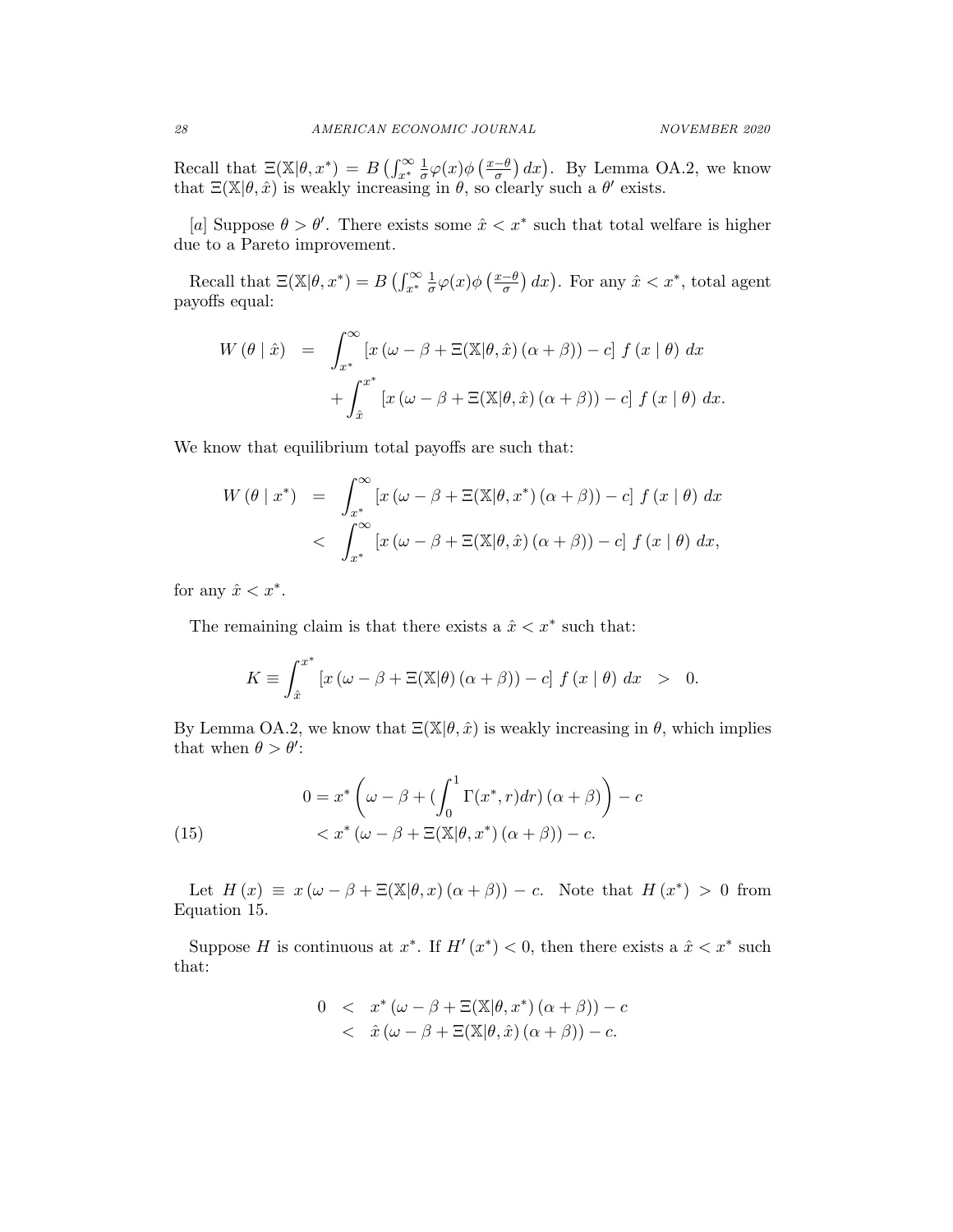If  $H'(x^*) > 0$ , there exists some  $\varepsilon > 0$  such that, for  $\hat{x} = x^* - \varepsilon$ ,

$$
0 < \hat{x} (\omega - \beta + \Xi(\mathbb{X}|\theta, \hat{x}) (\alpha + \beta)) - c
$$
  
< 
$$
x^* (\omega - \beta + \Xi(\mathbb{X}|\theta, x^*) (\alpha + \beta)) - c.
$$

If  $H'(x^*) = 0$ , observe that because  $H^{(n)}(x^*) \neq 0$  for some  $n > 0$ , we can apply a similar argument to find an  $\hat{x} < x^*$  such that  $H(\hat{x}) > 0$ . Either way, there exists some  $\hat{x} < x^*$  such that  $H(\hat{x}) > 0$ .

Suppose H is not continuous at  $x^*$  (if  $B(\cdot)$  is not continuous at  $x^*$ ). By direct computation,  $\frac{\partial}{\partial \hat{x}} \int_{\hat{x}}^{\infty}$ 1  $\frac{1}{\sigma}\varphi(x)\phi\left(\frac{x-\theta}{\sigma}\right)$  $\frac{-\theta}{\sigma}$  dx < 0. Since  $B(s)$  increases in s, then H is either left-continuous at  $x^*$  or strictly decreasing in x. Either way, there exists some  $\hat{x} < x^*$  such that  $H(\hat{x}) > 0$ .

But then:

$$
K = \int_{\hat{x}}^{x^*} \left[ x (\omega - \beta + \Xi(\mathbb{X}|\theta, \hat{x}) (\alpha + \beta)) - c \right] f(x | \theta) dx
$$
  
> 
$$
\int_{\hat{x}}^{x^*} \left[ \hat{x} (\omega - \beta + \Xi(\mathbb{X}|\theta, \hat{x}) (\alpha + \beta)) - c \right] f(x | \theta) dx
$$
  
= 
$$
\left[ \hat{x} (\omega - \beta + \Xi(\mathbb{X}|\theta, \hat{x}) (\alpha + \beta)) - c \right] \times \left[ \Phi \left( \frac{x^* - \theta}{\sigma} \right) - \Phi \left( \frac{\hat{x} - \theta}{\sigma} \right) \right]
$$
  
> 0.

Note that this is a Pareto improvement because for any  $x \in (\hat{x}, x^*)$ ,

$$
x(\omega - \beta + \Xi(\mathbb{X}|\theta, \hat{x}) (\alpha + \beta)) - c > H(\hat{x}) > 0,
$$

whereas these agents all receive  $0$  when playing a threshold strategy around  $x^*$ . [b] Suppose  $\underline{x} < \theta \leq \theta'$ , where  $\underline{x}$  is defined below. If  $\sigma$  is sufficiently low, there exists some  $\hat{x} \in (\underline{x}, \theta)$  such that total welfare is higher due to a Pareto improvement.

If  $\theta \leq \theta'$ , then  $H(x^*) \leq 0$ . Note that by Lemma OA.2, for all  $\hat{x} < \theta$ ,  $B\left(\int_{\hat{x}}^{\infty}$  $\varphi(x)$  $\frac{(x)}{σ}$ φ  $\left(\frac{x-\theta'}{σ}\right)$  $\left(\frac{-\theta'}{\sigma}\right)$  increases as  $\sigma$  decreases. By direct computation,  $\frac{\partial}{\partial \hat{x}} \int_{\hat{x}}^{\infty}$ 1  $\frac{1}{\sigma}\varphi(x)\phi\left(\frac{x-\theta}{\sigma}\right)$  $\frac{-\theta}{\sigma}$ ) dx < 0. Define  $\underline{x}$  as the threshold such that

$$
\underline{x}\left(\omega-\beta+\lim_{\sigma\to 0}B\left(\int_{\underline{x}}^{\infty}\frac{\varphi(x)}{\sigma}\phi\left(\frac{x-\theta'}{\sigma}\right)\right)(\alpha+\beta)\right)-c=0.
$$

By construction,  $\lim_{\sigma \to 0} H(\underline{x}) = 0$  and  $x^* > \underline{x} \geq \underline{x}$ .

Suppose  $H(\cdot)$  is continuous on the interval  $[\underline{x}, \theta)$  for all  $\sigma$ . By direct differentiation,  $\lim_{\sigma \to 0}$  $\frac{\partial H}{\partial \hat{x}} > 0$  for all  $\hat{x} < \theta$ . Thus,  $\lim_{\sigma \to 0} H(\hat{x}) > 0$  for all  $\hat{x} \in (\underline{x}, \theta)$ . By Lemma OA.2,  $H(\hat{x})$  is decreasing as  $\sigma$  increases. But by continuity of H, for any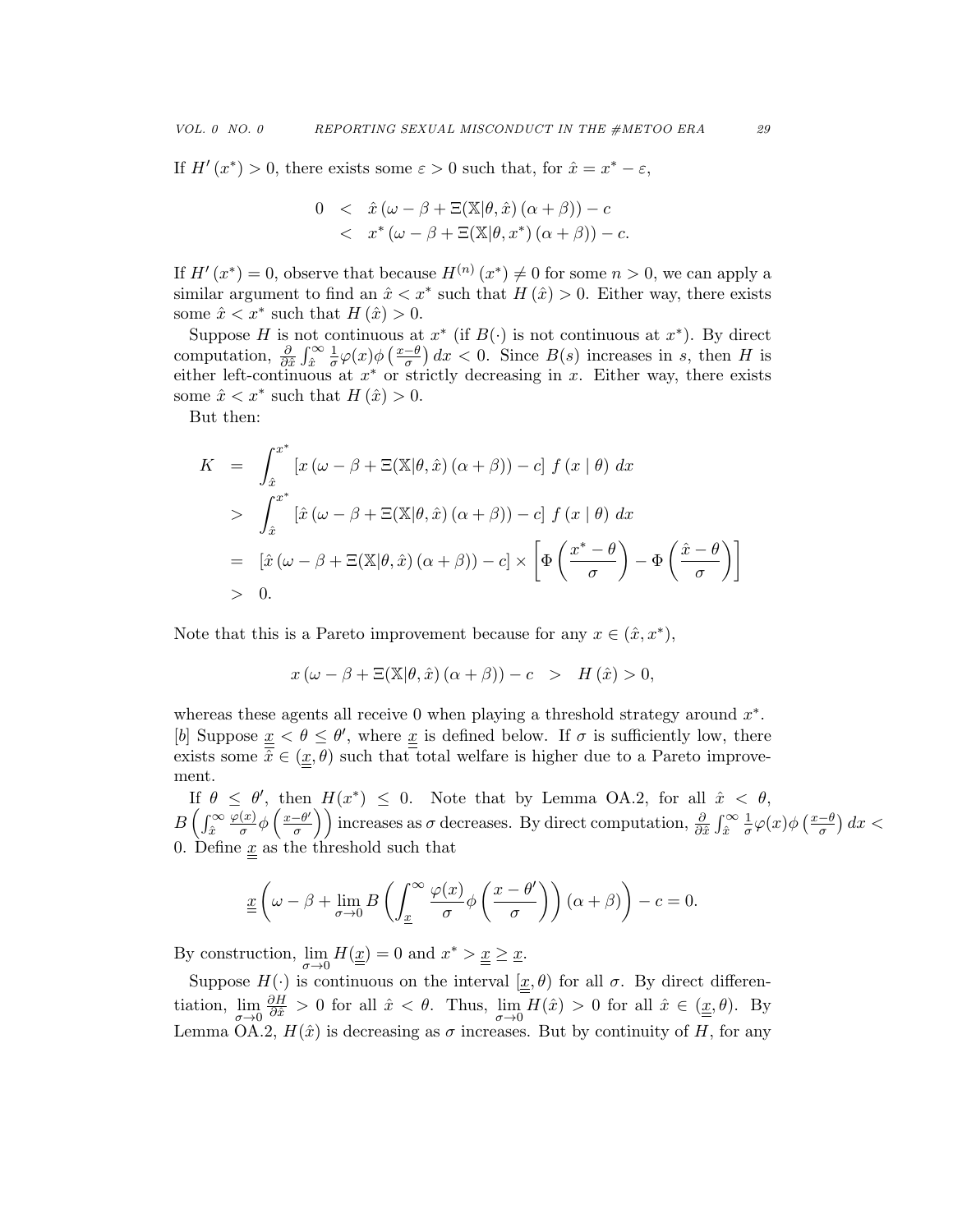$\hat{x} \in (\underline{x}, \theta)$ , there exists some  $\sigma > 0$  sufficiently small that  $H(\hat{x}) > 0$ .

Suppose  $H(x)$  is not continuous on the interval  $[\underline{x}, \theta)$  for all  $\sigma$ . Since  $\underline{x}$  is determined by the case of all agents reporting, then it is sufficient to consider the following to find a Pareto-improving  $\hat{x} < x^*$ . Let  $Z = \{z : \lim_{x \uparrow z} B(x) \neq \lim_{x \downarrow z} B(x)\}.$ If f is discontinuous and has a finite number of discontinuities, then  $Z$  is a finite non-empty set consisting of real numbers and  $z_0 = \min(z \in Z)$  is well-defined. Furthermore,  $y_0 = B(z_0)$  is also well-defined. Let  $\bar{\sigma}$  satisfy:

$$
B\left(\int_{\underline{x}}^{\infty} \frac{\varphi(x)}{\overline{\sigma}} \phi\left(\frac{x-\theta}{\overline{\sigma}}\right) dx\right) = y_0.
$$

Since for all  $\hat{x} < \theta$ ,  $B\left(\int_{\hat{x}}^{\infty}$  $\varphi(x)$  $\frac{(x)}{σ}$ φ  $\left(\frac{x-\theta'}{σ}\right)$  $\left(\frac{-\theta'}{\sigma}\right)$  increases as  $\sigma$  decreases, and  $B(s)$  is increasing in s, then there exists some  $\epsilon > 0$  such that  $H(x)$  is continuous on the interval  $[x, \underline{x} + \epsilon)$  for all  $\sigma < \overline{\sigma}$  and we can apply the preceding argument. Thus for any  $\hat{x} \in (\underline{x}, \underline{x} + \epsilon)$ , there exists some  $\sigma > 0$  sufficiently small that  $H(\hat{x}) > 0$ .

#### VII. The Publicity Effect of #MeToo

The #MeToo movement was popularized by actress Alyssa Milano on Twitter, who wrote: "If all the women who have been sexually harassed or assaulted wrote 'Me too' as a status, we might give people a sense of the magnitude of the problem" (Khomami, 2017). Surveys confirm that women believe that there is value to heightened awareness of widespread problems (e.g., within the economics profession; see American Economic Association, 2019; Casselman and Tankersley, 2019).

We show that heightened public awareness of misconduct increases reporting of otherwise-hidden misconduct by coordinating beliefs over strategic uncertainty. We associate changes in public information with changes in agents' common priors (Angeletos and Lian, 2016). In Section I.D, we assumed that agents had common improper uniform priors over  $\theta$ . Now suppose that agents share proper priors  $p(\theta)$ that is normally distributed with mean y and standard deviation  $\tau$ . Such priors could be shaped by public information about a specific manager or information about misconduct in the broader population of managers. Proposition OA.2 characterizes behavior in this environment. The proof strategy follows Morris and Shin (2004). We defer the proof of the Proposition to the end of this section.

PROPOSITION OA.2 (Equilibrium with proper priors): Suppose agents have common proper priors that  $\theta$  is distributed normally with mean y and standard deviation τ.

1) Existence: There exists at least one symmetric threshold strategy equilibrium  $x_I^* \in (\underline{x}, \overline{x})$  where agents report if and only if  $x_i \geq x_I^*$ , where  $x_I^*$  is implicitly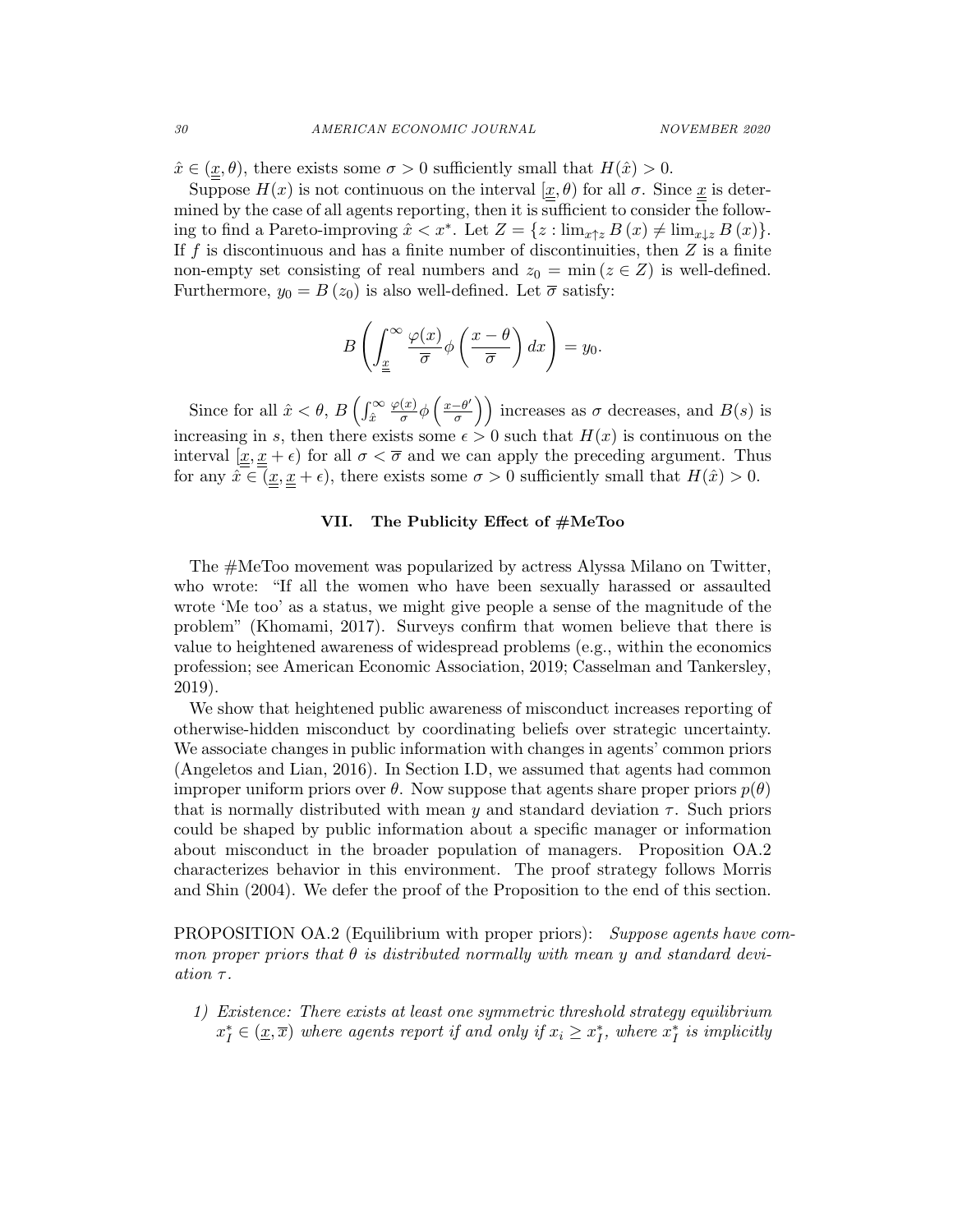defined by:

$$
x_I^* = \frac{c}{\omega - \beta \left(1 - \gamma \Phi \left(\frac{y - x_I^*}{\kappa}\right)\right)},
$$

for 
$$
\kappa \equiv \frac{\sigma^2 + \tau^2}{\sigma} \sqrt{\frac{\sigma^2 + 2\tau^2}{\sigma^2 + \tau^2}}
$$
 and where  $x_I^* > \underline{x} > 0$ .

- 2) Uniqueness (up to either reporting or not reporting when  $x_i = x_i^*$ ):
	- a) The equilibrium  $x_I^*$  is a unique threshold equilibrium if  $\kappa > \frac{1}{\sqrt{2}}$  $2\pi$  $c\gamma\beta$  $\frac{c\gamma\beta}{\left(\omega-\beta\right)^{2}}$  .
	- b) Whenever  $y = \frac{c}{\sqrt{c}}$  $\frac{c}{\omega - \beta \left(1 - \frac{\gamma}{2}\right)}$ , a sufficient condition for non-unique equilibria is  $\kappa < \frac{1}{\sqrt{2}}$  $2\pi$  $\gamma \beta c$  $\frac{\gamma \beta c}{\left(\omega-\beta\left(1-\frac{\gamma}{2}\right)\right)^2}$ .
	- c) For  $y \to \infty$ , there is a unique threshold equilibrium  $x_I^*$  with  $x_I^* \to \underline{x}$ . For  $y \to -\infty$ , there is a unique threshold equilibrium  $x_I^*$  with  $x_I^* \to \overline{x}$ .
	- d) If there is a unique equilibrium in threshold strategies, then the equilibrium strategy is the only strategy that satisfies the iterated deletion of strictly dominated strategies. In particular, the unique threshold strategy equilibrium is the globally unique equilibrium.
- 3) Beliefs over r: The marginal agent, who has experience  $x_i = x_i^*$ , has a belief over the incidence of reporting r characterized by the cumulative distribution function  $\Psi_I(.)$ :

$$
\Psi_I(r) \equiv \Phi\left(\frac{\sigma}{\tau} \frac{1}{\sqrt{\sigma^2 + \tau^2}} (x_I^* - y) + \frac{1}{\tau} \sqrt{\sigma^2 + \tau^2} \Phi^{-1}(r)\right),\,
$$

and has expectation  $E_I^*[r] = \Phi\left(\frac{y - x_I^*}{\kappa}\right)$ .

There is a unique equilibrium when priors are sufficiently diffuse or when private experiences are informative for  $\theta$  relative to priors. Specifically, Part 2(a) of Proposition OA.2 is satisfied for high  $\tau$  or when  $\sigma$  is low relative to  $\tau$ . The reason is that  $\kappa$  increases in  $\tau$ ; furthermore,  $\kappa$  decreases in  $\sigma$  when  $\sigma^2/\tau^2 < \sqrt{2}$ . Indeed, as  $\tau \to \infty$  or  $\sigma \to 0$ , we converge to the unique equilibrium in Proposition 1, because  $\kappa \to \infty$  and  $\Psi_I(r) \to r$ .

This observation comports with well-known results in the literature about global games: precise public information induces coordination and multiple equilibria, while private information hinders coordination because signals are not common knowledge (Angeletos and Lian, 2016; Morris and Shin, 2003, 2004). Part 2(b) illustrates equilibrium multiplicity. Suppose  $y = \frac{c}{\sqrt{a}}$  $\frac{c}{\omega - \beta(1-\frac{\gamma}{2})}$ , so that  $y = x_I^*$  and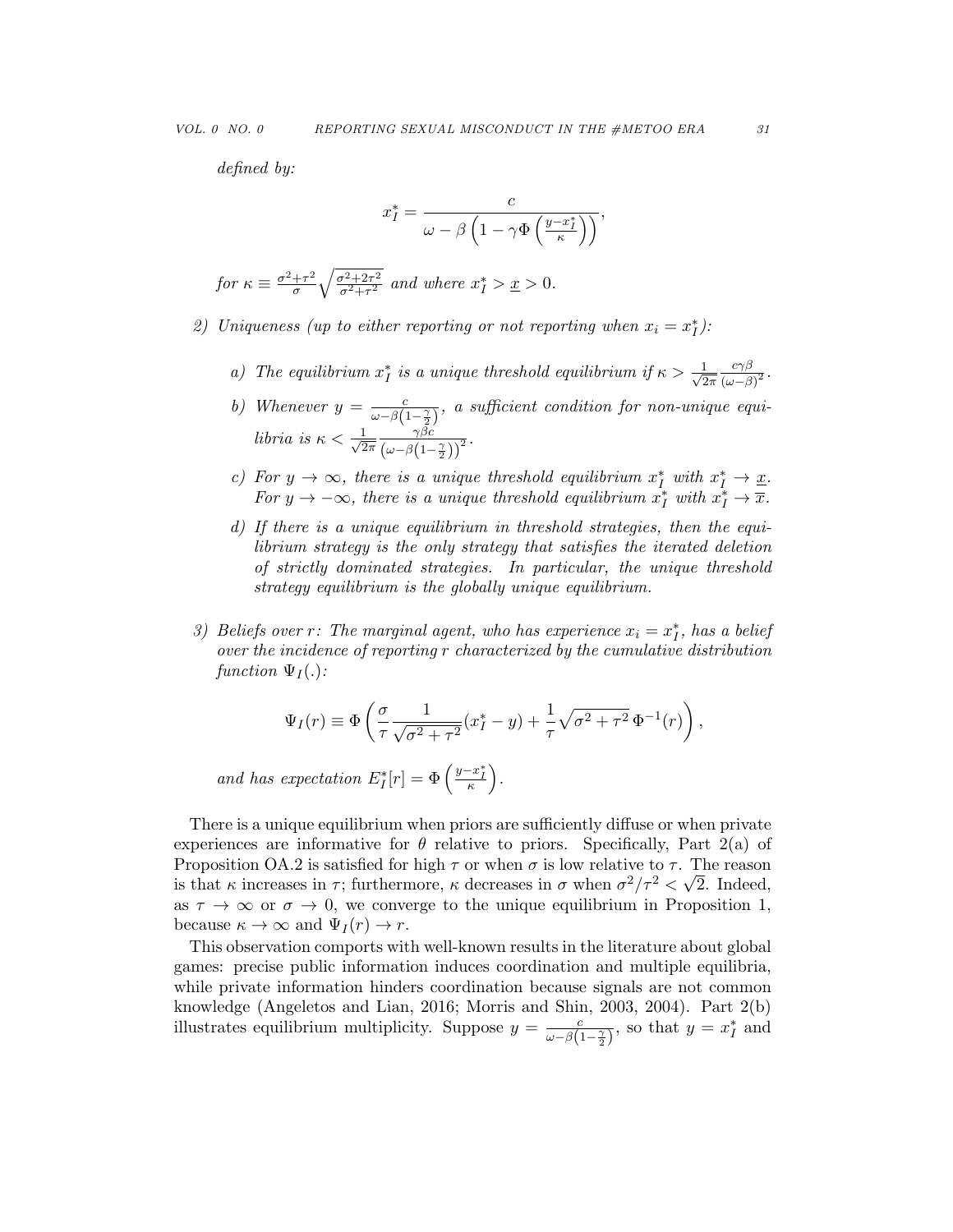| Parameter                                     | Reporting<br>Threshold<br>$x^*$ | 2<br>Aggregate<br>Reporting<br>$\hat{r}(\theta)$ |
|-----------------------------------------------|---------------------------------|--------------------------------------------------|
| y: Public belief of average type              |                                 |                                                  |
| $\tau$ : Public belief of type dispersion     |                                 |                                                  |
| (for $y > x_i^*$ ; flip signs if >; 0 if "=") |                                 |                                                  |

Table OA.2—Comparative statics with proper priors.

*Note:* Comparative statics for  $\omega$ ,  $c$ ,  $\gamma$ , and  $\beta$  are identical to those in the main text. Note that  $y > x_I^*$  if and only if  $y > \frac{c}{\omega - \beta(1 - \frac{\gamma}{2})}$ .

 $E_I^*[r] = 1/2$ . Multiplicity occurs if  $\tau \approx 0$  and  $\sigma$  is not too large.<sup>1</sup> We discuss the relevance of Part 2(c) below.

With proper priors, under-reporting still occurs if and only if misconduct is widespread. The "open-secret" equilibrium of Corollary 1.1 is unchanged even when priors are proper. Proposition 2 holds in the unique equilibrium or in any threshold strategy equilibrium of Proposition OA.2 (as discussed in the main Appendix). Condition (1) holds so long as  $\theta > x_I^* + \frac{\sigma}{\kappa}$  $\frac{\sigma}{\kappa}$  (y –  $x_I^*$ ). Condition (2) holds for  $\theta \in (\underline{x} + \frac{\sigma}{\kappa})$  $\frac{\sigma}{\kappa}(y-x_I^*), x_I^*+\frac{\sigma}{\kappa}$  $\frac{\sigma}{\kappa} (y - x_I^*)$  and  $\sigma$  sufficiently small.

From here on, we assume the environment satisfies the condition for a unique threshold equilibrium in Part  $2(a)$ ; the equilibrium is then globally unique by Part  $2(d)$ . This assumption seems plausible because public information about any prior misconduct by a specific individual is often diffuse. Such information does not accumulate smoothly in public through time, often because the accused and accusers settle claims using non-disclosure agreements (NDAs). Information about whether such NDAs exist is disperse, and the threat of enforcement is effective at keeping information about prior allegations hidden (Lobel, 2018). For example, NDAs kept information about Harvey Weinstein's misconduct hidden for many years (for other anecdotes, see Benner, 2017, or the story of "LaDonna" in Episode #647 of "This American Life"). Moreover, information about misconduct in the broader population of managers is likely less informative about a specific manager's type than experiences from that manager, suggesting Part  $2(a)$  is satisfied.

Table OA.2 summarizes how changes in the mean and standard deviation of the prior belief, y and  $\tau$ , affect equilibrium reporting. Corollary OA.2.1 highlights the key implication relevant for the  $#MeToo$  movement.<sup>2</sup>

<sup>&</sup>lt;sup>1</sup>Small  $\tau$  is insufficient to guarantee small  $\kappa$  and equilibrium multiplicity because  $\lim_{\tau\to 0} \kappa = \sigma$ . If  $\sigma$ is large,  $\kappa$  can be large, potentially satisfying the sufficient condition for uniqueness in Part 2(a). Part 2(b) guarantees this does not happen.

<sup>&</sup>lt;sup>2</sup>The comparative statics for  $\omega$ , c,  $\gamma$ , and  $\beta$  are identical to those in the main text. For  $\sigma$ , an increase in  $\sigma$  can either increase or decrease the reporting threshold  $x_I^*$ , because the change in  $\sigma$  has two effects on beliefs over r. First, it affects the marginal agent's assessment of how likely her experience was relative to what other agents might be experiencing based on her priors, but it also affects how much she revises her belief about what experience she expects others to have when forming her posteriors. Which effect dominates depends on  $\sigma^2/\tau^2$  and whether y is low or high. For brevity, we omit details about  $\sigma$  as it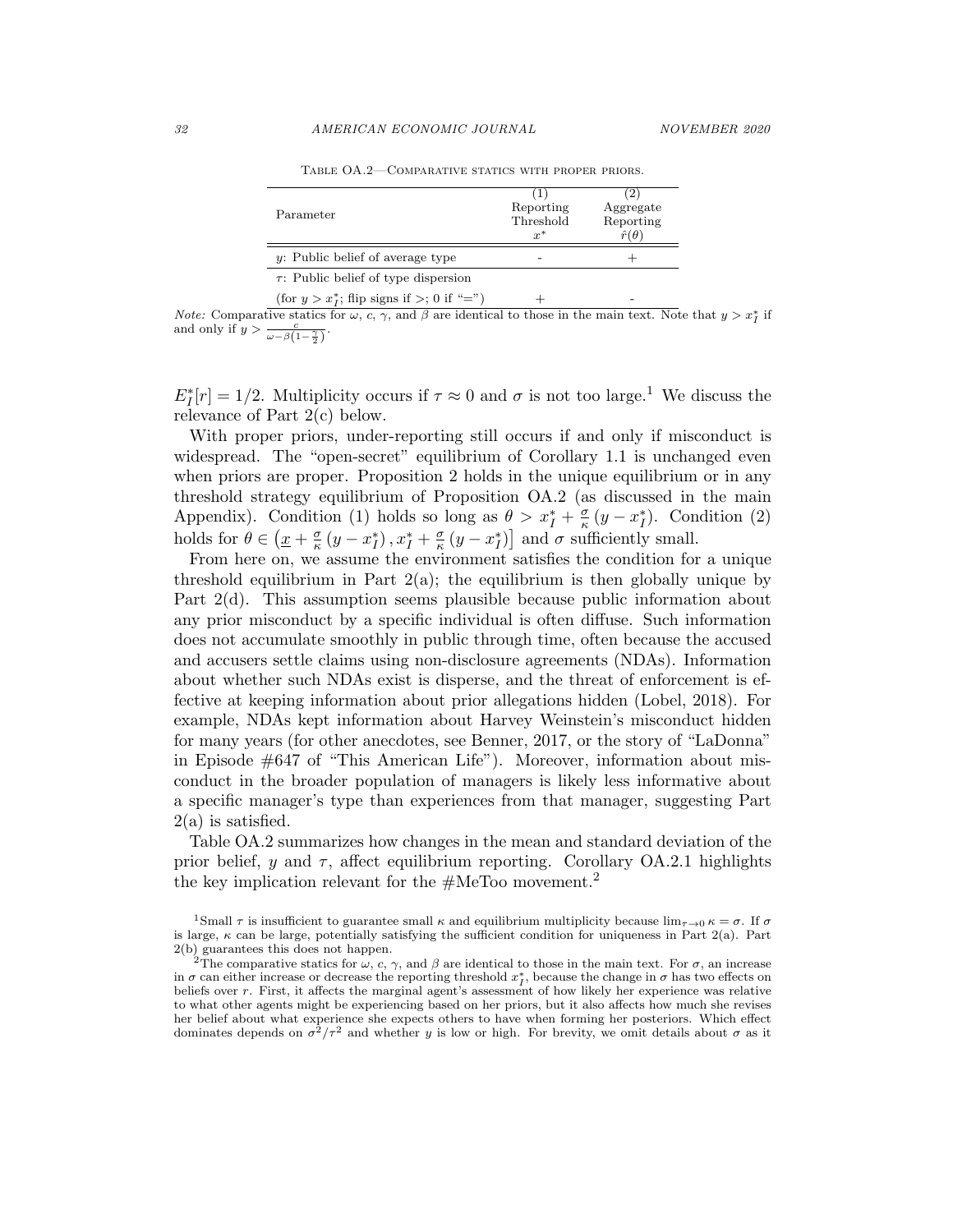#### FIGURE OA.1. PROBABILITY DENSITY FUNCTION  $\psi_I(r)$



Note: This figure plots the probability density function of the marginal agent's belief over the number of agents reporting for three different cases denoted in the figure. The cumulative distribution function for this belief is  $\Psi_I(r)$  given in Proposition OA.2.

COROLLARY OA.2.1 (Publicity effect of  $#MeTwo$ ): Agents become more willing to report  $(x_I^*$  falls) when y increases. When y is high, agents also become more willing to report when  $\tau$  falls.

If  $y$  increases so that the public believes that managers as a whole are engaging in worse misconduct on average than previously believed, the reporting threshold  $x_I^*$  falls and aggregate reporting  $\hat{r}(\theta)$  rises for every  $\theta$ . The reason is that an increase in  $y$  makes agents believe the average experience is worse and hence more agents are likely to report.

The intuition is easiest to see when we are starting from an equilibrium where  $y=\frac{c}{\sqrt{c}}$  $\frac{c}{\omega - \beta(1-\frac{\gamma}{2})}$  so that  $x_I^* = y$ . The marginal agent believes  $E_I^*[r] = \frac{1}{2}$ , and Figure OA.1 plots the density of her belief over r. Note that, from Equation 3, the CDF of her belief shifts "to the right" when y increases, as  $\Psi_I(r)$  decreases in y for all  $r \in (0,1)$  and any fixed value of  $x_i$ . This implies that, in response to an increase in y, the marginal agent will think that more agents will report because they are having worse experiences, making her willing to report and no longer indifferent.

At the higher value of  $y$ , the marginal agent in the new equilibrium must be indifferent at a less-bad experience; at the new indifference point,  $x_I^* < y$ . Figure OA.1 plots the marginal agent's belief over  $r$  in this new equilibrium. When  $x_I^*$  < y, the marginal agent believes many other agents are reporting, giving her the confidence to come forward despite a less-bad experience than the marginal agent in the previous equilibrium. Analogous logic applies if  $y$  falls: at the new indifference point where  $x_I^* > y$ , the marginal agent believes fewer other agents are reporting, so she must have a worse experience to come forward.

seems less directly relevant to the #MeToo movement.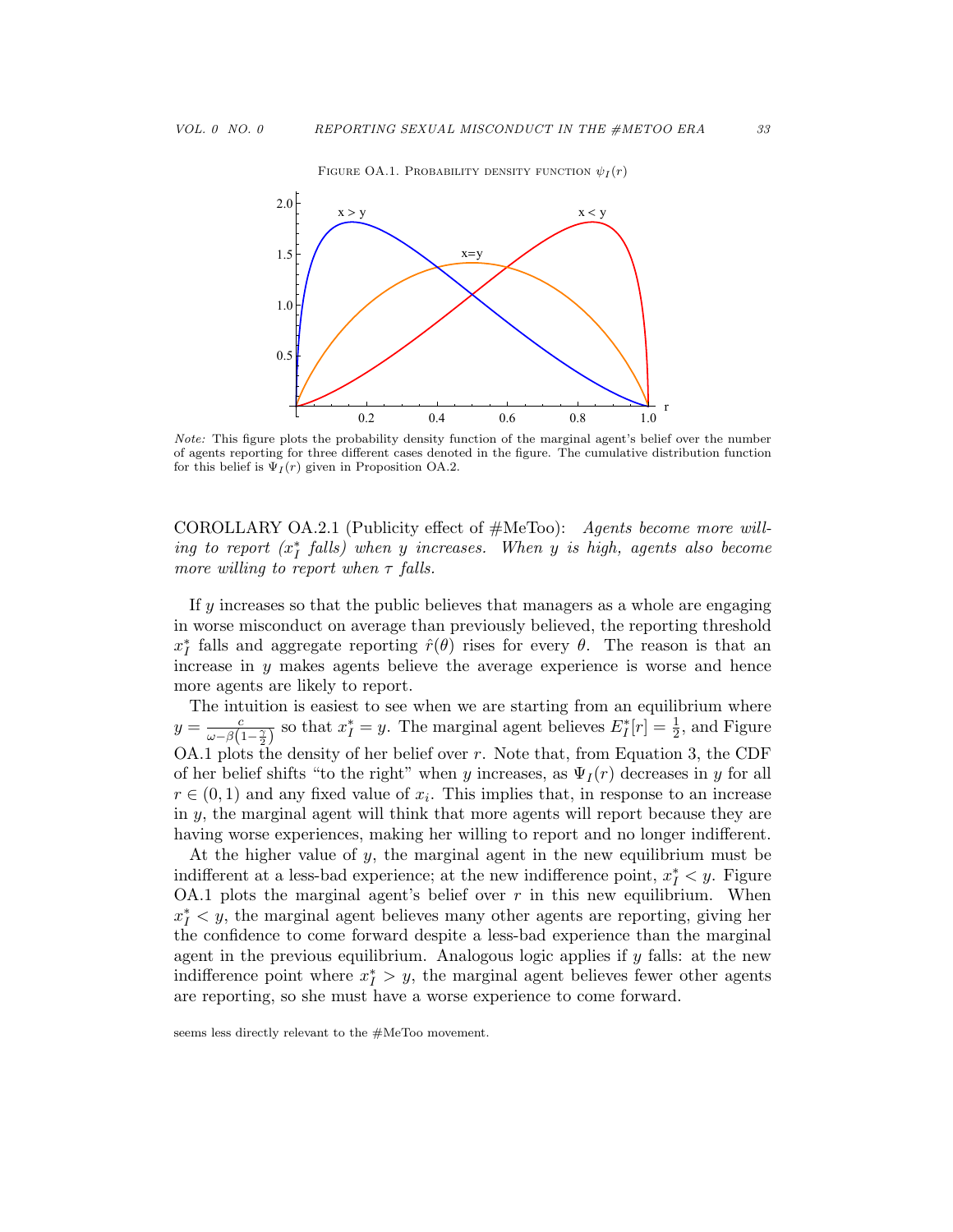How reporting responds to the reliability of the public signal  $\tau$  depends on whether  $x_I^*$  is greater or less than y. Suppose  $x_I^* < y$  and the marginal agent believes many other agents are reporting. In response to a lower  $\tau$ , the marginal agent believes that she had an even lower-than-expected draw of x, and therefore that even more agents are reporting. She thus becomes more willing to report and is no longer indifferent, lowering the new equilibrium threshold. Analogous logic applies if  $x_I^* > y$ : when  $\tau$  decreases, the marginal agent believes she had an even higher-than-expected  $x$  and that even fewer agents are reporting, making her less willing to report and raising the equilibrium threshold.

Corollary OA.2.1 is a robust first-order prediction irrespective of underlying parameters: Part  $2(c)$  from Proposition OA.2 guarantees that the equilibrium is unique when  $y \to \infty$  and that  $x_I^* \to \underline{x}$ , irrespective of other parameters. Part 2(c) also shows that Corollary OA.2.1 has first-order effects on the magnitudes of  $x_I^*$ , as changes in y can move the equilibrium threshold  $x_I^*$  across the entire range of  $(\underline{x}, \overline{x})$ .

Overall, Corollary OA.2.1 is consistent with more agents coming forward with accusations in the wake of #MeToo, which publicized several major incidents of misconduct and arguably raised y (and perhaps decreased  $\tau$ ) by raising public awareness of sexual misconduct. Our model suggests that heightened awareness led directly to more reporting even though: 1) experiences may have remained unchanged, and 2) there was no direct impact on agent payoffs  $\pi(r, x)$ . In particular, agents with "hidden  $x_i$ " who were previously not reporting due to a low-y environment may come forward in a higher-y (possibly lower- $\tau$ ) environment purely from a change in beliefs about whether other agents are reporting.

To formally prove Proposition OA.2, proceed as follows. Suppose the prior belief of  $\theta$  with density  $p(\theta)$  is normally distributed with mean y and standard deviation  $\tau$ , and experiences are  $x = \theta + \sigma \epsilon$  where  $\epsilon \sim N(0, 1)$ . Let  $t = 1/\tau^2$  and  $u = 1/\sigma^2$  denote the precisions of the prior and x. The posterior density  $f(\theta | x)$ is a normal density with:

$$
\text{mean } \lambda = \frac{\sigma^2 y + \tau^2 x}{\sigma^2 + \tau^2} = \frac{ty + ux}{t + u},
$$
\n
$$
\text{standard deviation } v = \sqrt{\frac{\sigma^2 \tau^2}{\sigma^2 + \tau^2}} = \frac{1}{\sqrt{t + u}},
$$
\n
$$
\text{precision } h = t + u = \frac{\sigma^2 + \tau^2}{\sigma^2 \tau^2}.
$$

Define  $r(\theta, k)$  as in the proof of Proposition 1. Recall that we can consider  $k \geq 0$ and that for such k there is a one-to-one map of r into  $\theta$ :  $r(\theta; k) = 1 - \Phi\left(\frac{k-\theta}{\sigma}\right)$  $\frac{-\theta}{\sigma}$ ) so  $\theta(r;k) = k - \sigma \Phi^{-1} (1-r)$ , where  $\Phi(.)$  denotes the normal CDF; let  $\phi(.)$  denote the normal PDF. The expected payoff gain of reporting for agent drawing  $x$  when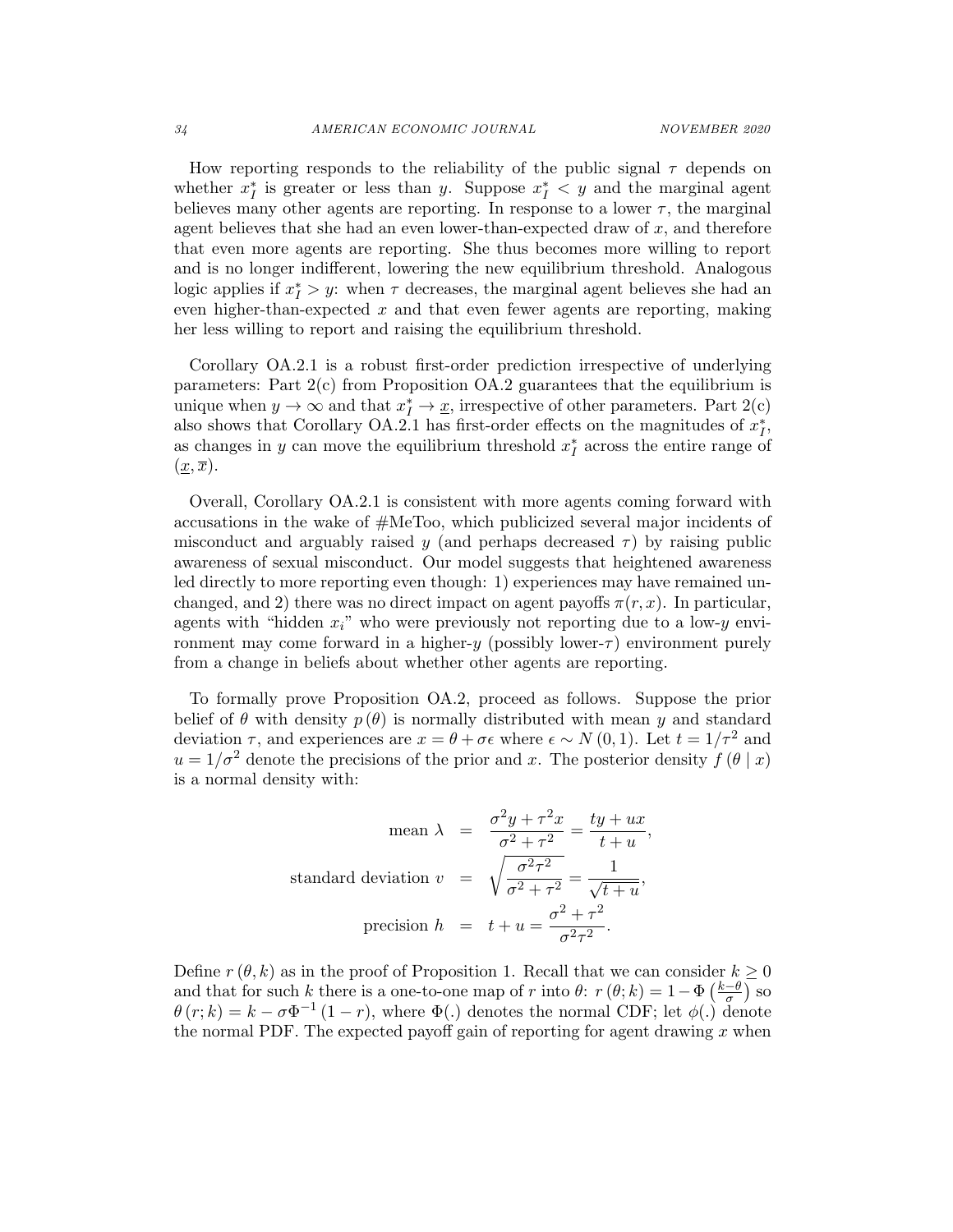other agents are playing threshold strategies around  $k\geq 0$  when  $x>0$  equals:

$$
\pi^*(x,k) = \int_{-\infty}^{\infty} f(\theta \mid x) \pi(r(\theta;k),x) d\theta
$$
  
(16) 
$$
= x \left(\omega - \beta + \gamma(\alpha+\beta) \int_{-\infty}^{\infty} f(\theta \mid x) \left(1 - \Phi\left(\frac{k-\theta}{\sigma}\right)\right) d\theta\right) - c.
$$

For  $x \leq 0$ , the payoff gain equals  $\pi^*(x, k) = x\omega - c < 0$ .

LEMMA OA.3: Any solution  $x^*$  to  $\pi^*(x, x) = 0$  satisfies the implicit equation:

$$
x^* = \frac{c}{\omega - \beta + \gamma (\alpha + \beta) \Phi (\frac{y - x^*}{\kappa})},
$$

where we drop the I subscript on  $x_I^*$  for notational brevity.

## PROOF:

We have  $f(\theta | x) = \frac{1}{v} \phi\left(\frac{\theta - \lambda}{v}\right)$  $(\frac{-\lambda}{v})$ . Then Equation 16 becomes:

$$
\pi^*(x,k) = x \left( \omega - \beta + \gamma (\alpha + \beta) \int_{-\infty}^{\infty} \frac{1}{v} \phi \left( \frac{\theta - \lambda}{v} \right) \left( 1 - \Phi \left( \frac{k - \theta}{\sigma} \right) \right) d\theta \right) - c.
$$

We know the following general relationship (Patel and Read, 1996, p.36):

$$
\int_{-\infty}^{\infty} \Phi(a+bz) \phi(z) dx = \Phi\left(\frac{a}{\sqrt{1+b^2}}\right).
$$

Letting  $z = \frac{\theta - \lambda}{n}$  $\frac{-\lambda}{v}$  and  $a + bz = \frac{k-\lambda}{\sigma} - \frac{v}{\sigma}$  $\frac{v}{\sigma}z$ , we have:

$$
\int_{-\infty}^{\infty} \frac{1}{v} \phi\left(\frac{\theta - \lambda}{v}\right) \left(1 - \Phi\left(\frac{k - \theta}{\sigma}\right)\right) d\theta = 1 - \int_{-\infty}^{\infty} \phi(z) \Phi\left(\frac{k - \lambda}{\sigma} - \frac{v}{\sigma}z\right) dz
$$

$$
= 1 - \Phi\left(\frac{\frac{k - \lambda}{\sigma}}{\sqrt{1 + \frac{v^2}{\sigma^2}}}\right)
$$

$$
= \Phi\left(\frac{\lambda - k}{\sqrt{\sigma^2 + v^2}}\right).
$$

For any agent who draws  $x$ , the payoff gain is then:

(17) 
$$
\pi^*(x,k) = x \left( \omega - \beta + \gamma (\alpha + \beta) \Phi \left( \frac{\lambda - k}{\sqrt{\sigma^2 + v^2}} \right) \right) - c \text{ if } x > 0,
$$

$$
= x\omega - c \text{ if } x \le 0.
$$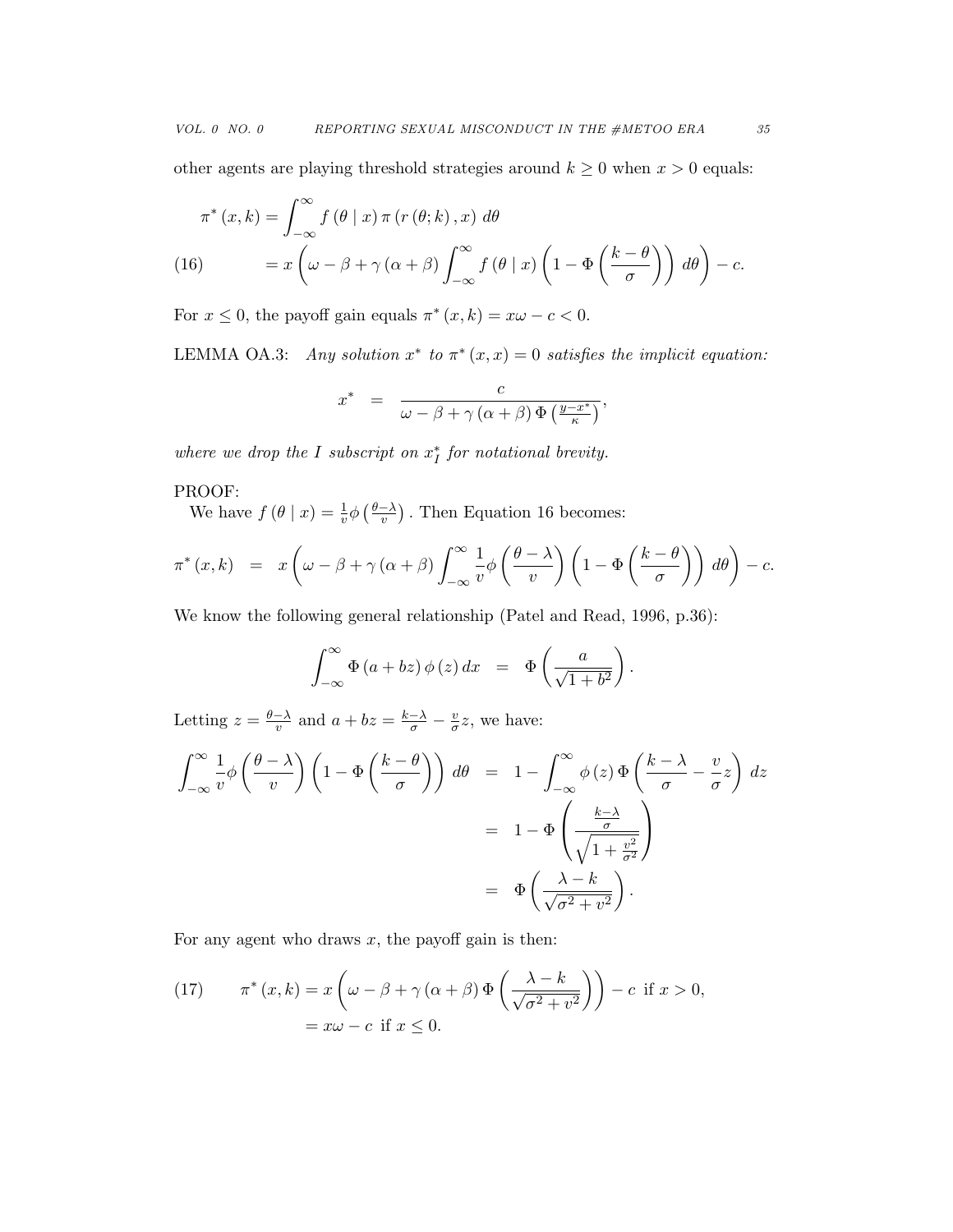For the marginal agent with  $x = k$ , we have  $\lambda - k = \lambda - x = \frac{v^2}{\tau^2}$  $\frac{v^2}{\tau^2}(y-x)$ . Then:

$$
\Phi\left(\frac{\lambda - x}{\sqrt{\sigma^2 + v^2}}\right) = \Phi\left(\frac{v^2}{\tau^2} \frac{y - x}{\sqrt{\sigma^2 + v^2}}\right)
$$

$$
= \Phi\left(\frac{y - x}{\kappa}\right) \text{ for } \kappa \equiv \frac{\tau^2}{v^2} \sqrt{\sigma^2 + v^2}.
$$

The payoff gain for the marginal agent (assuming  $x > 0$ , which we verify) then equals:

$$
\pi^*(x, x) = 0 = x \left( \omega - \beta + \gamma (\alpha + \beta) \Phi \left( \frac{y - x}{\kappa} \right) \right) - c,
$$

which gives us the implicit equation for  $x^*$ . Note that any solution must be positive, as required.

LEMMA OA.4: There exists at least one symmetric threshold strategy equilibrium  $x_I^* \in (\underline{x}, \overline{x})$  where agents report for  $x \geq x_I^*$  and do not report for  $x < x_I^*$ .

## PROOF:

From Lemma OA.3, any potential equilibria must solve  $G(x^*) = 0$ , where:

$$
G(x) = \pi^* (x, x) = x (\omega - \beta + \gamma E(x) (\alpha + \beta)) - c,
$$
  

$$
E(x) = \Phi\left(\frac{y - x}{\kappa}\right).
$$

For notational brevity, we drop the I subscript in  $x_I^*$ .

First, we claim there exists a  $x^* \in (\underline{x}, \overline{x})$  that is a solution to  $G(x^*) = 0$  where  $G(x^*)$  is increasing. Observe that  $E(x)$  is continuous, which implies  $G(x)$  is continuous. Notice that  $G\left(\frac{c}{\omega-\beta}\right) > 0$ , and  $G\left(\frac{c}{\omega+\gamma\alpha-\beta}\right)$ s uous. Notice that  $G\left(\frac{c}{\omega-\beta}\right) > 0$ , and  $G\left(\frac{c}{\omega+\gamma\alpha-(1-\gamma)\beta}\right) < 0$ , and  $\frac{c}{\omega-\beta} >$ <br>
∴ By the intermediate value theorem, there exists at least one solution  $\frac{c}{\omega + \gamma \alpha - (1-\gamma)\beta}$ . By the intermediate value theorem, there exists at least one solution  $G(x^*) = 0$ , where  $G(x^*)$  is increasing.

Second, we show that any such solution  $x^*$  constitutes a symmetric threshold equilibrium. Recall from Equation 17 in Lemma OA.3 that the payoff from reporting when an agent's signal is  $x > 0$ , conditional on other players playing threshold strategies around  $k$ , equals:

$$
\pi^*(x,k) = x \left( \omega - \beta + \gamma (\alpha + \beta) \Phi \left( \frac{\frac{\sigma^2 y + \tau^2 x}{\sigma^2 + \tau^2} - k}{\sqrt{\sigma^2 + v^2}} \right) \right) - c.
$$

This is a strictly increasing function in x. Since  $G(x^*) = \pi^*(x^*, x^*) = 0$ , we have  $\pi^*(x, x^*) > 0$  for  $x > x^*$  and  $\pi^*(x, x^*) < 0$  for  $x < x^*$ , so that a threshold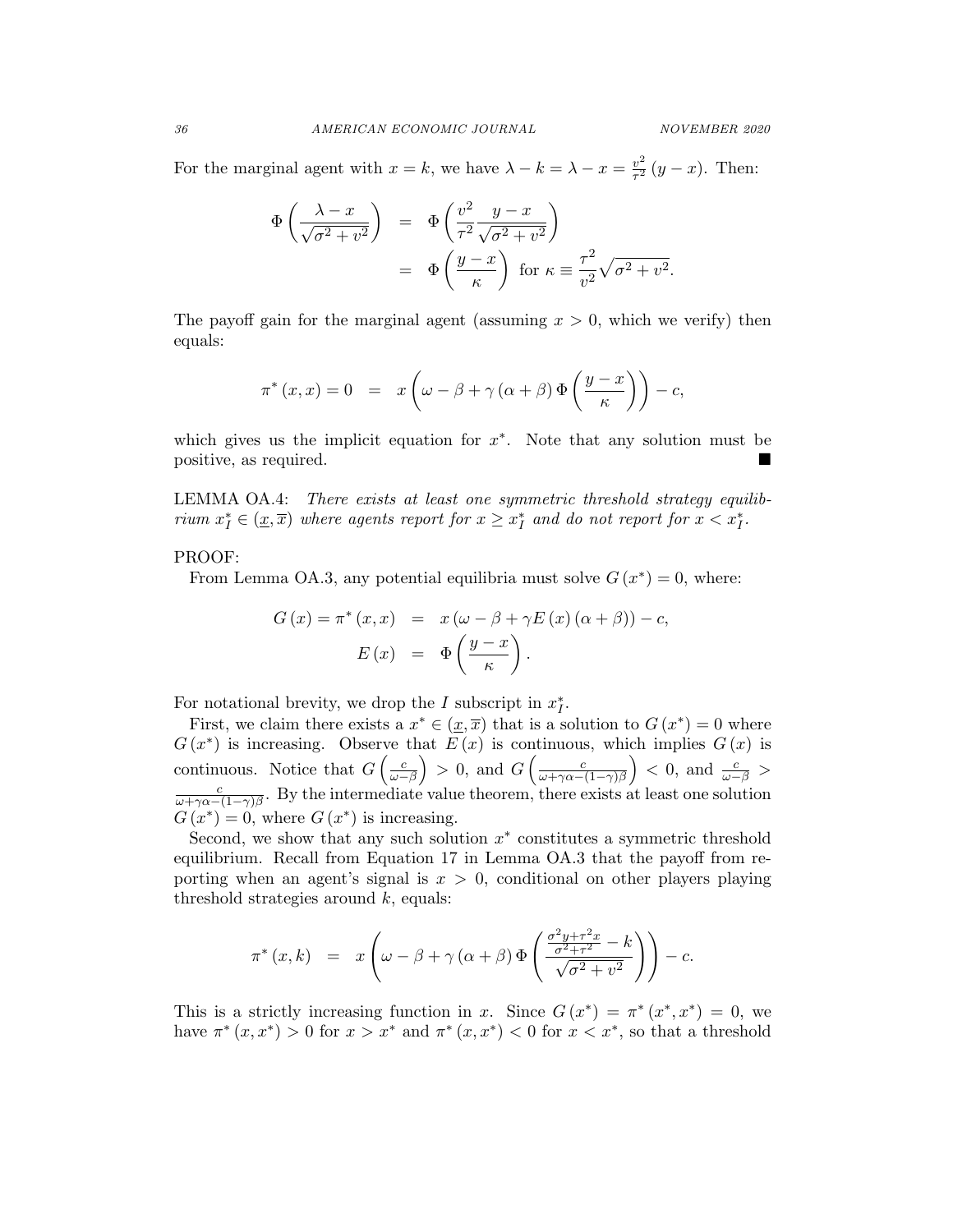strategy around  $x^*$  is a best response to other players playing the same threshold strategy. If  $x < 0 < x^*$ ,  $\pi^* (x, x^*)$  $)< 0.$ 

Lemmas OA.5 and OA.6 substitute for Lemma 2 in the informed prior case.

#### LEMMA OA.5: The following properties hold:

[1]  $\pi^*(x, k)$  is strictly increasing in x, weakly decreasing in k (strictly decreasing for  $x > 0$ ), and continuous in both x and k. Furthermore, for any  $k \geq 0$ ,  $\pi^*(x, k)$ maps onto R.

[2] Let  $\xi$  solve  $\pi^*(\xi,\xi) = 0$ . The sequence  $\{\xi^1,\xi^2...\xi^n...\}$  defined as the solutions to the equations:

$$
\pi^* \left( \xi^1, 0 \right) = 0 \n\pi^* \left( \xi^2, \xi^1 \right) = 0 \dots \n\dots \pi^* \left( \xi^{n+1}, \xi^n \right) = 0 \dots
$$

is a well-defined increasing sequence, bounded from above by  $\xi$  and below by 0, with  $\lim_{n\to\infty} \xi^n = \xi$ , where  $\xi$  is the smallest solution to  $\pi^*(\xi,\xi)$ . Analogously, the sequence  $\{\bar{\xi}^1,\bar{\xi}^2...\bar{\xi}^n...\}$  defined as the solutions to:

$$
\pi^* \left( \bar{\xi}^1, \infty \right) = 0
$$
  

$$
\pi^* \left( \bar{\xi}^2, \bar{\xi}^1 \right) = 0 \dots
$$
  

$$
\dots \pi^* \left( \bar{\xi}^{n+1}, \bar{\xi}^n \right) = 0 \dots
$$

is a well-defined decreasing sequence, bounded from below by  $\xi > 0$ , with  $\lim_{n\to\infty} \bar{\xi}^n = 0$  $\bar{\xi}$ , where  $\bar{\xi}$  is the largest solution to  $\pi^*(\xi,\xi)$ .

#### PROOF:

[1] These properties are evident from Equation 17 in Lemma OA.3.

[2] Property [1] implies that all  $\xi^n$  and  $\bar{\xi}^n$  are well-defined. We know that not reporting is dominant for  $x < x$ , so  $\pi^*(x, 0) < 0$  for all  $x < x$ . But we also know that  $\pi^*(x,0) > 0$  for all  $x > \bar{x}$ . Define  $\xi^0 \equiv 0$ . By continuity in x, there exists at least one solution x with  $\pi^*(x,\xi^0)=0$ , where  $x \in [\underline{x},\overline{x}]$ . Call  $\xi^1$  the smallest such solution. Note that  $\bar{\xi}^1 > 0$ . Furthermore, note that  $\xi^1 < \xi \in (\underline{x}, \bar{x})$ : if not, then  $0 = \pi^* (\xi^1, 0) \ge \pi^* (\xi, 0) > \pi^* (\xi, \xi) = 0$ , a contradiction.

To show that  $\xi^{\hat{n}}$  is an increasing sequence, proceed by induction. Our starting point is to show that, because  $\pi^* (\xi^1, 0) = \pi^* (\xi^2, \xi^1) = 0$ , we have  $\xi^1 < \xi^2$ . To see why, proceed by contradiction. Suppose  $\xi^1 \geq \xi^2$ . Then  $\pi^* (\xi^1, 0) \geq \pi^* (\xi^2, 0)$ because  $\pi^*$  is increasing in x, but  $\pi^*$  ( $\xi^2$ , 0)  $>\pi^*$  ( $\xi^2$ ,  $\xi^1$ ) because  $\pi^*$  is decreasing in k. Thus,  $\pi^* (\xi^1, 0) > \pi^* (\xi^2, \xi^1)$ , a contradiction. Note that  $\xi^2 < \xi$ : if not, then  $0 = \pi^* (\xi^2, \xi^1) \ge \pi^* (\xi, \xi^1) > \pi^* (\xi, \xi) = 0$ , a contradiction.

The inductive hypothesis is that  $\xi^{n-1} < \xi^n$  with  $\xi^n < \xi$ ; we claim  $\xi^n < \xi^{n+1}$ with  $\xi^{n+1} < \xi$ . Proceed again by contradiction. By definition,  $\pi^* (\xi^n, \xi^{n-1}) =$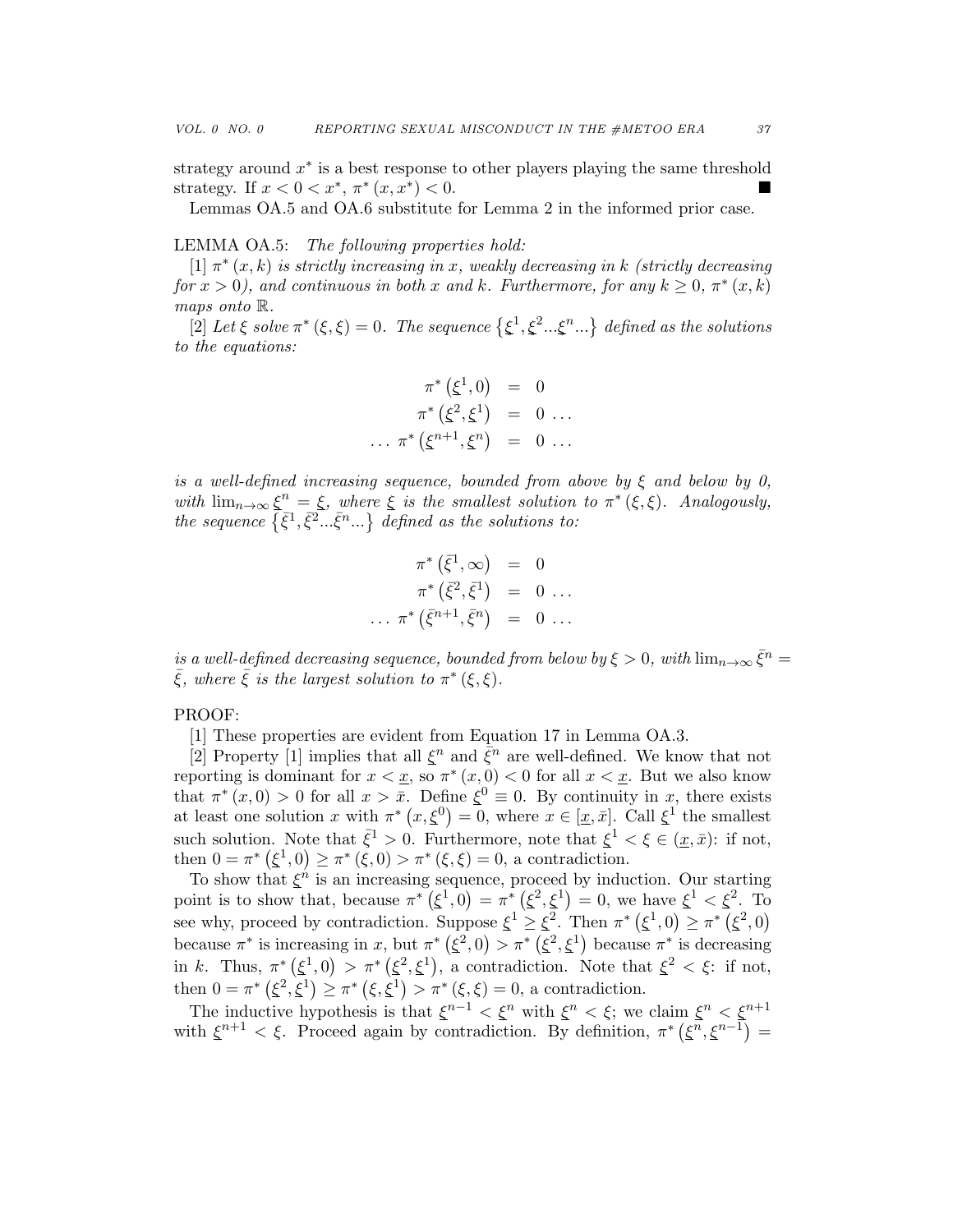$\pi^*\left(\xi^{n+1},\xi^n\right)$ . Suppose that  $\xi^n \geq \xi^{n+1}$ . Then  $\pi^*\left(\xi^n,\xi^{n-1}\right) > \pi^*\left(\xi^{n+1},\xi^{n-1}\right)$ because  $\pi^*$  is increasing in x, but  $\pi^* (\xi^{n+1}, \xi^{n-1}) > \pi^* (\xi^{n+1}, \xi^n)$  because  $\pi^*$ is decreasing in k. Thus,  $\pi^* (\xi^n, \xi^{n-1}) > \pi^* (\xi^{n+1}, \xi^n)$ , a contradiction. Note that  $\xi^{n+1} < \xi$ : if not, then  $0 = \pi^* (\xi^{n+1}, \xi^n) \geq \pi^* (\xi, \xi^n) > \pi^* (\xi, \xi) = 0$ , a contradiction.

Because  $\{\xi^n\}$  is a bounded increasing sequence, there exists a  $\xi$  with  $\lim_{n\to\infty}\xi^n =$  $\xi$ . Note that  $\lim_{n\to\infty} \pi^* (\xi^{n+1}, \xi^n) = 0$  so by construction and continuity of  $\pi^*$ , we must have  $\pi^*(\xi,\xi) = 0$  and that  $\xi$  is the smallest such solution to  $\pi^*(\xi,\xi) = 0$ .

An analogous argument works identically to show that  $\{\bar{\xi}^n\}$  is a bounded decreasing sequence, that there exists a  $\bar{\xi}$  with  $\lim_{n\to\infty} \bar{\xi}^n = \bar{\xi}$ , and that  $\bar{\xi}$  is the largest such solution to  $\pi^*(\xi, \xi) = 0$ .

LEMMA OA.6: Uniqueness of equilibrium (allowing for either strategy to be played at  $x^*$ ):

[a] The equilibrium  $x^*$  is a unique threshold equilibrium if:

$$
\kappa > \frac{1}{\sqrt{2\pi}} \frac{c\gamma(\alpha + \beta)}{\left(\omega - \beta\right)^2}.
$$

[b] Whenever  $y = \frac{c}{\omega - \beta + \frac{1}{2}\gamma(\alpha + \beta)}$ , a sufficient condition for non-unique equilibria is:

$$
\kappa < \frac{1}{\sqrt{2\pi}} \frac{\gamma(\alpha + \beta) c}{(\omega - \beta + \frac{1}{2}\gamma(\alpha + \beta))^2}
$$

.

[c] For  $y \to \infty$ , there is a unique threshold equilibrium  $x^*$  with  $x^* \to \underline{x}$ . For  $y \to -\infty$ , there is a unique threshold equilibrium  $x^*$  with  $x^* \to \bar{x}$ .

[d] If there is a unique equilibrium in threshold strategies, then the equilibrium strategy is the only strategy that satisfies the iterated deletion of strictly dominated strategies, and in particular, the unique threshold strategy equilibrium is the globally unique equilibrium.

#### PROOF:

Because  $G(x) < G(\bar{x})$  with at least one solution in between where G is increasing from Lemma OA.4, and because G is differentiable for all  $x$ , a necessary and sufficient condition for uniqueness is that  $G'(x^*) > 0$  for all  $x^* \in (\underline{x}, \overline{x})$  such that  $G(x^*)=0$ . We have

$$
G'(x) = \gamma (\alpha + \beta) x E'(x) + (\omega - \beta + \gamma (\alpha + \beta) E(x))
$$
  
=  $\omega - \beta + \gamma (\alpha + \beta) (x E'(x) + E(x)),$ 

and also:

$$
G'(x) = \gamma(\alpha + \beta) x E'(x) + \frac{c}{x}
$$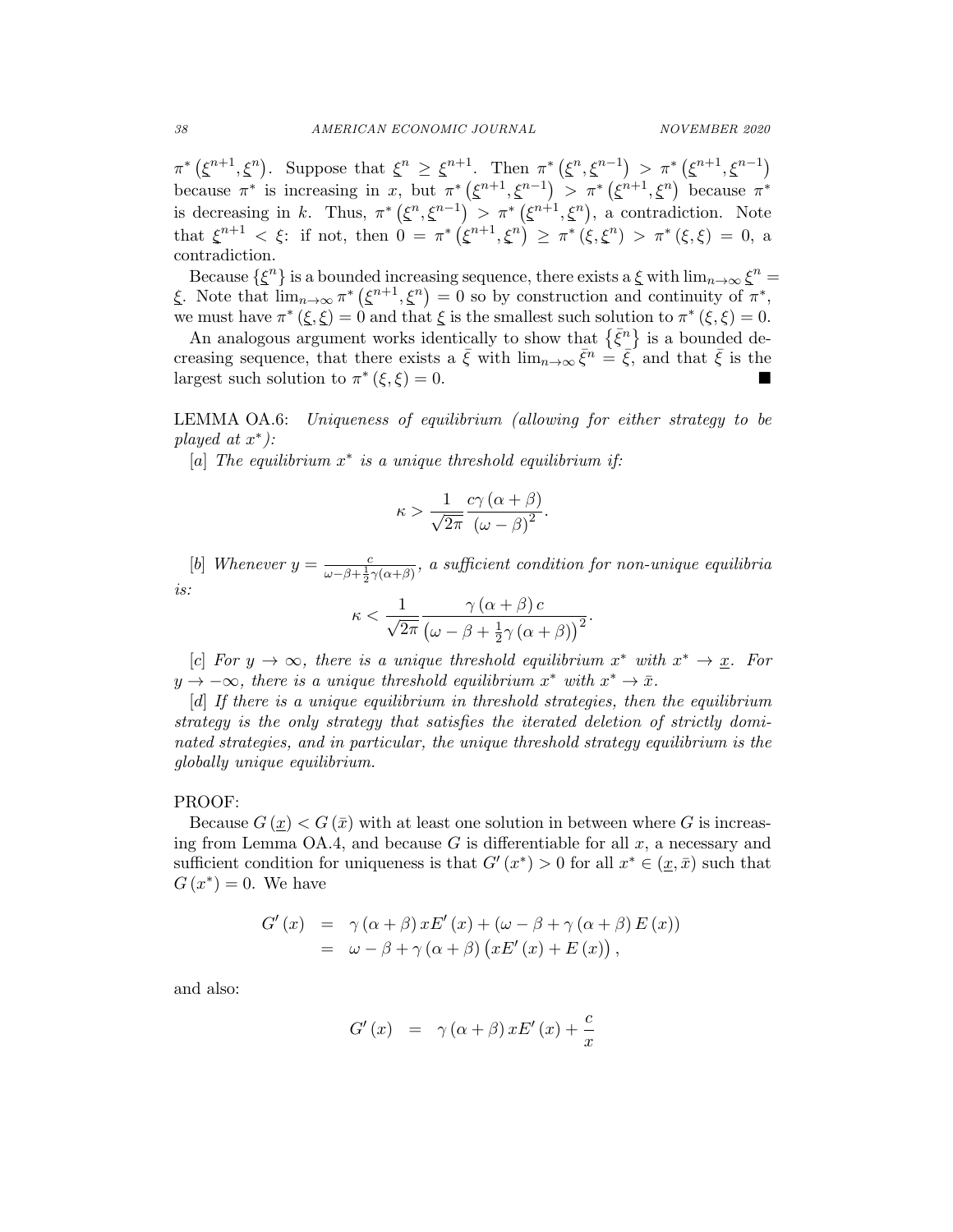Substituting in  $E'(x) = -\frac{1}{x}$  $rac{1}{\kappa} \phi \left( \frac{y-x}{\kappa} \right)$  $\frac{-x}{\kappa}$ ) into Equation 18, a necessary and sufficient condition for uniqueness is, for all solutions  $x^*$ :

$$
\gamma(\alpha+\beta)(x^*)^2\phi\left(\frac{y-x^*}{\kappa}\right)\frac{1}{\kappa} < c.
$$

Recall from Lemmas OA.3 and OA.4 that any solution to  $G(x)$  constitutes a symmetric threshold equilibrium and that there exists at least one such equilibrium. We now provide conditions under which such an equilibrium is unique or not unique.

[a] Using the fact that  $\phi(z) < \frac{1}{\sqrt{2}}$  $\frac{1}{2\pi}$  and  $x^* < \bar{x} = \frac{c}{\omega - \beta}$ , a sufficient condition for uniqueness from Equation 18 is:

$$
\gamma(\alpha+\beta)\frac{1}{\sqrt{2\pi}}\frac{c}{(\omega-\beta)^2}\frac{1}{\kappa}<1 \quad \Leftrightarrow \quad \frac{1}{\sqrt{2\pi}}\frac{c\gamma(\alpha+\beta)}{(\omega-\beta)^2}<\kappa.
$$

[b] For  $y = \frac{c}{\omega - \beta + \frac{1}{2}\gamma(\alpha + \beta)}$ , note that  $x^* = y$ ,  $E(y) = 1/2$ ,  $E'(y) = -\frac{1}{\kappa}$  $\frac{1}{\kappa} \frac{1}{\sqrt{2}}$  $\frac{1}{2\pi}$ , and we have the following expression for  $G'(y)$  from Equation 18:

$$
G'(y) = \gamma(\alpha + \beta) y E'(y) + (\omega - \beta + \gamma(\alpha + \beta) E(y))
$$

But  $y = \frac{c}{\omega - \beta + \frac{1}{2}\gamma(\alpha + \beta)}$ , so  $G'(y) < 0$  if and only if  $\frac{1}{\sqrt{2}}$  $2\pi$  $\gamma(\alpha+\beta)c$  $\frac{\gamma(\alpha+\beta)c}{(\omega-\beta+\frac{1}{2}\gamma(\alpha+\beta))^2} > \kappa.$ 

[c] For  $y \to \infty$ ,  $\lim_{y \to \infty} E(x) = 1$ , so  $\lim_{y \to \infty} G(x) = x (\omega - \beta + \gamma (\alpha + \beta)) - c$ . By continuity, any solutions  $x^*$  are arbitrarily close to  $\underline{x}$ .

For  $y \to -\infty$ ,  $\lim_{y\to-\infty} E(x) = 0$ , so  $\lim_{y\to-\infty} G(x) = x(\omega-\beta) - c$ . By continuity, any solutions  $x^*$  are arbitrarily close to  $\overline{x}$ .

To show uniqueness in both cases, observe from Equation 18 that:

$$
\lim_{y \to \infty} G'(x) = \omega - \beta + \gamma (\alpha + \beta) > 0,
$$
  

$$
\lim_{y \to -\infty} G'(x) = \omega - \beta > 0.
$$

Continuity of  $G'(x)$  in y and x implies  $G'(x) > 0$  for arbitrarily large (positive or negative) y, in particular  $G'(x^*) > 0$  for any solution  $x^*$ .

[d] If  $G(x)$  has a unique solution  $x^*$ , then from Lemma OA.5 we have  $x^* =$  $\xi = \overline{\xi}$ . By Lemma 3, the only strategy which survives the iterated deletion of dominated strategies is the  $x^*$ -threshold strategy. This implies that the  $x^*$ threshold equilibrium is the globally unique equilibrium.

LEMMA OA.7: The marginal agent has beliefs over r summarized by the cumulative distribution function  $\Phi\left(\frac{t}{\sqrt{t}}\right)$  $\frac{t}{t+u}(x-y)+$  $\frac{\sqrt{t+u}}{\sqrt{u}}\Phi^{-1}(r)$ , with expectation  $E_I^*\left[r\right] = \Phi\left(\frac{y-x^*}{\kappa}\right)$  $\frac{-x^*}{\kappa}$ ).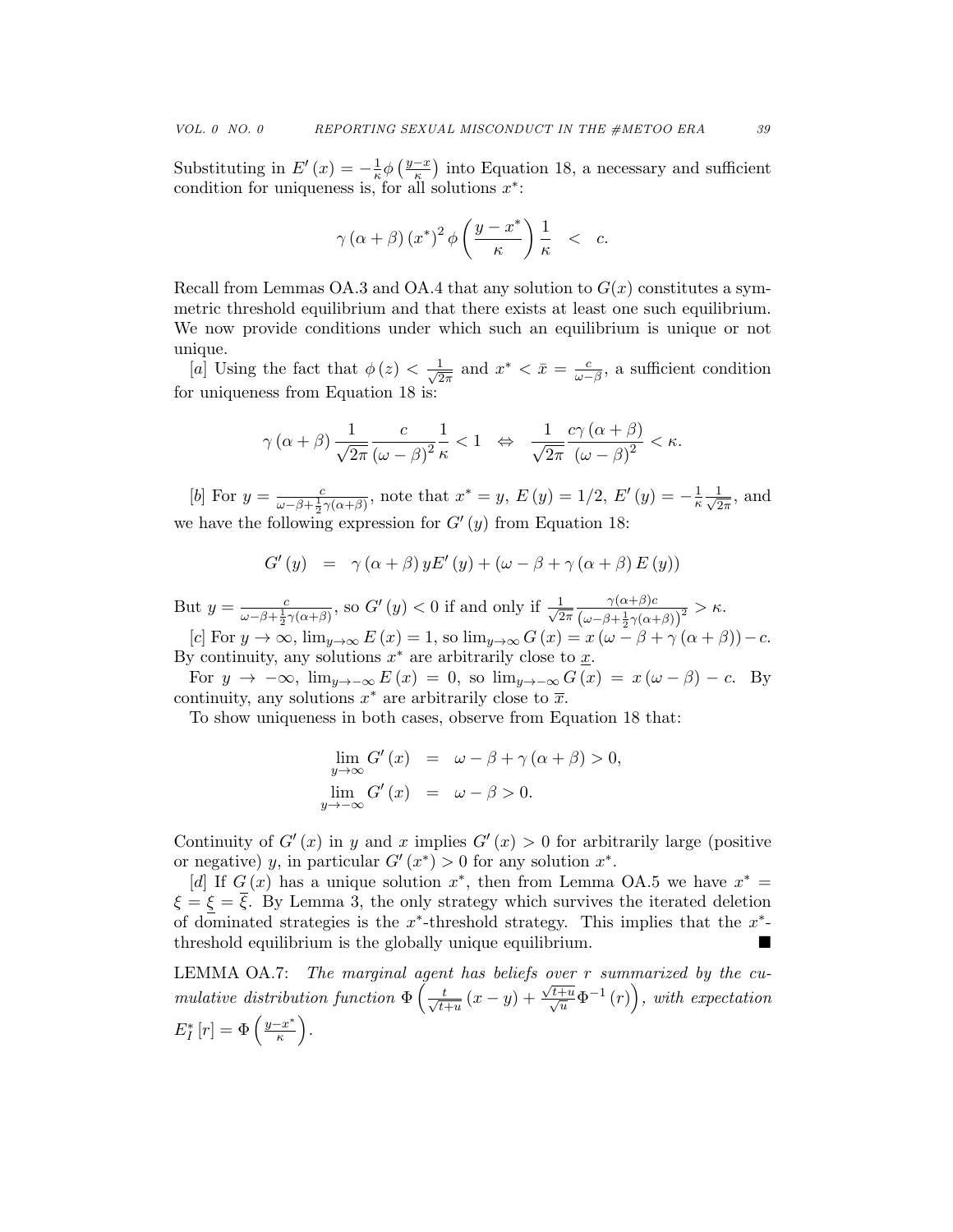#### PROOF:

Given an agent's signal  $x$ , what is her assessment of the cumulative distribution function of r when others are playing cutoff strategies around k,  $\Psi(\tilde{r};x,k)$ ? We can follow the same logic as in Lemma 2. For any  $\tilde{r}$ , the probability that  $r < \tilde{r}$ equals the probability that  $\theta < k - \sigma F^{-1} (1 - \tilde{r})$ . In words, the probability  $\Psi(\tilde{r};x,k) \equiv \Pr(r < \tilde{r} | x)$  that the true proportion of players reporting is less than  $\tilde{r}$  equals the probability that the true  $\theta$  satisfies  $r(\theta; k) = 1 - F\left(\frac{k-\theta}{\sigma}\right)$  $\left(\frac{-\theta}{\sigma}\right) < \tilde{r}$ , or equivalently that  $\theta$  is such that fewer than  $\tilde{r}$  players observe a signal greater than k; in turn, this equals the probability that the true  $\theta$  is less than  $k-\sigma F^{-1}(1-\tilde{r})$ , integrated against the conditional density  $f(\theta | x)$ . With some abuse of notation,

$$
\Psi(r;x,k) = \int_{-\infty}^{k-\sigma\Phi^{-1}(1-r)} f(\theta | x) d\theta
$$
  
\n
$$
= \int_{-\infty}^{k-\sigma\Phi^{-1}(1-r)} \frac{1}{v} \phi\left(\frac{\theta - \lambda}{v}\right) d\theta
$$
  
\n
$$
= \int_{-\infty}^{z = \frac{k-\lambda}{v} - \frac{\sigma}{v}\Phi^{-1}(1-r)} \phi(z) dz \text{ for } z = \frac{\theta - \lambda}{v}, dz = \frac{1}{v} d\theta
$$
  
\n
$$
= \Phi\left(\frac{k-\lambda}{v} - \frac{\sigma}{v}\Phi^{-1}(1-r)\right).
$$

For the marginal agent with  $x = k$ ,

$$
\frac{k-\lambda}{v} = \frac{(t+u)x - ty - ux}{\sqrt{t+u}} = \frac{t}{\sqrt{t+u}} (x - y).
$$

Combining this insight with  $\sigma/v =$  $\sqrt{t+u}/\sqrt{u}$  yields:

$$
\Psi(r;x,x) = \Phi\left(\frac{t}{\sqrt{t+u}}(x-y) + \frac{\sqrt{t+u}}{\sqrt{u}}\Phi^{-1}(r)\right),\,
$$

where we use  $\Phi^{-1}(r) = -\Phi^{-1}(1-r)$  in the derivation.

Let  $\psi(r; x, x)$  denote the probability density function associated with  $\Psi(r; x, x)$ . Because there is a one-to-one mapping of r and  $\theta$ , we can re-write  $\pi^*(x, k)$  as  $\pi^*(x, k) = \int_0^1 \psi(r; x, k) \pi(r, x) dr$ , so for the marginal agent (assuming  $x > 0$ , which we verify):

$$
\pi^*(x,x) = \int_0^1 \psi(r;x,x) \left[ x \left( \omega - \beta + \gamma r \left( \alpha + \beta \right) \right) - c \right] dr.
$$

Because the marginal agent must be indifferent between reporting and not reporting, the equilibrium condition is then  $\pi^*(x, x) = 0$ . This gives the implicit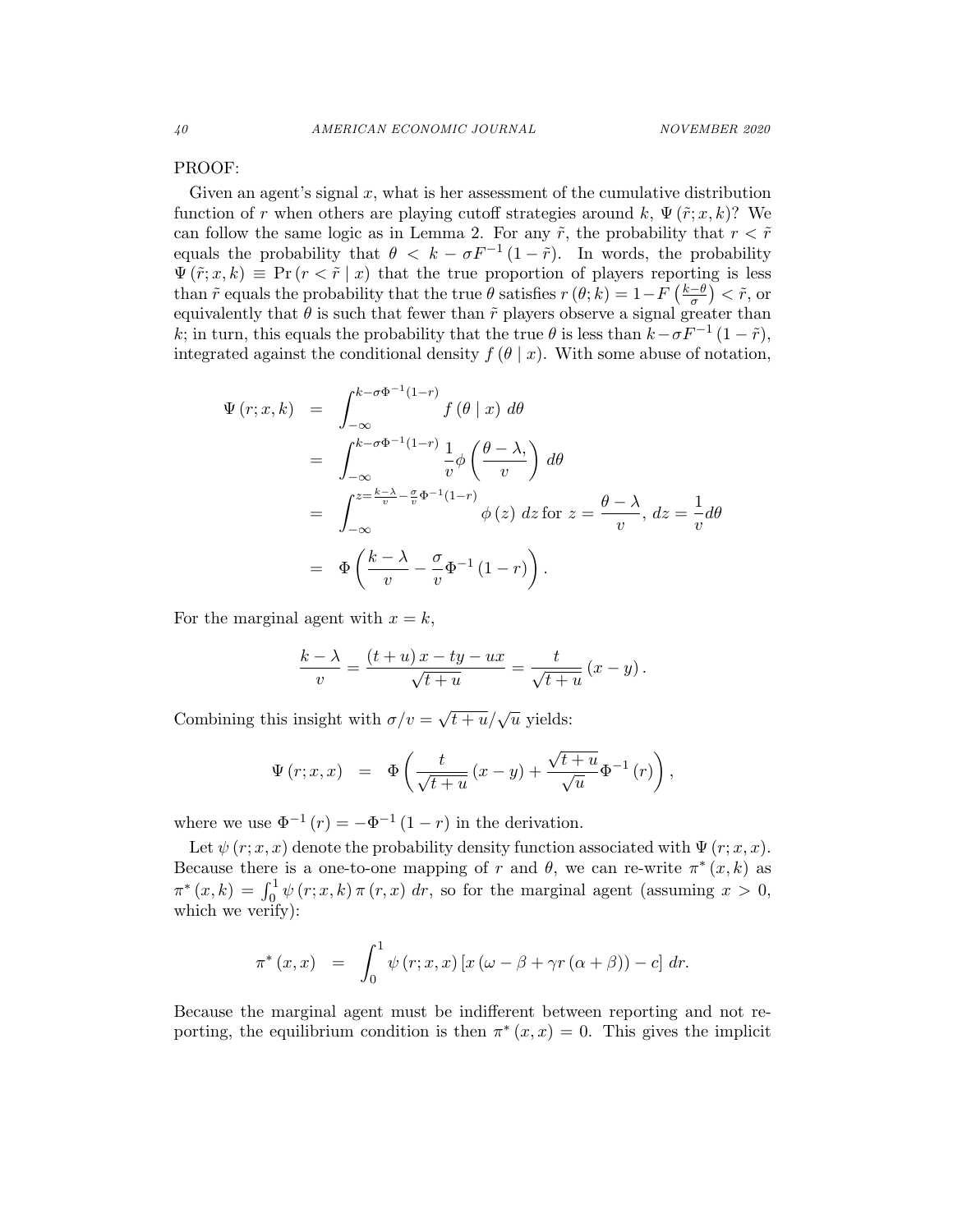function:

$$
x^* = \frac{c}{\omega - \beta + \gamma E_I^* [r] (\alpha + \beta)},
$$

where  $E_I^*[r] = \int_0^1 r \psi(r; x, x) dr$ . But then by Lemma OA.3,  $E_I^*[r] = \Phi\left(\frac{y - x^*}{\kappa}\right)$  $\frac{-x^*}{\kappa}$ ).  $\blacksquare$ 

# PROOF OF PROPOSITION OA.2:

Part 1 follows from Lemma OA.4. Part 2 follows from Lemma OA.6. Part 3 follows from Lemma OA.7.

#### REFERENCES

- American Economic Association. 2019. "AEA Professional Climate Survey: Main Findings." https://www.aeaweb.org/resources/member-docs/ final-climate-survey-results-sept-2019 (accessed September 19, 2019).
- Angeletos, George-Marios, and Chen Lian. 2016. "Incomplete Information in Macroeconomics: Accommodating Frictions in Coordination." In Handbook of Macroeconomics. Vol. 2A, , ed. John B. Taylor and Harald Uhlig. Elsevier.
- Benner, Katie. 2017. "Abuses Hide in the Silence of Nondisparagement Agreements." The New York Times. https://www.nytimes.com/2017/07/21/technology/ silicon-valley-sexual-harassment-non-disparagement-agreements. html (accessed September 6, 2019).
- Casselman, Ben, and Jim Tankersley. 2019. "Women Face High Levels Of Sex Abuse In Economics." The New York Times, B1.
- Khomami, Nadia. 2017. "#MeToo: How a Hashtag Became a Rallying Cry Against Sexual Harassment." The Guardian. https://www.theguardian.com/world/2017/oct/20/ women-worldwide-use-hashtag-metoo-against-sexual-harassment (accessed July 26, 2019).
- Lobel, Orly. 2018. "NDAs Are Out of Control. Heres What Needs to Change." Harvard Business Review. https://hbr.org/2018/01/ ndas-are-out-of-control-heres-what-needs-to-change.
- Morris, Stephen, and Hyun Song Shin. 2003. "Global Games: Theory and Applications." In Advances in Economics and Econometrics. , ed. Mathias Dewatripont, Lars Peter Hansen and Stephen J. Turnovsky. Cambridge University Press.
- Morris, Stephen, and Hyun Song Shin. 2004. "Coordination Risk and the Price of Debt." European Economic Review, 48: 133–153.